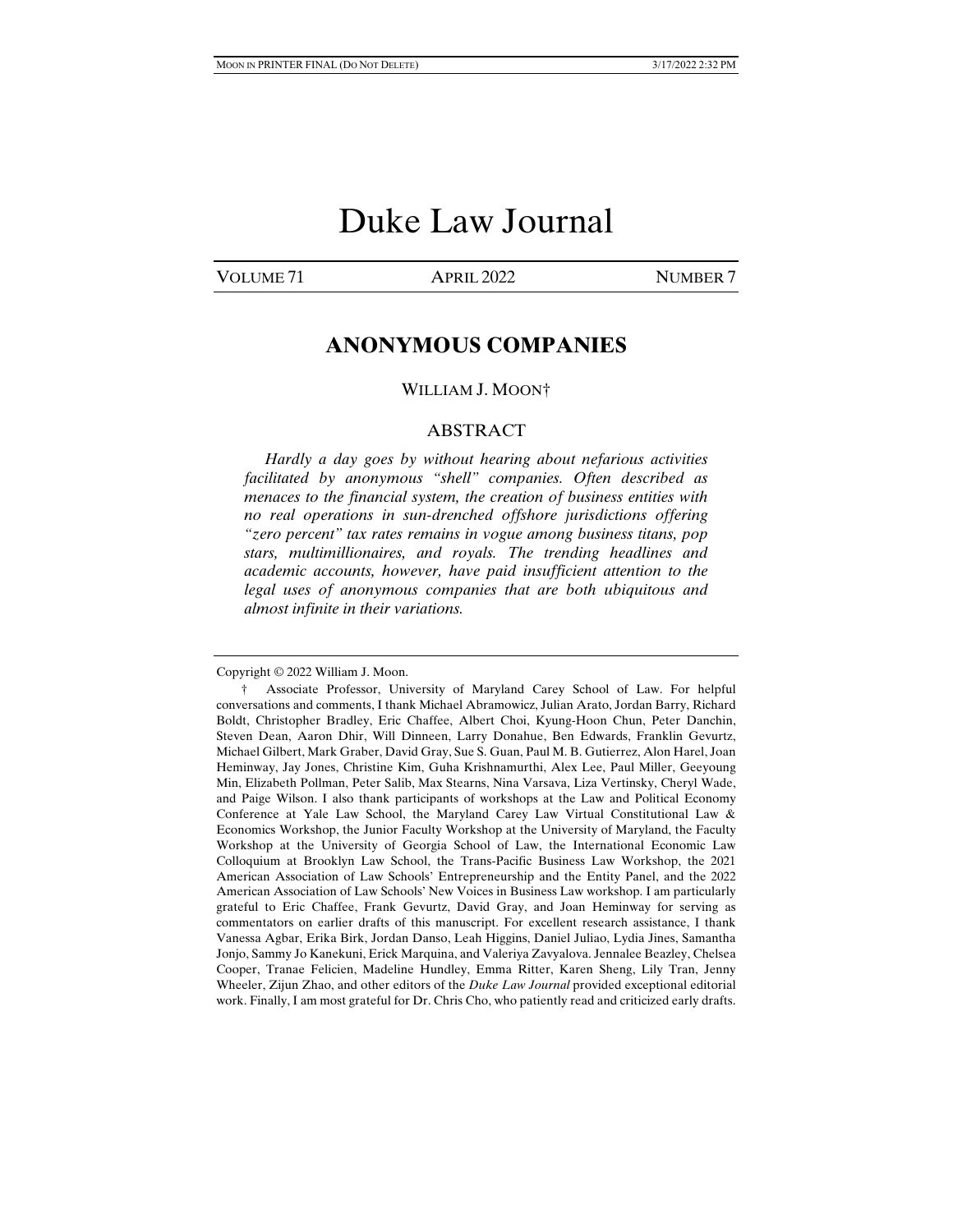*This Article identifies privacy as a functional feature of modern business entities by documenting the hidden virtues of anonymous companies—business enterprises with owners who are practically untraceable to the general public. Anonymous companies were essential to launch the first abortion drug in the United States at a time when no pharmaceutical company was willing to touch it for fear of backlash by anti-abortion activists. Anonymous companies today serve as "race-neutral" public faces of Black entrepreneurs who conceal their race in order to more equitably compete in a marketplace infected with systemic racism. And anonymous companies are ubiquitous over the internet, enabling survivors of intimate partner violence to become financially self-sufficient entrepreneurs without fear of harassment or stalking.* 

 *This Article thus reveals privacy as a prevalent, yet under-theorized function served by modern business entities. In documenting their use in today's commercial life, this Article makes two contributions to the literature. First, it disrupts prevailing accounts concerning the function of business entities, departing from scholarly accounts that predominantly conceptualize business entities as transactional costreducing devices that facilitate the pooling of capital for business ventures. This Article enriches these accounts by showing how protecting the identity of capital contributors from forced public disclosure—what it refers to as identity shielding—can advance important economic and humanistic interests. While the doctrine of limited liability encourages entrepreneurial risk-taking by limiting the amount of capital risk borne by the firm's equity owners, identity shielding encourages the flow of capital to business enterprises by preserving the business owner's ability to control knowledge about oneself to the world. Second, it develops a policy framework that enables a more nuanced discussion balancing the interest in ameliorating the harm inflicted by anonymity, as well as harnessing the promise of identity shielding in promoting entrepreneurial risk-taking and human collaboration.* 

### TABLE OF CONTENTS

| A. The Standard Account: Shell Companies as                 |  |
|-------------------------------------------------------------|--|
|                                                             |  |
|                                                             |  |
| C. Identity Shielding and Entrepreneurial Risk-Taking  1451 |  |
|                                                             |  |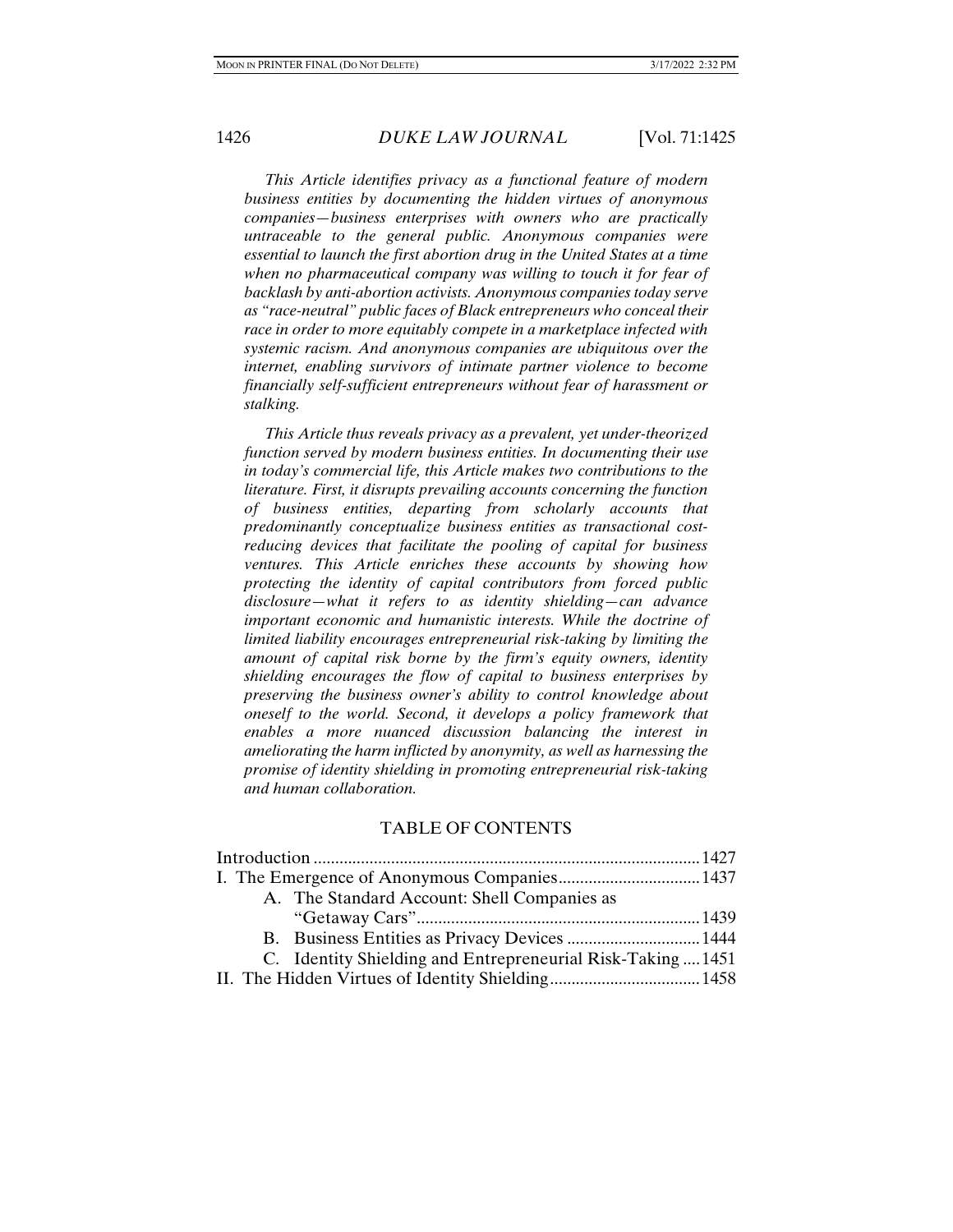|            |  | C. Reducing the Risk of Harassment, Violence,      |      |
|------------|--|----------------------------------------------------|------|
|            |  |                                                    | 1466 |
|            |  | III. Toward Sensible Enterprise Privacy Laws  1470 |      |
|            |  | A. The Corporate Transparency Act and the Global   |      |
|            |  |                                                    |      |
|            |  | B. Toward A More Nuanced Policy Framework for      |      |
|            |  |                                                    |      |
|            |  | 1. The Promise and Pitfalls of Public Ownership    |      |
|            |  |                                                    | 1477 |
|            |  | 2. Possibility of Semi-Disclosure Regimes 1483     |      |
| Conclusion |  |                                                    |      |
|            |  |                                                    |      |

#### **INTRODUCTION**

In the sleepy, rural town of Cheyenne, Wyoming, lies an unassuming building that is the juridical home to over two thousand companies.<sup>1</sup> Littered with hundreds of mailboxes, the building serves as a "virtual office" to thousands of individuals who claim the building as their business headquarters.<sup>2</sup> Some of these companies are mom and pop businesses operating as limited liability companies ("LLCs") to limit the potential personal liability that may accrue to the hardworking entrepreneurs.<sup>3</sup> Others are deployed by some of the world's notorious kleptocrats and financial criminals,<sup>4</sup> who use business entities to anonymize a garden variety of modern financial transactions. The building in Wyoming is one of the dozens of hotspots

 <sup>1.</sup> *See* Kelly Carr & Brian Grow, *Special Report: A Little House of Secrets on the Great Plains*, REUTERS (June 28, 2011, 6:40 AM), http://reut.rs/j6muzU [https://perma.cc/78ZR-TDFE] (describing a "1,700-square-foot brick house with a manicured lawn" that is said to be the headquarters of Wyoming Corporate Services, a business-incorporation specialist firm that houses over two thousand companies).

 <sup>2.</sup> *Id.*

 <sup>3.</sup> *See id.*

 <sup>4.</sup> *See id.*; CASEY MICHEL, HUDSON INST., THE UNITED STATES OF ANONYMITY 26 (2017), https://s3.amazonaws.com/media.hudson.org/files/publications/UnitedStatesofAnonymity.pdf [https://perma.cc/K7AQ-DFSL].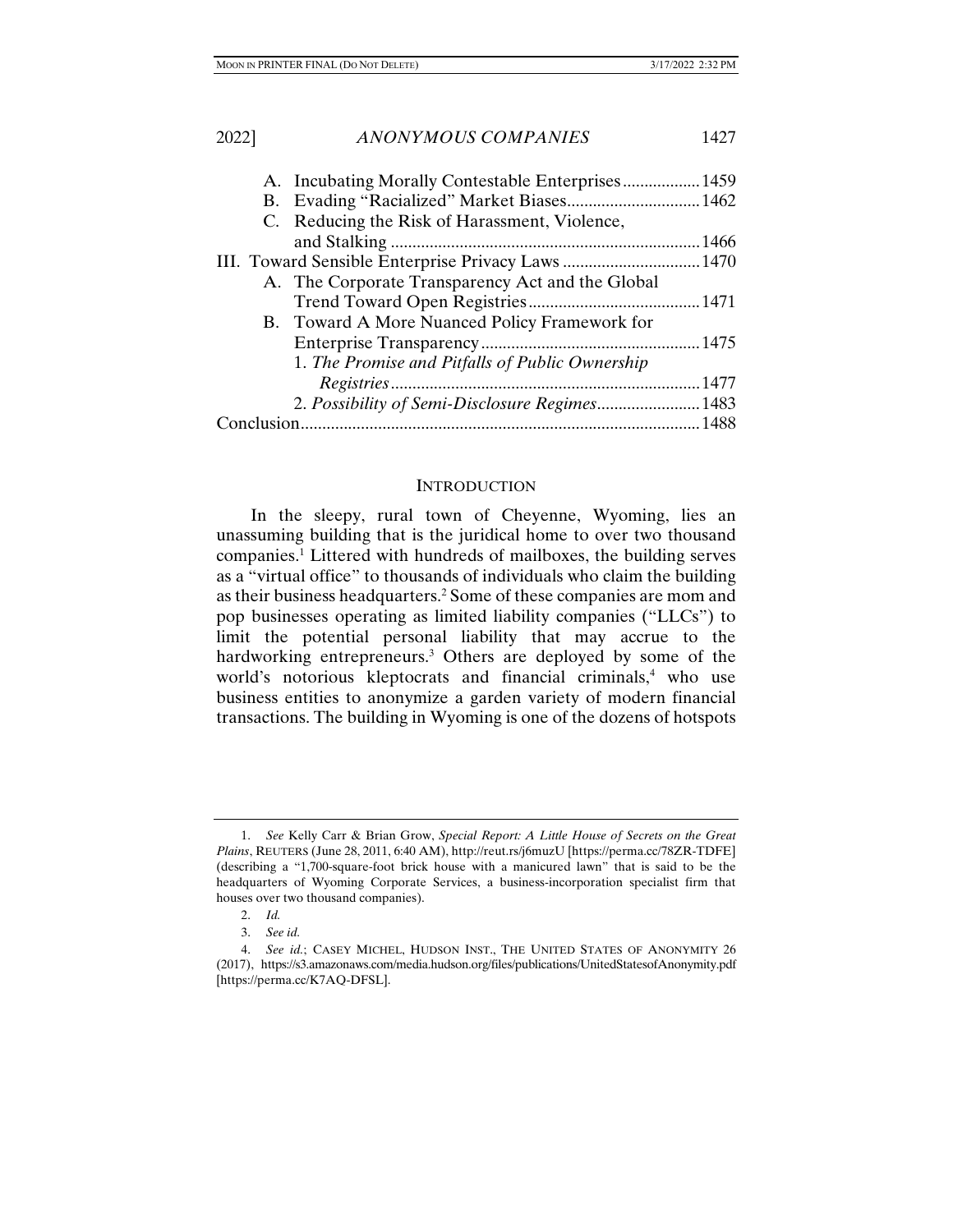across the United States that mass produce companies on demand to cloak financial transactions for anyone willing to pay a modest fee.<sup>5</sup>

These mailboxes are the physical sites of how modern corporate law has engineered vehicles designed to anonymize the source of capital injected into business enterprises. In its simplest iteration, secrecy is accomplished by operating a business in the name of the corporate entity formed in a jurisdiction, like Wyoming, that does not require the actual owners of business entities to be disclosed.<sup>6</sup> Nefarious activities facilitated by these anonymous "shell" companies—including drug trafficking, money laundering, terrorism financing, and tax evasion—by now are familiar to avid readers of *The New York Times* and *The Washington Post*. 7

But the use of anonymous companies is not limited to those who engage in illicit activities. They constitute an important lifeblood of modern commercial life—judging by their explosive popularity in the United States.<sup>8</sup> Anonymous companies today serve as "race-neutral" public faces of Black business owners who conceal their race to more equitably compete in a marketplace full of systemic racism.<sup>9</sup> They are ubiquitous over the internet, ranging from small e-commerce entrepreneurs selling on eBay and Amazon to incognito owners of

 <sup>5.</sup> *See* MICHAEL G. FINDLEY, DANIEL L. NIELSON & J.C. SHARMAN, GLOBAL SHELL GAMES: EXPERIMENTS IN TRANSNATIONAL RELATIONS, CRIME, AND TERRORISM 11 (2014).

 <sup>6.</sup> *See id.* at 9.

 <sup>7.</sup> *See, e.g.*, Jeanne Whalen, *Tax Cheats Deprive Governments Worldwide of \$427 Billion a Year, Crippling Pandemic Response: Study*, WASH. POST (Nov. 19, 2020, 7:01 PM), https://www.washingtonpost.com/us-policy/2020/11/19/global-tax-evasion-data [https://perma.cc/ KB54-VPNA]; Peter J. Henning, *Is This the End of Anonymous Shell Companies? Not Too Fast*, N.Y. TIMES: DEALBOOK (July 11, 2019), https://www.nytimes.com/2019/07/11/business/ dealbook/llc-shell-companies-money-laundering.html [https://perma.cc/Y89U-W9BV].

 <sup>8.</sup> One law firm partner specializing in producing anonymous companies maintains: "Our own firm has experienced year-over-year sales for Anonymous LLC's, which are growing by triple digits." Merilee Kern, *Anonymous L.L.C. Demand Accelerates as Business Owners Pursue Privacy Protection in the Information Age*, BLACK ENTER. (Aug. 26, 2020), https://www.blackenterprise.com/ anonymous-l-l-c-demand-accelerates-as-business-owners-pursue-privacy-protection-in-the-informationage [https://perma.cc/8VDH-UBS6] (quoting Larry Donahue).

 <sup>9.</sup> *See infra* Section II.B. I capitalize the word "Black" throughout this Article for the reasons articulated by Professor Kimberlé Crenshaw. *See* Kimberlé Williams Crenshaw, *Race, Reform, and Retrenchment: Transformation and Legitimation in Antidiscrimination Law*, 101 HARV. L. REV. 1331, 1332 n.2 (1988) ("Blacks, like *A*sians, *L*atinos, and other 'minorities,' constitute a specific cultural group and, as such, require denotation as a proper noun.").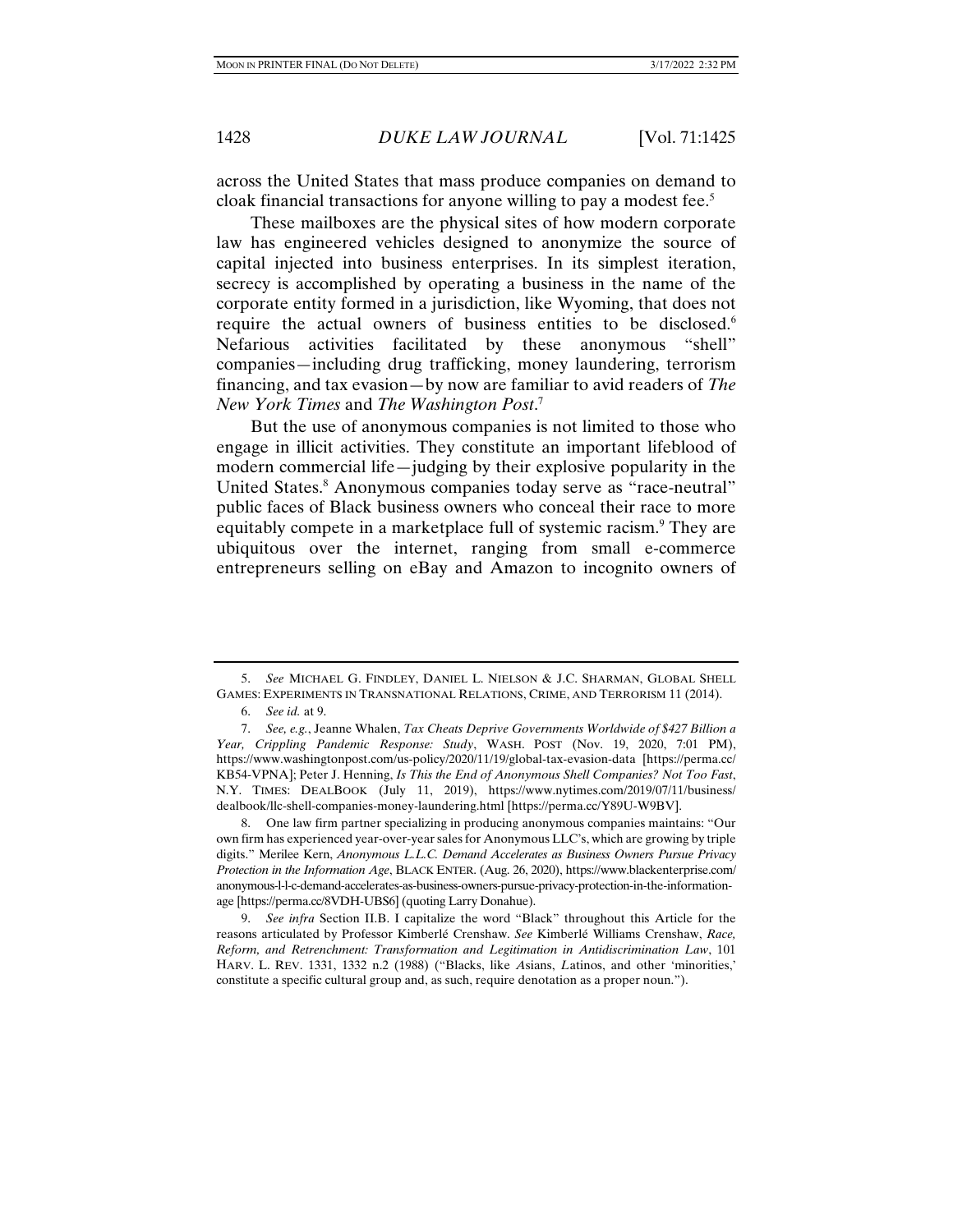some of the world's most highly trafficked pornographic websites.<sup>10</sup> As one law firm partner specializing in forming anonymous companies explains, "The types of owners are diverse and include everything from businesses you see when you drive down the street to . . . those who sell goods online through e-commerce platforms and do not want their names and home addresses published with their seller information."<sup>11</sup>

Today, business entities are deployed not only to efficiently pool capital for business ventures but also to serve as powerful secrecy cloaks designed to conceal the ownership structure of business enterprises. For the past several decades, corporate law luminaries have principally focused on the former, making significant inroads augmenting our understanding of the "essential" role of business entities.12 According to the standard account, the corporate form is a legal privilege invented in the name of efficiency to reduce the transactional costs associated with pooling capital for business enterprises.<sup>13</sup> It provides an efficient way—some would argue the only

 <sup>10.</sup> *See, e.g.*, Patricia Nilsson, *MindGeek: The Secretive Owner of Pornhub and RedTube*, FIN. TIMES (Dec. 17, 2020), https://www.ft.com/content/b50dc0a4-54a3-4ef6-88e0-3187511a67a2 [https://perma.cc/5LW8-U7DH].

 <sup>11.</sup> Kern, *supra* note 8 (quoting Larry Donahue).

 <sup>12.</sup> *See id.*; Henry Hansmann, Reinier Kraakman & Richard Squire, *Law and the Rise of the Firm*, 119 HARV. L. REV. 1335, 1336–37 (2006) [hereinafter Hansmann, Kraakman & Squire, *Law and the Rise*]; Margaret M. Blair, *Locking in Capital: What Corporate Law Achieved for Business Organizers in the Nineteenth Century*, 51 UCLA L. REV. 387, 391 (2003) [hereinafter Blair, *Locking*]; Henry Hansmann & Reinier Kraakman, *Organizational Law as Asset Partitioning*, 44 EUR. ECON. REV. 807, 813–14 (2000); Henry Hansmann & Reinier Kraakman, *The Essential Role of Organizational Law*, 110 YALE L.J. 387, 390 (2000) [hereinafter Hansmann & Kraakman, *Essential Role*].

 <sup>13.</sup> *See* Hansmann & Kraakman, *Essential Role*, *supra* note 12, at 398, 430. As Justice Leo Strine and Professor Jonathan Macey put it, "the treatment of corporations as separate legal entities is . . . what justifies the legal notion of 'limited liability' and other central characteristics of the corporate form, such as the ability to contract and to sue and be sued." Jonathan Macey  $\&$ Leo E. Strine, Jr., Citizens United *as Bad Corporate Law*, 2019 WIS. L. REV. 451, 455. In a strict sense, the term "corporate form" is commonly used to refer to corporations, as opposed to other types of business entities. I use the term loosely in this Article to refer to business entities that are chartered by a sovereign government, with recognition of separate legal personality and functional features on creditor rights and limited liability associated with traditional corporations. Thus, my terminology includes the limited liability company ("LLC"), the limited liability partnership ("LLP"), the limited liability limited partnership ("LLLP"), and the statutory business trust. This usage is consistent with the following description from Professors Henry Hansmann, Reinier Kraakman, and Richard Squire:

The many legal forms for business organizations that first appeared during the last thirty years . . . all combine the pattern of creditors' rights . . . that are traditional to the business corporation with the freedom of contract among investors and managers that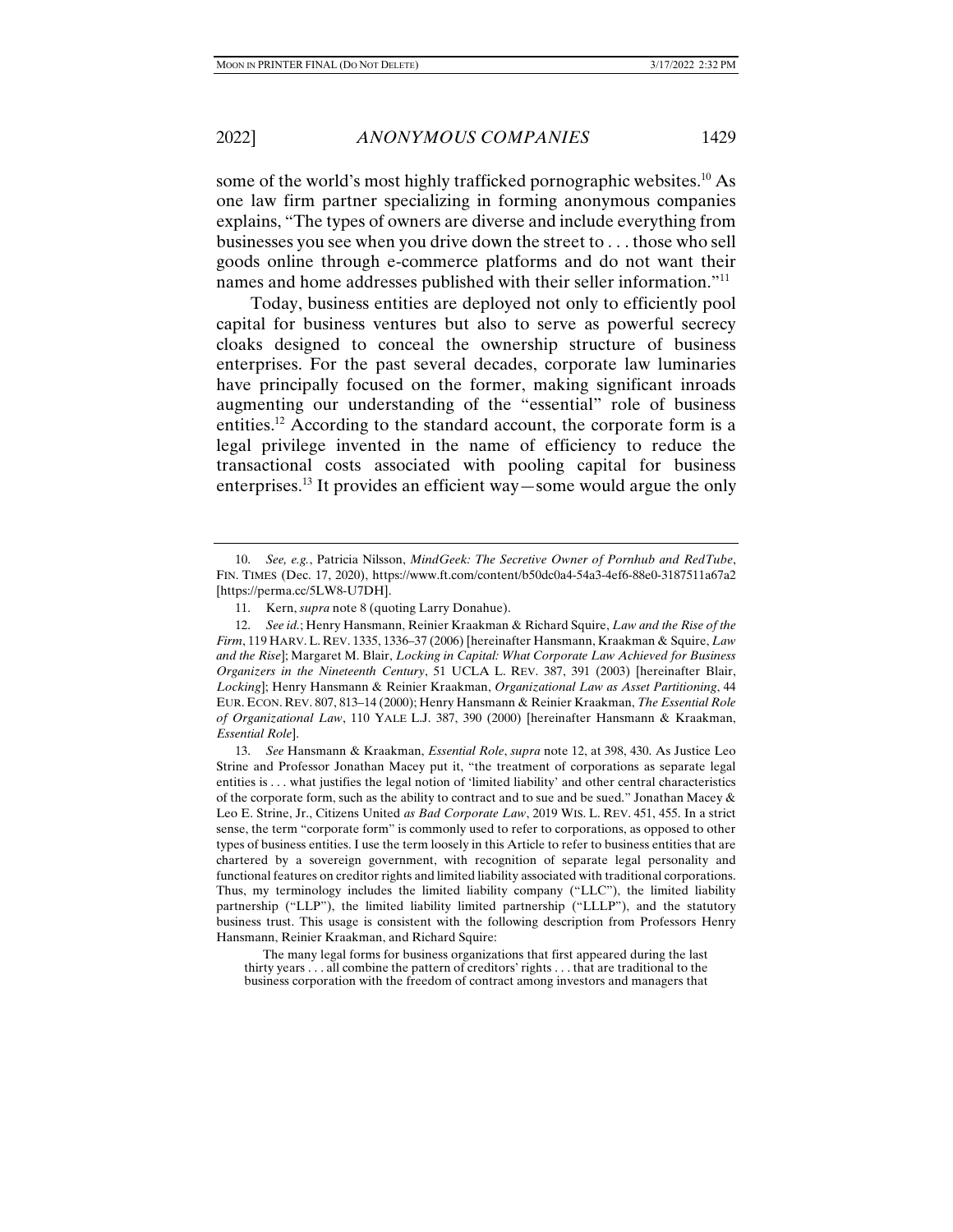practical way—to achieve the so-called asset partitioning critical for modern business enterprises.<sup>14</sup> Asset partitioning, which relies on the idea that corporations are separate legal persons from natural persons who own and control those entities, $15$  serves two related functions: entity shielding, which ensures that personal creditors of the owners cannot opportunistically withdraw capital from the firm, thereby enabling capital to be "locked in" for the enterprise, $16$  and limited liability, which incentivizes entrepreneurial risk-taking by ensuring that owners do not risk more than their capital investment.17 These business enterprises are in turn understood to be foundational to the modern economy.18

This Article builds on this literature, documenting an underexamined collateral feature of business entities. Namely, modern business entities are widely used today as powerful privacy devices that protect the identity of capital contributors from forced public disclosure.19 It refers to this feature—the ability of individuals to invest

 15. *See* ERIC W. ORTS, BUSINESS PERSONS: A LEGAL THEORY OF THE FIRM 35 (2013). The legal personality attached to the corporate form—perhaps most clearly espoused through "corporations are people too" slogans—is the doctrinal metaphor that enables firms to exercise certain business capabilities, including the ability to contract, own property, sue, and be sued in the corporate name. *See* Elizabeth Pollman, *Reconceiving Corporate Personhood*, 2011 UTAH L. REV. 1629, 1638 [hereinafter Pollman, *Reconceiving*].

- 16. *See* Blair, *Locking*, *supra* note 12.
- 17. *See* Pollman, *Reconceiving*, *supra* note 15, at 1634.

 18. *See* Giuseppe Dari-Mattiacci, Oscar Gelderblom, Joost Jonker & Enrico C. Perotti, *The Emergence of the Corporate Form*, 33 J.L. ECON. & ORG. 193, 225 (2017) ("The corporate form is now the foundation of the modern market economy. Its benefits are well appreciated: permanent capital grants an autonomous and indefinite life, and a capacity for long-term investment.").

 19. Privacy is a loaded and contested term. The focus of this Article concerns anonymity, or a condition in which business enterprises associated with a person are largely unidentified to the general publicpublic. *See* Jeffrey M. Skopek, *Reasonable Expectations of Anonymity*, 101 VA. L.

is traditional to the partnership. . . . The new forms are thus better understood as part of the continuing development of the corporate form . . . .

Henry Hansmann, Reinier Kraakman & Richard Squire, *The New Business Entities in Evolutionary Perspective*, 2005 U. ILL. L. REV. 5, 6 [hereinafter Hansmann, Kraakman & Squire, *New Business*].

 <sup>14.</sup> As Professors Hansmann and Kraakman explain in their groundbreaking piece, while contract law can create core characteristics that can functionally emulate the legal structure created by business entities, "the transaction costs necessary to accomplish this would be prohibitive." Hansmann & Kraakman, *Essential Role*, *supra* note 12, at 406. The doctrine of limited liability, enjoyed as a birthright of modern corporations, "has been credited with making it easier to raise capital and, by extension, contributing to the tremendous economic growth that occurred during the twentieth century." Joshua C. Macey, *What Corporate Veil?*, 117 MICH. L. REV. 1195, 1204–05 (2019).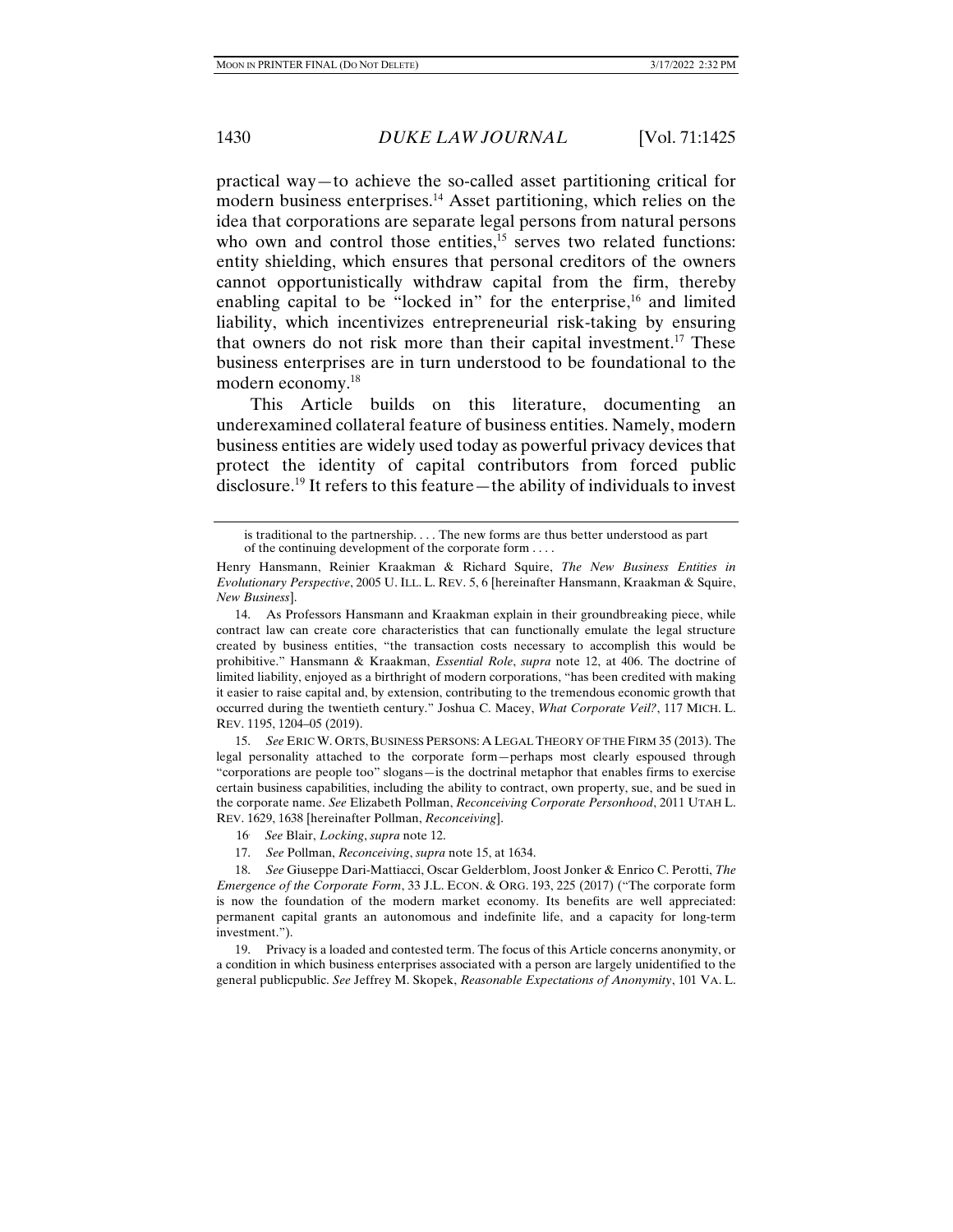in and operate business enterprises without forced public disclosure as *identity shielding*.

Despite being of central importance to vast swaths of modern entrepreneurs, the privacy of capital contributors has largely escaped the radar of legal scholars as a functional feature of the corporate form.20 Instead, corporate law's foundational concepts, manifesting in canonical doctrines like limited liability, are typically discussed in terms of disagreements about whether and to what extent the law ought to encourage entrepreneurial risk-taking by limiting the potential capital loss borne by investors.21 These accounts are largely

REV. 691, 725 (2015) (defining anonymity as "a condition in which something associated with a person . . . is known only through traits that are not, without further information or investigation, unique and connected in a way that provides a relevant form of access to that person in a given context"). While arguably distinct concepts, anonymity can advance various privacy interests. *See, e.g.*, Lawrence Lessig, *Reading the Constitution in Cyberspace*, 45 EMORY L.J. 869, 876 (1996) ("Anonymity refers to the power to control whether people know who you are; it is a tool of privacy.").

 <sup>20.</sup> Functional inquiries mean different things to different people. In developing a functional account, this Article attempts to organize discussion around the way in which the law has responded to the exigencies of commercial activity. *See* John Armour, Henry Hansmann, Reinier Kraakman & Mariana Pargendler, *What Is Corporate Law*, *in* THE ANATOMY OF CORPORATE LAW: A COMPARATIVE AND FUNCTIONAL APPROACH 1, 3–4 (Reinier Kraakman et al. eds., 3d ed. 2017). This line of inquiry benefits from a rich body of literature concerning the related but distinct questions of whether corporations are legal persons and whether those juridical entities ought to have the right to privacy as a matter of U.S. constitutional law. For influential scholarship in this line of work, see ADAM WINKLER, WE THE CORPORATIONS: HOW AMERICAN BUSINESSES WON THEIR CIVIL RIGHTS, at xvi (2018); Elizabeth Pollman, *A Corporate Right to Privacy*, 99 MINN. L. REV. 27, 27–30 (2014) [hereinafter Pollman, *Corporate*]; Eric W. Orts & Amy Sepinwall, *Privacy and Organizational Persons*, 99 MINN. L. REV. 2275, 2286–87 (2015); Vincent S.J. Buccola, *Corporate Rights and Organizational Neutrality*, 101 IOWA L. REV. 499, 502–05 (2016). These accounts principally concern whether certain categories of constitutional rights enjoyed by natural persons ought to be extended to corporations—a related but separate inquiry from whether identity shielding should be a functional feature offered by modern business entities. Chief among the differences is that a functional account can uncover a range of interests that are important policy considerations but outside the scope of a conventional constitutional analysis. This Article engages with this literature further in Section III.B.

 <sup>21.</sup> *Compare* Henry Hansmann & Reinier Kraakman, *Toward Unlimited Shareholder Liability for Corporate Torts*, 100 YALE L.J. 1879, 1880 (1991) [hereinafter Hansmann & Kraakman, *Toward Unlimited*] ("We argue, contrary to the prevailing view, that limited liability in tort cannot be rationalized for either closely-held or publicly-traded corporations on the strength of the conventional arguments offered on its behalf."), *and* Hansmann & Kraakman, *Essential Role*, *supra* note 12 ("The truly essential aspect of asset partitioning is, in effect, the reverse of limited liability—namely, the shielding of the assets of the entity from claims of the creditors of the entity's owners or managers."), *with* STEPHEN M. BAINBRIDGE & M. TODD HENDERSON, LIMITED LIABILITY: A LEGAL AND ECONOMIC ANALYSIS 13 (2016) ("Although some leading scholars claim that entity shielding rather than limited liability . . . is the essential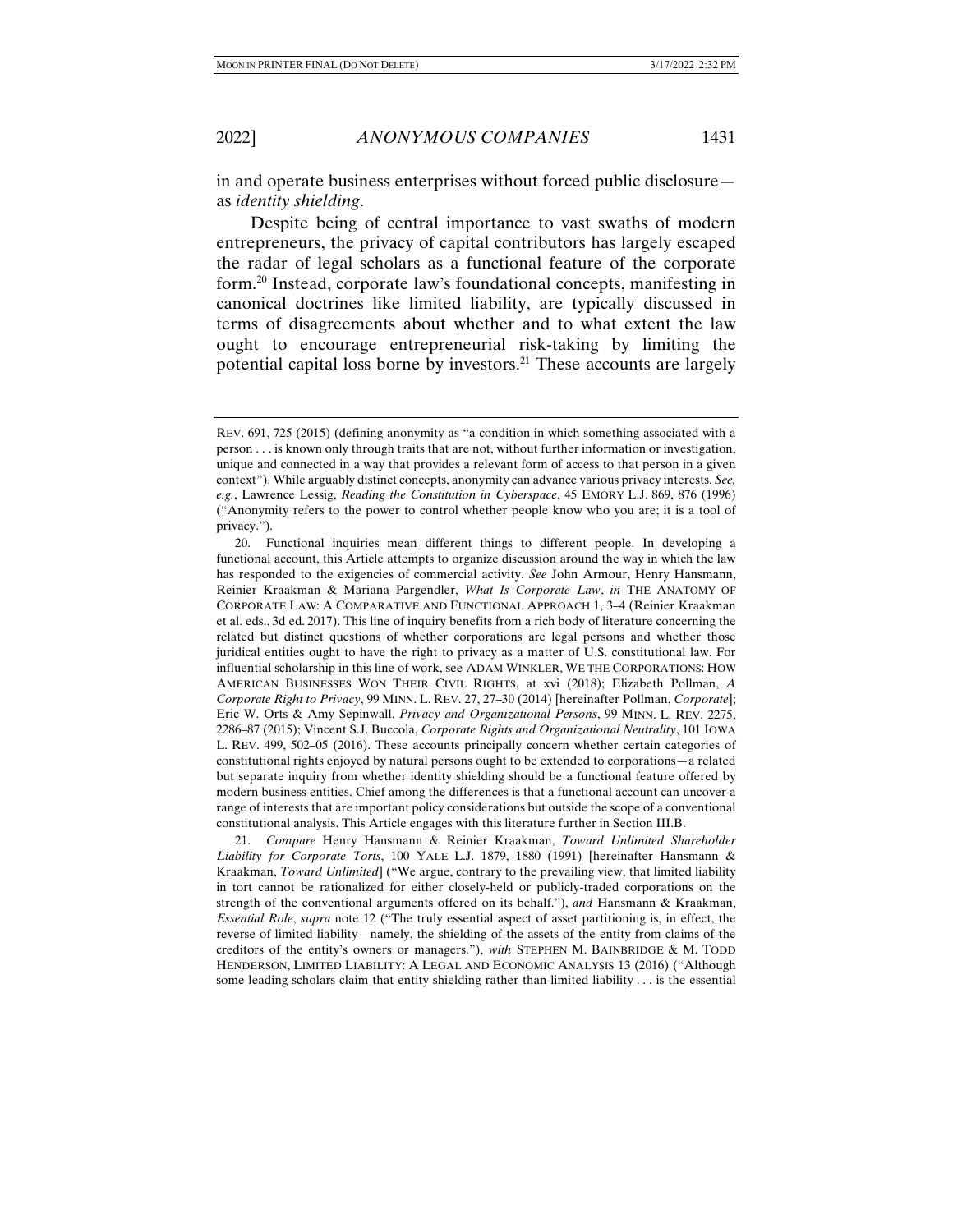agnostic to the privacy interests of capital contributors involved in business ventures and implicitly conceptualize liability in terms of the loss of capital accrued to entrepreneurs in the event of business failure.<sup>22</sup> In reality, privacy matters a great deal when it comes to the propensity of individuals to take on business risks. In this sense, identity shielding can be understood as providing limited *reputational* liability rather than limited *capital* liability to business owners.

Of course, identity shielding is far from a universally desired feature associated with business entities. One only needs to browse local restaurants and bars to know that business owners often broadcast their ownership status. Consider Louis' Lunch in New Haven, Connecticut. Its owner, Jeff Lassen, proudly identifies his business as family-owned and operated by the fourth generation, in part to capitalize on his great grandparent Louis Lassen's fame from being the first person in the United States to sell the hamburger sandwich in  $1900<sup>23</sup>$  The widely publicized disclosure of Oprah Winfrey's ownership stake in Weight Watchers, which more than doubled the company's share price, is another example of how public knowledge of a source of capital can enhance firm value.<sup>24</sup>

But for certain business enterprises, identity shielding is arguably more important than limited liability or entity shielding. Identity shielding is particularly vital to pool capital for morally contestable enterprises. For instance, anonymous companies were instrumental in bringing the first abortion drug to the United States, which no pharmaceutical company was willing to touch at the time for fear of backlash by anti-abortion activists.<sup>25</sup> To operate the now-infamous

attribute of corporate law, the importance of limited liability to the development and success of the corporate form should not be minimized." (footnote omitted)).

 <sup>22.</sup> *See, e.g.*, Frank H. Easterbrook & Daniel R. Fischel, *Limited Liability and the Corporation*, 52 U. CHI. L. REV. 89, 89–90 (1985) ("The rule of limited liability means that the investors in the corporation are not liable for more than the amount they invest. . . . The managers and the other workers are not vicariously liable for the firm's deeds. No one risks more than he invests.").

 <sup>23.</sup> *The History of Louis' Lunch*, LOUIS' LUNCH, https://louislunch.com/history [https://perma.cc/429F-RRVD].

 <sup>24.</sup> Rupert Neate, *Oprah Winfrey's Stake in Weight Watchers Sends Share Price Soaring*, GUARDIAN (Oct. 19, 2015, 1:06 PM), https://www.theguardian.com/business/2015/oct/19/oprahwinfrey-takes-stake-in-weight-watchers [https://perma.cc/E3QK-ZL6N].

 <sup>25.</sup> Sharon Bernstein, *Persistence Brought Abortion Pill to U.S.*, L.A. TIMES (Nov. 5, 2000, 12:00 AM), https://www.latimes.com/archives/la-xpm-2000-nov-05-mn-47330-story.html [https:// perma.cc/X4MM-5SR3] ("[N]ot a single pharmaceutical company stepped up to the plate to help research, make[,] or manufacture the drug.").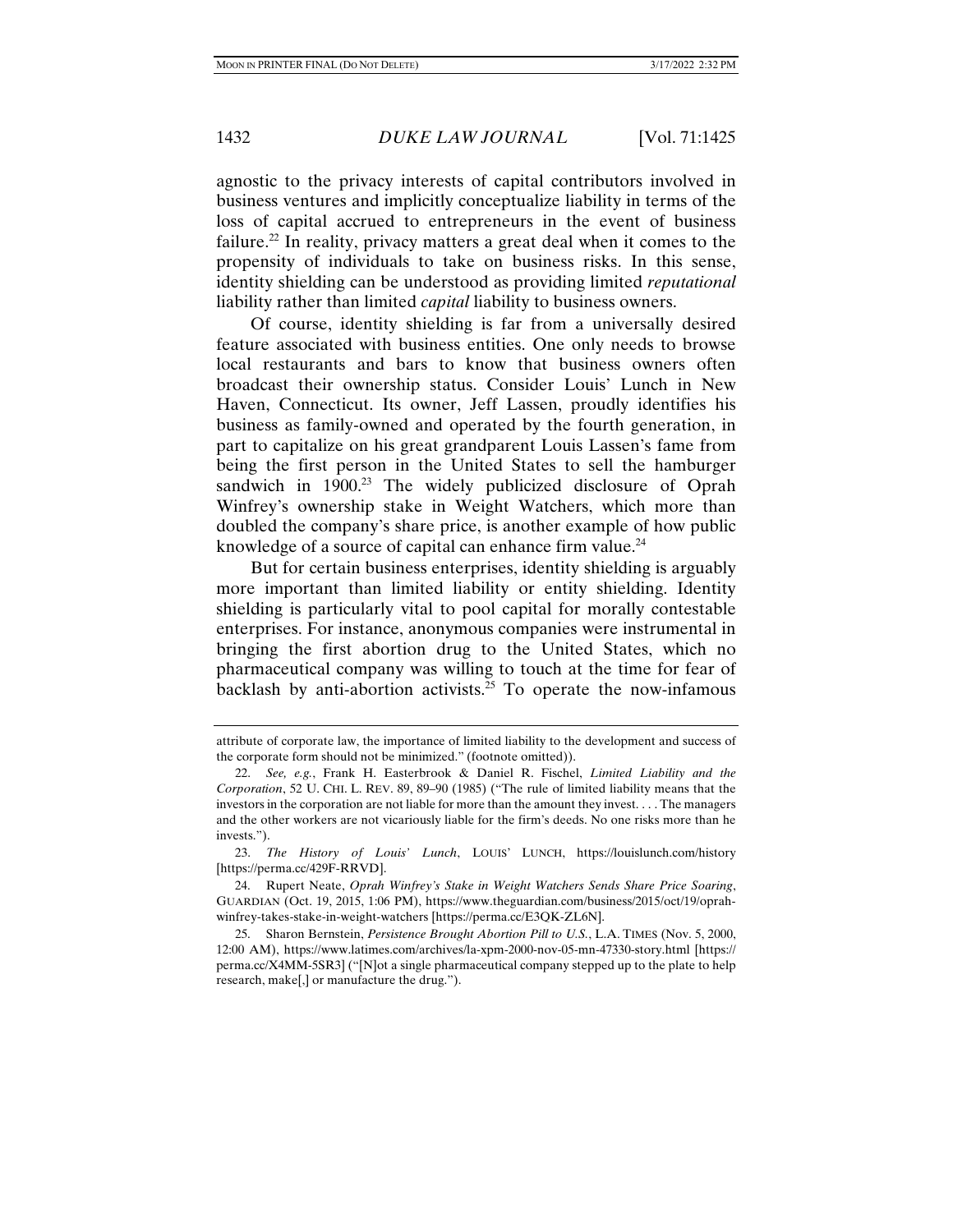Danco Laboratories, investors in the 1990s formed corporate vehicles in the Cayman Islands so they could remain unidentified by the public.26 As reported in *The Los Angeles Times*, "the decision to set up the investors' group as an offshore enterprise came about because participants feared that they would be targeted by abortion opponents, some of whom ha[d] assaulted and even killed doctors who had performed abortions."27

Anonymous companies thus present an opportunity to reimagine business entities not just as a transactional cost-reducing legal invention designed to accomplish asset partitioning but also as a modern privacy device. Like the twin features of entity shielding and limited liability, identity shielding can also serve socially beneficial functions by impacting the propensity of individuals to take on entrepreneurial risk. Today, the doctrine of limited liability is widely appreciated as a tool to help individuals overcome economic riskaversion, thereby encouraging investment and economic growth.28 Similarly, identity shielding can encourage investment and spur economic growth by preserving the privacy of capital contributors. In its strongest form, identity shielding is foundational to the very existence of many business enterprises that benefit society at large, including the supply of desirable products and services for consumers. Identity shielding particularly has a potential to unlock innovation because it may encourage the flow of capital and human collaboration for enterprises that may foster critical perspective about the status quo.29 Anonymity in the financing of business enterprises is also intimately connected to personal autonomy, such as safeguarding

 <sup>26.</sup> Marcia Riordan, *Chemical Abortion in Australia*, 15 CHISHOLM HEALTH ETHICS BULL. 6, 7 (2009) (describing Danco as "a company chartered in the Grand Cayman Islands . . . created to market and distribute RU-486 in the United States" (quoting CHRISTOPHER M. GACEK, FAM. RSCH. COUNCIL, POLITICIZED SCIENCE: THE MANIPULATED APPROVAL OF RU-486 AND ITS DANGERS TO WOMEN'S HEALTH 6 (2007), http://downloads.frc.org/EF/EF07A29.pdf [https:// perma.cc/MBG6-DMEG])).

 <sup>27.</sup> Bernstein, *supra* note 25.

 <sup>28.</sup> *See* Michael Simkovic, *Limited Liability and the Known Unknown*, 68 DUKE L.J. 275, 278, 285 (2018).

 <sup>29.</sup> *See infra* Part II; *see also* Julie E. Cohen, *What Privacy Is For*, 126 HARV. L. REV. 1904, 1918 (2013) ("[I]nnovation requires the capacity for critical perspective on one's environment . . . . Innovation also requires room to tinker, and therefore thrives most fully in an environment that values and preserves spaces for tinkering.").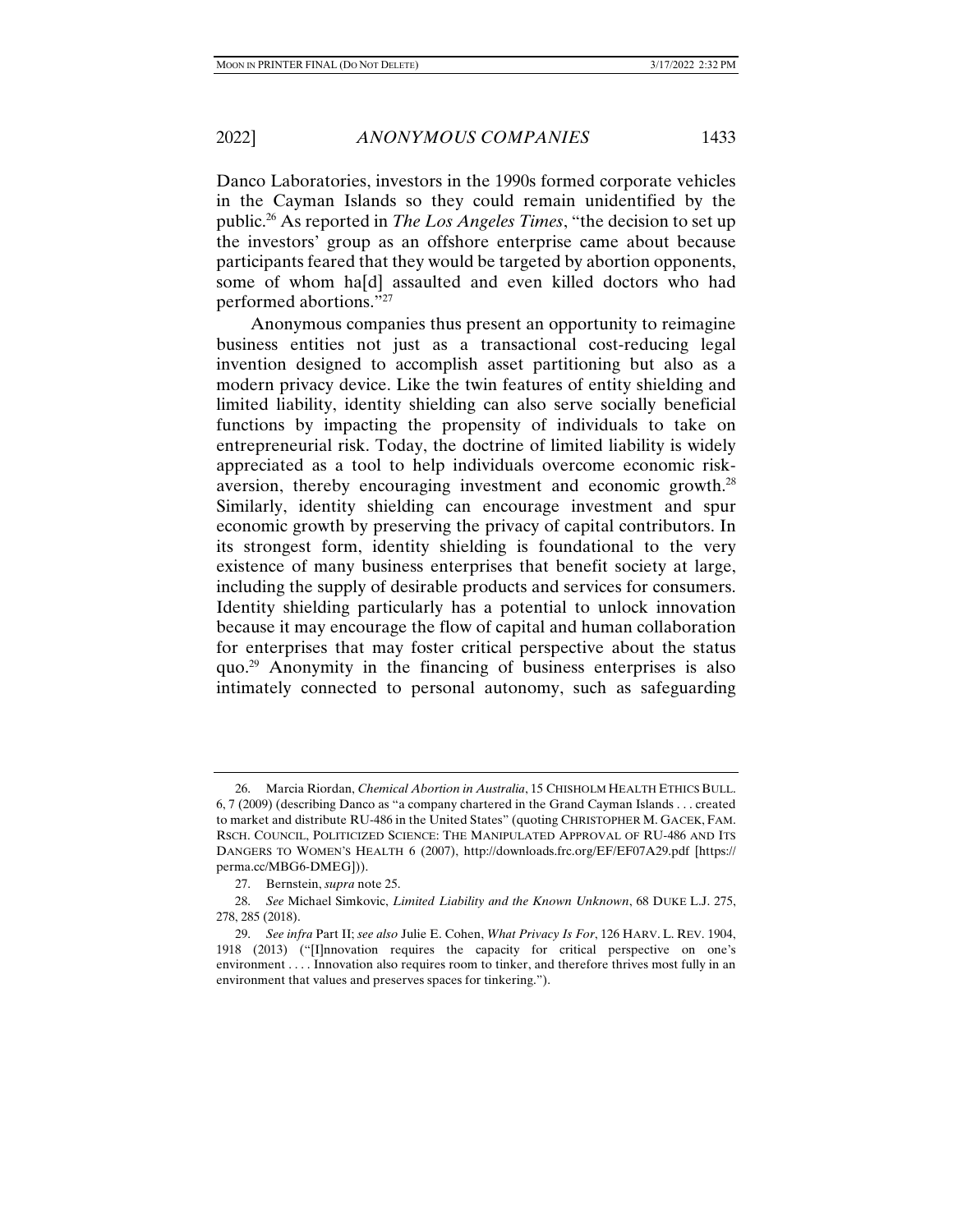personal reputations and, in some cases, the physical safety of business owners.30

But like the doctrine of limited liability, identity shielding does not come without a charge. By now, legal scholars are acutely familiar with the cost of limited liability. While credited for incentivizing entrepreneurial risk-taking that can generate a range of social benefits,<sup>31</sup> limited liability can also create moral hazard problems by enabling firms to evade involuntary creditors like tort victims.<sup>32</sup> Similarly, the cost of identity shielding is far from negligible given firms' ability to stream capital to a variety of enterprises that are illicit or morally unpalatable to mainstream society.<sup>33</sup>

Thus far, the economic and humanistic interests served by the corporate form's privacy function have been underappreciated. Instead, policy has largely been driven by a zealous campaign to purge nefarious activities facilitated by anonymous shell companies—entities with no real operations or assets often deployed for illicit purposes.<sup>34</sup>

 32. As Professors Hansmann and Kraakman explain, "increasing exposure to tort liability has led to the widespread reorganization of business firms to exploit limited liability to evade damage claims." Hansmann & Kraakman, *Toward Unlimited*, *supra* note 21, at 1881. Limited liability can "create incentives for excessive risk-taking by permitting corporations to avoid the full costs of their activities." *Id.* at 1879.

 33. In recent years, LLCs have been used as vehicles for anonymous political campaign contributions, raising issues about public debate and electoral integrity as well. *See* Anthony J. Gaughan, *Trump, Twitter, and the Russians: The Growing Obsolescence of Federal Campaign Finance Law*, 27 S. CAL. INTERDISC. L.J. 79, 109 (2017) ("Limited liability corporations have also become a vehicle for donors to avoid disclosure. . . . Only the name of the LLC is reported on disclosure forms, not the wealthy individuals behind the LLC.").

 34. *See infra* Section I.A. Not all shell companies are deployed for illicit purposes. Anonymous companies are frequently used by developers of large-scale projects to prevent the so-called "holdout" problem that arises when assembling private land from multiple owners. Amnon Lehavi, *Property and Secrecy*, 50 REAL PROP. TR. & EST. L.J. 381, 425–26 (2016). Anonymous companies enable developers to conceal their true identity to prospective sellers, and in doing so, reduce the tendency of buyers to "inflate their asking prices and hold out strategically." Daniel B. Kelly, *Acquiring Land Through Eminent Domain: Justifications, Limitations, and Alternatives*, *in* RESEARCH HANDBOOK ON THE ECONOMICS OF PROPERTY LAW 344, 357 (Kenneth Ayotte & Henry E. Smith eds., 2011). The Walt Disney Company was a pioneer in this practice. The California-based company famously used dozens of subsidiary entities structured as anonymous companies to purchase large parcels of land in Florida for what was to become Walt Disney World. *See* Daniel B. Kelly, *The Public Use Requirement in Eminent* 

 <sup>30.</sup> *See infra* Part II.

 <sup>31.</sup> David Millon, *Piercing the Corporate Veil, Financial Responsibility, and the Limits of Limited Liability*, 56 EMORY L.J. 1305, 1317 (2007) ("The real policy basis for limited liability . . . seems to be to promote investment by transferring risk from investors to creditors. Commercial activity can generate a range of social benefits, including financial returns to investors, jobs for employees, and desirable products and services for consumers." (footnote omitted)).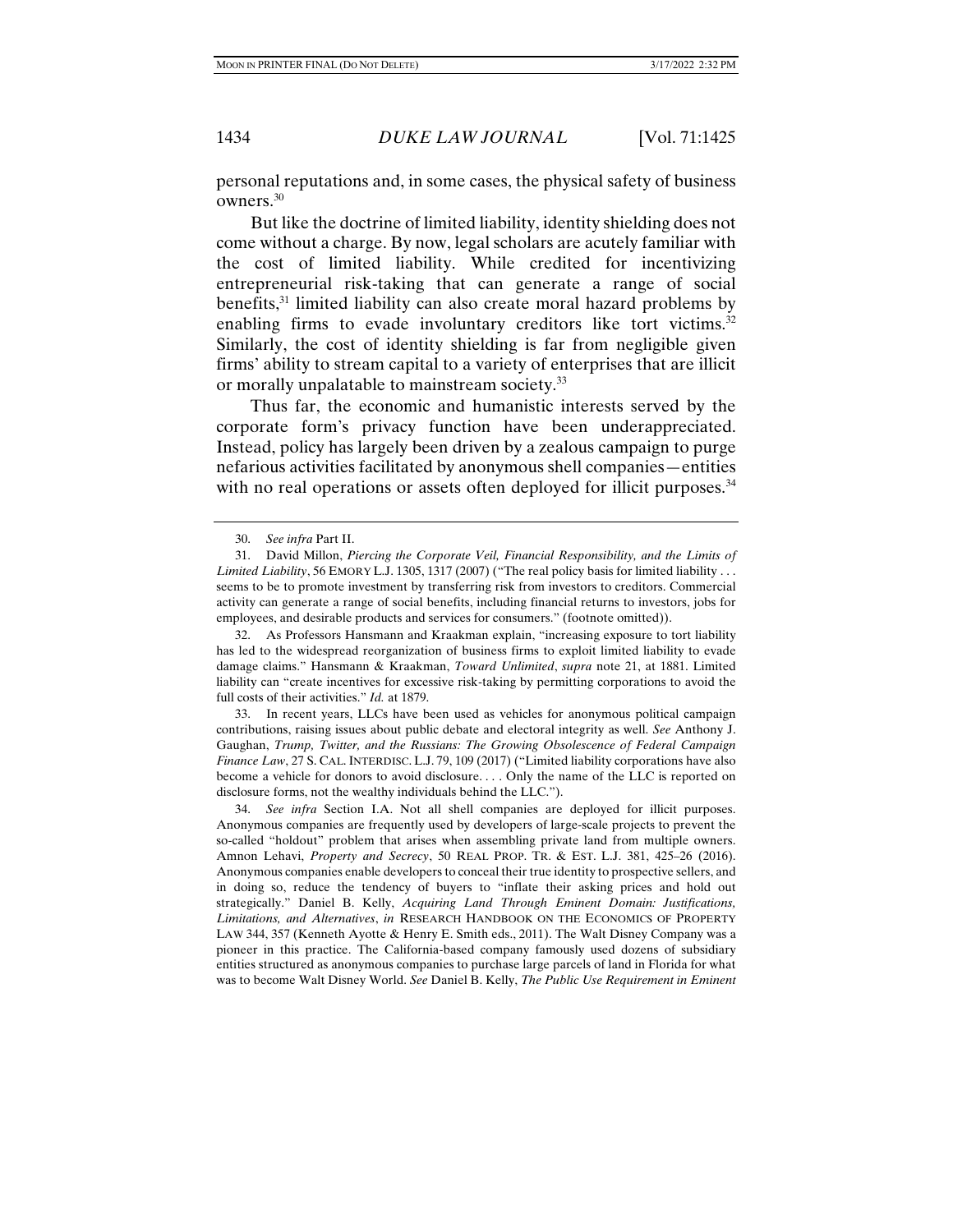This is an unfortunate intellectual shortcoming. While the desire for privacy varies significantly across different societies, the explosive popularity of anonymous companies at the very least demands a serious academic inquiry into whether there might be socially desirable interests advanced by identity shielding. Without this basic analysis, reforms might throw out the proverbial baby with the bathwater.

This project takes on urgent practical importance in light of a tectonic wave of legislation being enacted across the world that mandates various levels of disclosure concerning the ownership structure of business entities. As of the end of 2020, eighty-one nations around the world now have laws on the books requiring some form of beneficial ownership information of business entities to be registered with government authorities—more than double the number from 2018.35 The United States has joined this movement, with Congress enacting the Corporate Transparency Act ("CTA") on January 1, 2021, which is set to fully take effect in 2023.<sup>36</sup> Many voices are urging the United States to go a step further in adopting an open access registry giving the public unfettered access to the ownership structure of private companies.<sup>37</sup> Yet, these reform efforts, however well-intentioned, largely overlook the important economic and humanistic interests advanced by identity shielding.

To be clear, this Article is not an attempt to denigrate the genuine and well-intentioned efforts undertaken by various "corporate transparency" initiatives aimed at curbing financial crimes. It is also

*Domain Law: A Rationale Based on Secret Purchases and Private Influence*, 92 CORNELL L. REV. 1, 22–23 (2006). Without anonymity, savvy owners would have held out "in hope that Disney would acquire a sufficiently large number of properties that it would desperately need the remaining property to facilitate the development." MAXWELL L. STEARNS & TODD J. ZYWICKI, PUBLIC CHOICE CONCEPTS AND APPLICATIONS IN LAW 63–64 (2009).

 <sup>35.</sup> Andres Knobel & Moran Harari, *The State of Play of Beneficial Ownership Registration in 2020*, TAX JUST. NETWORK (June 3, 2020), https://www.taxjustice.net/2020/06/03/the-state-ofplay-of-beneficial-ownership-registration-in-2020 [https://perma.cc/E4RE-Q4S7].

 <sup>36.</sup> Corporate Transparency Act, Pub. L. No. 116-283, §§ 6401–6403, 134 Stat. 3388 (2021); Robert W. Downes, Scott E. Ludwig, Thomas E. Rutledge & Laurie A. Smiley, *The Corporate Transparency Act – Preparing for the Federal Database of Beneficial Ownership Information*, AM. BAR ASS'N: BUS. L. TODAY (Apr. 16, 2021), https://www.americanbar.org/groups/business\_ law/publications/blt/2021/05/corporate-transparency-act [https://perma.cc/BT7X-NFLU] ("When fully implemented in 2023, it will create a database of beneficial ownership information within FinCEN.").

 <sup>37.</sup> *See* OPENOWNERSHIP & GLOB. WITNESS, LEARNING THE LESSONS FROM THE UK'S PUBLIC BENEFICIAL OWNERSHIP REGISTER 4 (2017), https://www.openownership.org/uploads/ learning-the-lessons.pdf [https://perma.cc/5QD9-8MJ8].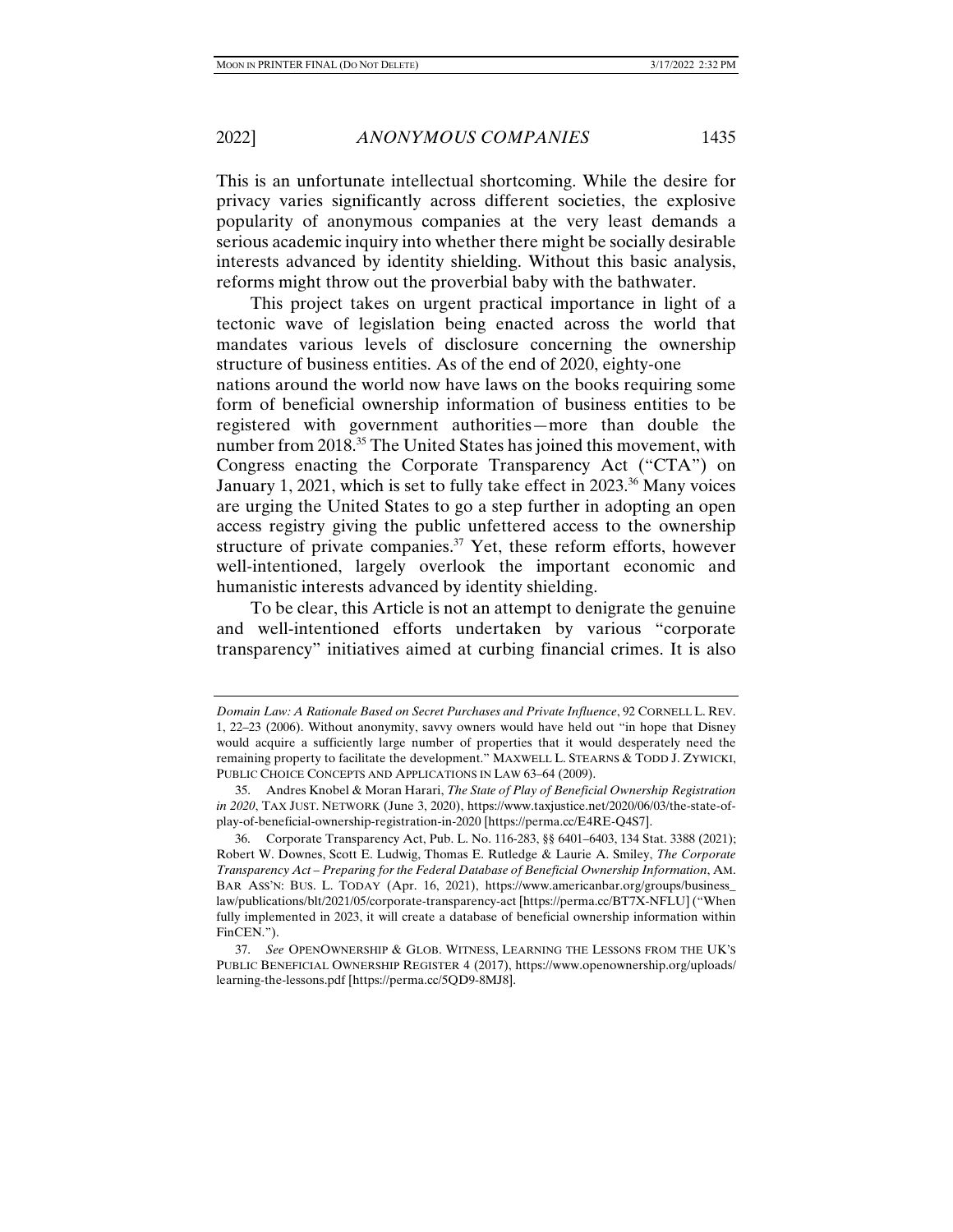not an academic fiat that identity shielding constitutes an essential feature of the corporate form.38 Any interests served by identity shielding need not be syllogistically deduced from the premise of corporate legal personality.<sup>39</sup> The concept of juridical persons may have some metaphysical appeal in conceptualizing the firm as a creature of legal fiction but does not necessitate bundling privacy rights with the corporate form from a functional standpoint.

Rather, identity shielding is a policy choice. That policy choice depends on how any given society prioritizes the contested and complex relationship between individuals, markets, and governments. Some of these privacy interests reflect the fundamental values embedded in constitutional principles and longstanding social norms, and indeed ones that may be grounded in U.S. constitutional law.<sup>40</sup>

The remainder of this Article proceeds in three Parts. Part I synthesizes prevailing accounts of anonymity in business enterprises and articulates the concept of identity shielding within the broader literature concerning the function of modern business entities. Part II provides a typology of individuals that benefit from identity shielding, by documenting the contemporary uses of anonymous companies among a diverse array of legal (and arguably socially beneficial) business ventures. Part III reviews the rapidly developing global trend toward laws mandating open-access public registries and urges policymakers to adopt more nuanced approaches—including building databases only accessible to law enforcement agencies but not the general public—that may capture some of the benefits of identity

 <sup>38.</sup> Indeed, forming a business entity with formal sovereign recognition is currently not a prerequisite to run a business in the United States. General partnerships, for instance, do not require filing with a state and therefore allow owners of enterprises to keep their ownership information outside of state registries. Rodney D. Chrisman, *LLCs Are the New King of the Hill: An Empirical Study of the Number of New LLCs, Corporations and LPs Formed in the United States Between 2004-2007 and How LLCs Were Taxed for Tax Years 2002-2006*, 15 FORDHAM J. CORP. & FIN. L. 459, 461 (2010) ("The number of general partnerships formed each year cannot be tracked since no filing is required."). But these forms of enterprises suffer from the lack of limited liability protection offered by entities like the LLC or the corporation. *Id.*

 <sup>39.</sup> As observed by John Dewey nearly a hundred years ago, a juridical "'person' might legally mean whatever the law makes it mean." John Dewey, *The Historic Background of Corporate Legal Personality*, 35 YALE L.J. 655, 656 (1926). This line of thought is still widely accepted by leading scholars and jurists. *See* Macey & Strine, *supra* note 13, at 456 ("[C]orporations have only those rights society gives them by statutory law, and any statutory law may take into account the unique nature of corporations in limiting their ability to act.").

 <sup>40.</sup> *See infra* Section III.B.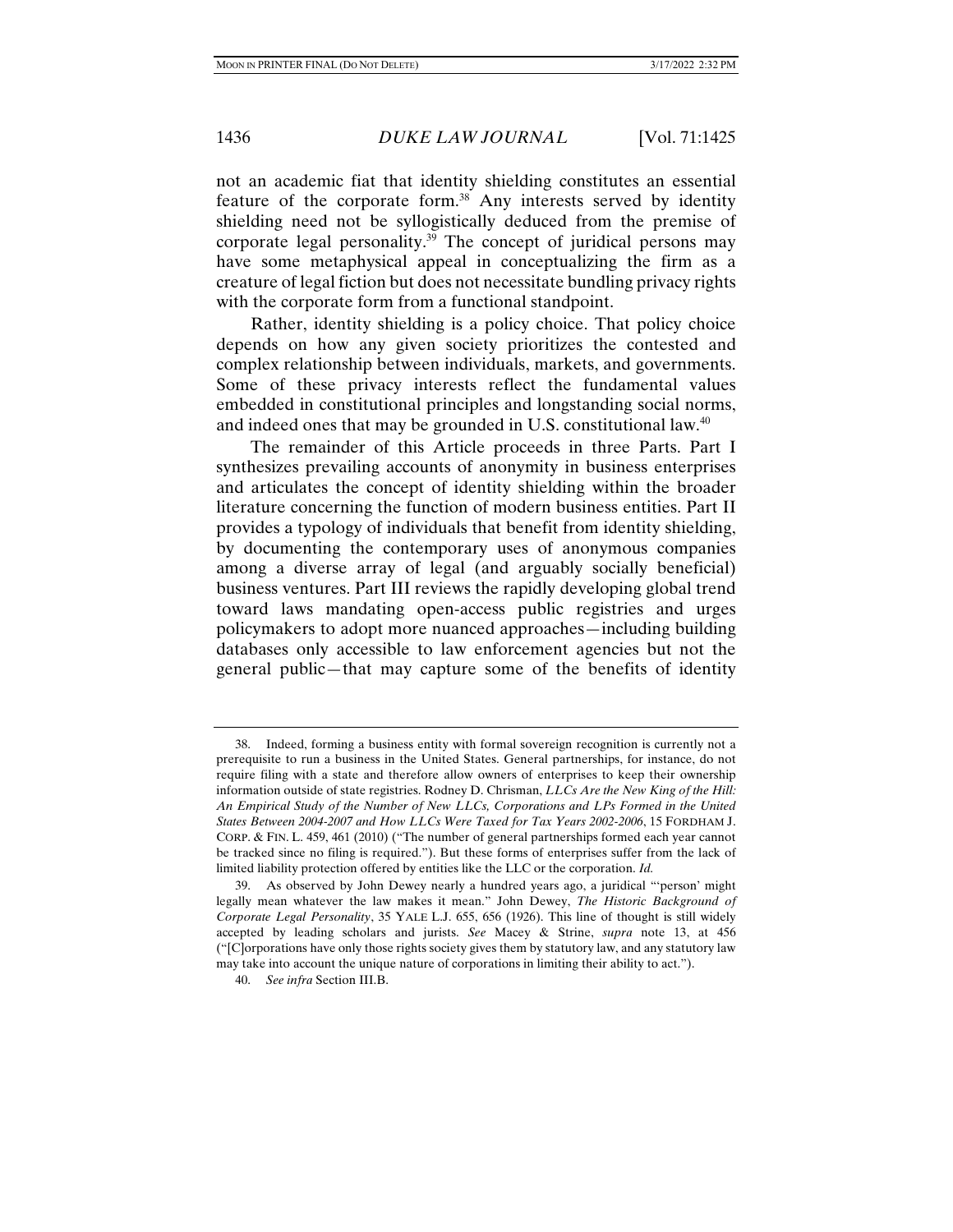shielding while minimizing the harms inflicted by anonymous shell companies. A brief conclusion follows.

#### I. THE EMERGENCE OF ANONYMOUS COMPANIES

It may not have been until the massive document leaks known as the Panama Papers that the general public came to understand the rampant use of offshore shell companies by the rich and the powerful.<sup>41</sup> Chronicled in a popular Netflix film, The Laundromat, starring Meryl Streep and David Schwimmer, $42$  the leaks have inspired growing scholarly literature and media news stories critiquing how anonymous shell companies facilitate a swarm of illicit activities, ranging from drug trafficking to tax evasion.43 The trending headlines and academic accounts, however, almost invariably preclude discussion of the legal uses of anonymous companies that are both pervasive and almost infinite in their variations today.44 This Part begins to fill that gap.

Because anonymous companies and shell companies are terms that are widely used for different purposes, it is important to note the definitional contours of entities that are the subject of this Article before proceeding further. The phrase "anonymous companies" denotes closely held business entities whose owners are practically unknown to the general public.<sup>45</sup> Typically, anonymous companies are

 45. Thus, for instance, I exclude publicly traded companies that are labeled "shell companies" under the Securities Exchange Act. *See* Robert B. Thompson & Donald C. Langevoort, *Redrawing the Public-Private Boundaries in Entrepreneurial Capital Raising*, 98 CORNELL L. REV. 1573, 1588–89 (2013). These "shells" typically underlie reverse mergers that have become an important alternative to traditional initial public offerings in recent years. *See*  Ioannis V. Floros & Travis R. A. Sapp, *Shell Games: On the Value of Shell Companies*, 17 J. CORP. FIN. 850, 850 (2011). Anonymity is of central importance to closely held firms because investors with significant ownership stakes in today's public companies (i.e., with meaningful control over such firms) are required to disclose a broad spectrum of information to the public through periodic Securities and Exchange Commission ("SEC") disclosures. *See* James J. Park, *Rules, Principles, and the Competition To Enforce the Securities Law*, 100 CALIF.L. REV. 115, 133 (2012); Jonathan R. Macey & Jeffry M. Netter, *Regulation 13D and the Regulatory Process*, 65 WASH. U. L.Q. 131, 131 (1987) (describing the SEC's Schedule 13D, which "imposes certain disclosure

 <sup>41.</sup> *See* William J. Moon, *Regulating Offshore Finance*, 72 VAND. L. REV. 1, 2 (2019).

 <sup>42.</sup> *See* THE LAUNDROMAT (Netflix 2019).

 <sup>43.</sup> *See, e.g.*, Shima Baradaran, Michael Findley, Daniel Nielson & Jason Sharman, *Funding Terror*, 162 U. PA.L. REV. 477, 493–94 (2014); Shima Baradaran, Michael Findley, Daniel Nielson & J.C. Sharman, *Does International Law Matter?*, 97 MINN. L. REV. 743, 774 (2013).

 <sup>44.</sup> This is in part because many existing accounts conceptualize anonymous companies as shell companies: companies devoid of assets or ongoing business activities. *See* Carl Pacini & Nate Wadlinger, *How Shell Entities and Lack of Ownership Transparency Facilitate Tax Evasion and Modern Policy Responses to These Problems*, 102 MARQ. L. REV. 111, 113 (2018).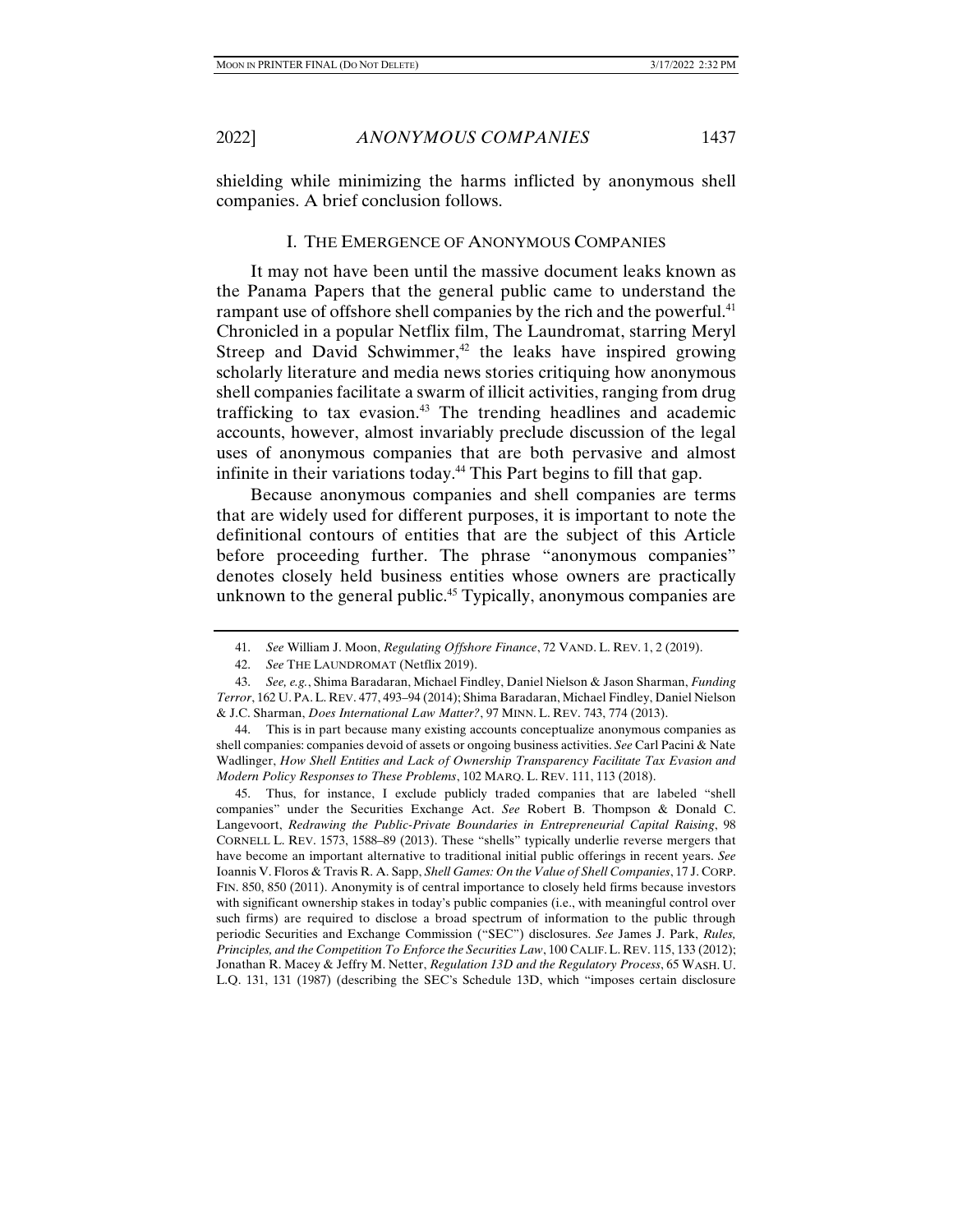formed in jurisdictions that do not require the actual owners of companies to be disclosed to the public, such as Delaware or the Cayman Islands. Although most prominently appearing today in the form of LLCs,<sup>46</sup> anonymous companies include other business entities, including corporations, business trusts, limited liability partnerships ("LLPs"), and limited partnerships ("LPs"). This definition thus strives to move beyond investigating anonymous shell companies, which are "companies devoid of physical or human substance" frequently used for illicit activities.47

Section I.A sketches the legal architecture underlying the market for anonymous companies and reviews prevailing scholarly accounts that predominantly conceptualize anonymous companies as getaway cars for financial criminals. Section I.B reveals that this understanding is incomplete because it fails to capture the range of *legal* business enterprises whose capital contributors opt for anonymity. It is also theoretically incompatible with potential socially beneficial functions advanced by identity shielding. Section I.B thus presents an alternative theoretical framework aimed at uncovering the privacy function of modern business entities. Section I.C elaborates on the link between identity shielding and entrepreneurial risk-taking, showcasing how identity shielding can facilitate the flow of capital to business

 46. *See* Telephone Interview with Larry Donahue (Apr. 28, 2021) (notes on file with author). This is not particularly surprising. Shareholders of traditional corporations famously delegate control to directors and officers. *See* Eugene F. Fama & Michael C. Jensen, *Separation of Ownership from Control*, 26 J.L. & ECON. 301, 301 (1983). Therefore, the fact that shareholders remain anonymous is less important because the decisionmakers of those firms are the corporate managers and not shareholders. LLCs, on the other hand, enable capital contributors—called members—to retain the power to control business enterprises even while enjoying the benefits of limited liability. *See* Larry E. Ribstein, *The Deregulation of Limited Liability and the Death of Partnership*, 70 WASH. U. L.Q. 417, 425–26 (1992). For a background on the development of LLC statutes in the United States, see generally Joan MacLeod Heminway, *The Ties That Bind: LLC Operating Agreements as Binding Commitments*, 68 SMU L. REV. 811, 813–15 (2015).

 47. Delphine Nougayrède, *After the Panama Papers: A Private Law Critique of Shell Companies*, 52 INT'L L. 327, 327 (2019); *see also* FINDLEY, NIELSON & SHARMAN, *supra* note 5, at 31 ("Shell corporations are thus companies with nothing more than their basic legal essence, and as such lack all of the marks of substance . . . .").

requirements on persons within ten days of the date that they acquire more than five percent of the beneficial ownership of a public company"). While disclosure is almost always the name of the game for publicly traded companies in the United States, disclosure requirements mandated by federal securities regulation are plainly inapplicable to closely held business entities, thereby preserving the ability of entrepreneurs to conceal the flow of capital from the public's view. *See, e.g.*, Franklin A. Gevurtz, *Why Delaware LLCs?*, 91 OR. L. REV. 57, 68 (2012) ("LLCs rarely sell interests in the company in public offerings or list such interests for trading on a national securities exchange[,] [meaning that] LLCs are rarely subject to most federal securities regulation.").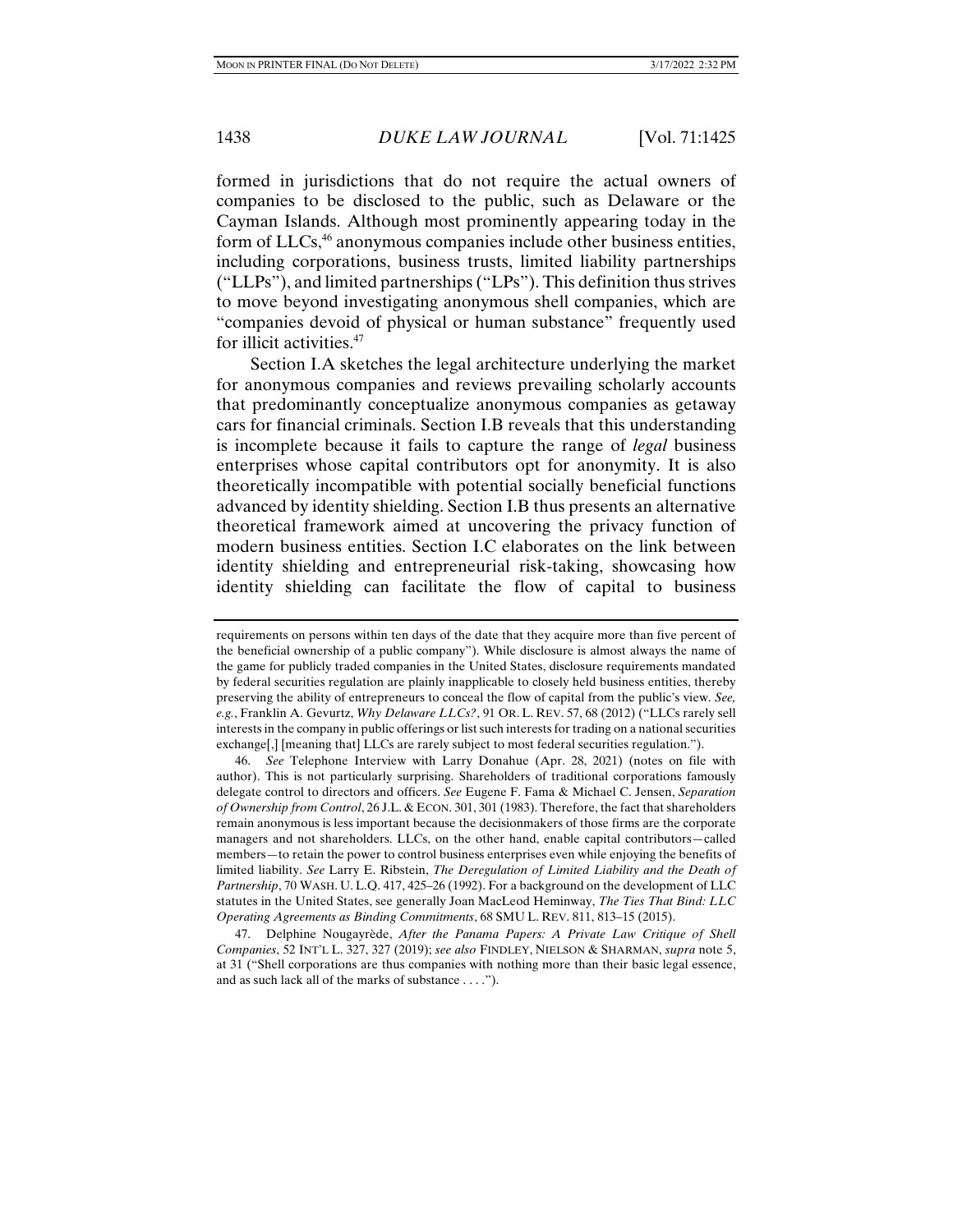enterprises by limiting the potential reputational liability accrued to the firm's equity owners.

#### *A. The Standard Account: Shell Companies as "Getaway Cars"*

In part because of the sensational nature of small offshore jurisdictions and less populous states emerging as modern hubs of mass-produced business entities, there is no shortage of academic work and popular media news stories on the use of shell companies among celebrities, politicians, and kleptocrats.48 Anonymous companies have been infamously described by *The Financial Times* as "getaway cars" for criminals,49 and they routinely headline popular media outlets as menaces to the financial system.<sup>50</sup>

Scholars in law and social science alike have produced an impressive volume of literature critiquing this practice within the past decade or so.<sup>51</sup> Prominent political scientists, for instance, describe anonymous shell companies as vehicles used to undertake illicit activities. Some of the morally rotten transactions include "processing payments for banned Internet poker businesses; vending controlled pharmaceuticals illegally; routing money earned from unlawful subprime credit cards; and sheltering ... real estate assets."<sup>52</sup> Legal scholars take a similar approach. Shell companies have been linked to

 <sup>48.</sup> *See, e.g.*, Scott Shane, Spencer Woodman & Michael Forsythe, *How Business Titans, Pop Stars and Royals Hide Their Wealth*, N.Y. TIMES (Nov. 7, 2017), https://www.nytimes.com/ 2017/11/07/world/offshore-tax-havens.html [https://perma.cc/VL83-BQ2T].

 <sup>49.</sup> Xiangmin Liu, *Anonymous Shell Companies Are a Menace to the Financial System*, FIN. TIMES (Nov. 12, 2019), https://www.ft.com/content/eb76acdc-054b-11ea-a984-fbbacad9e7dd [https://perma.cc/F3CV-R6K5].

 <sup>50.</sup> *See, e.g.*, Chuck Collins, *The Costs of a Secretive 'Wealth Defense Industry' of Shell Companies, Offshore Tax Havens, and Empty Luxury Condos*, BOS. GLOBE (Apr. 1, 2021, 11:50 AM), https://www.bostonglobe.com/2021/04/01/magazine/costs-secretive-wealth-defense-industr y-shell-companies-offshore-tax-havens-empty-luxury-condos [https://perma.cc/J4HX-JKG8].

 <sup>51.</sup> *See, e.g.*, OLIVER BULLOUGH, MONEYLAND: WHY THIEVES AND CROOKS NOW RULE THE WORLD AND HOW TO TAKE IT BACK 21 (2019); JAKE BERNSTEIN, SECRECY WORLD: INSIDE THE PANAMA PAPERS INVESTIGATION OF ILLICIT MONEY NETWORKS AND THE GLOBAL ELITE 1–3 (2017); FINDLEY, NIELSON & SHARMAN, *supra* note 5, at 8–10; NICHOLAS SHAXSON, TREASURE ISLANDS 11–13 (2011); Lawrence J. Trautman, *Following the Money: Lessons from the Panama Papers, Part 1: Tip of the Iceberg*, 121 PENN ST. L. REV. 807, 807 (2017); J.C. Sharman, *Shopping for Anonymous Shell Companies: An Audit Study of Anonymity and Crime in the International Financial System*, 24 J. ECON. PERSPS. 127, 129–30 (2010).

 <sup>52.</sup> Michael G. Findley, Daniel L. Nielson & J.C. Sharman, *Using Field Experiments in International Relations: A Randomized Study of Anonymous Incorporation*, 67 INT'L ORG. 657, 658 (2013).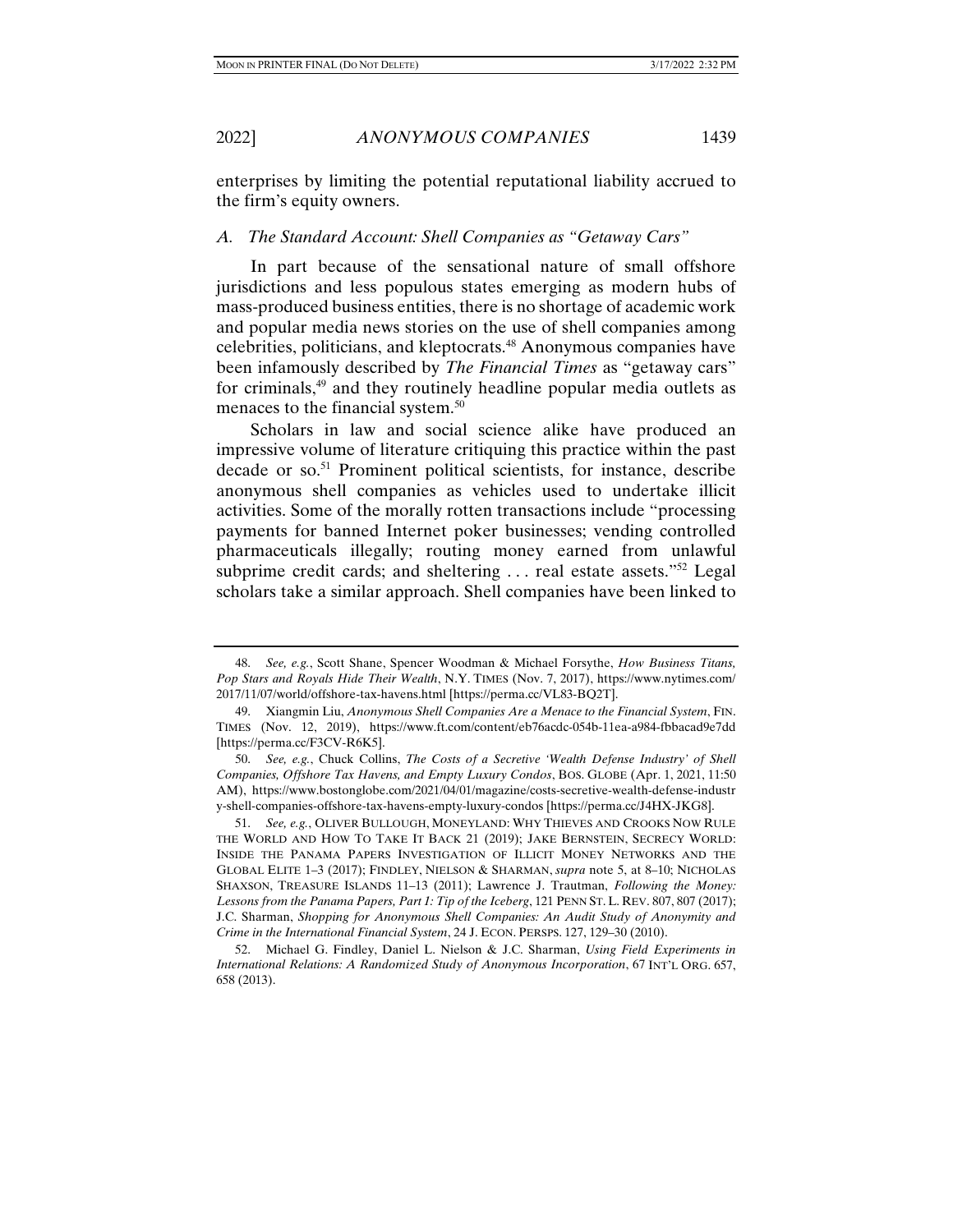illicit activities exposed by the Panama Papers, $53$  and reportedly "facilitate tax evasion, impede investigations, and harm society."54

This line of work typically isolates cash-strapped lawmakers in small jurisdictions like Delaware or Bermuda as facilitating illicit activities by offering lax rules to form corporate entities in their jurisdictions.<sup>55</sup> Chief among the concerns are the lax rules governing the disclosures of the owners of business entities formed in their jurisdictions.

There is a degree of truth to this understanding. In the United States, federalism has dictated that the formation of business entities and the associated rules governing the internal affairs of those entities are largely a matter of state law.56 A time-honored choice of law rule enables business entities to shop for the corporate law of any state<sup>57</sup> $$ or, more recently, of any nation<sup>58</sup>—effectively rendering corporate law into a set of rules largely amenable to private choice rather than

 55. *See, e.g.*, Weisbord, *supra* note 53 ("It is, perhaps, due to these lax documentation and disclosure requirements that the United States is now considered one of the most favorable international trust havens and has attracted assets from offshore jurisdictions that recently tightened their trust-disclosure rules.").

 56. CTS Corp. v. Dynamics Corp. of Am., 481 U.S. 69, 89 (1987) ("[S]tate regulation of corporate governance is regulation of entities whose very existence and attributes are a product of state law."); Deborah A. DeMott, *Perspectives on Choice of Law for Corporate Internal Affairs*, 48 LAW & CONTEMP. PROBS. 161, 161 (1985) ("To many corporate lawyers, the 'internal affairs' doctrine . . . is irresistible if not logically inevitable.").

 57. *See* Vincent S.J. Buccola, *Opportunism and Internal Affairs*, 93 TUL. L. REV. 339, 346 (2018) ("[T]he internal affairs doctrine is a choice-of-law rule, pure and simple. It undergirds the entirety of modern corporate law, and its vitality generally goes unquestioned."); Frederick Tung, *Before Competition: Origins of the Internal Affairs Doctrine*, 32 J. CORP. L. 33, 45–46 (2006); Jens Dammann & Matthias Schündeln, *The Incorporation Choices of Privately Held Corporations*, 27 J.L. ECON. & ORG. 79, 79 (2011) ("The internal affairs of U.S. corporations are governed by the law of the state of incorporation. Accordingly, corporations can choose the corporate law applicable to their internal affairs by incorporating in the state of their choice.").

 58. *See* William J. Moon, *Delaware's New Competition*, 114 NW. U. L. REV. 1403, 1420–21 (2020) (synthesizing recent cases extending the internal affairs doctrine to U.S. firms incorporated in foreign nations).

 <sup>53.</sup> Reid K. Weisbord, *A Catharsis for U.S. Trust Law: American Reflections on the Panama Papers*, 116 COLUM. L. REV. ONLINE 93, 105 (2016).

 <sup>54.</sup> Pacini & Wadlinger, *supra* note 44, at 111 (2018); *see also* Avnita Lakhani, *Imposing Company Ownership Transparency Requirements: Opportunities for Effective Governance of Equity Capital Markets or Constraints on Corporate Performance*, 16 CHI.-KENT INT'L & COMP. L. 122, 125 (2016); Dean Kalant, Comment, *Who's in Charge Here? Requiring More Transparency in Corporate America: Advancements in Beneficial Ownership for Privately Held Companies*, 42 J. MARSHALL L. REV. 1049, 1053 (2009).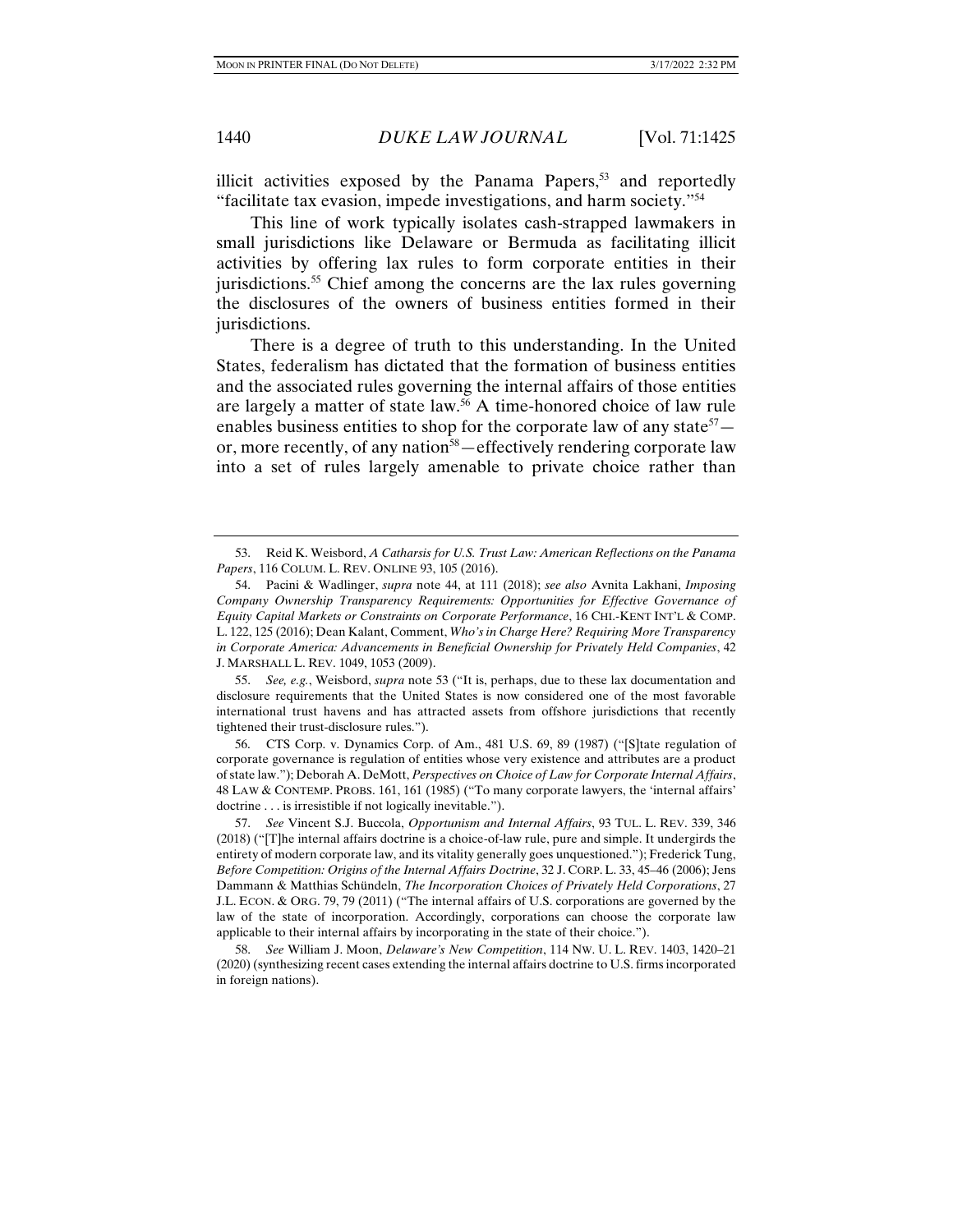territorially-demarcated rules imposed by sovereigns.<sup>59</sup> Jurisdictions chartering business entities thus compete not just by "selling" corporate governance rules, $60$  but by bundling their corporate governance rules with a set of disclosure rules concerning the beneficial owners of business entities.<sup>61</sup> Lawmakers in these jurisdictions, in some respects, can be conceptualized as having successfully commercialized their sovereignty into staple revenue streams. $62$ 

Within this broader market for business entities, a handful of states—most notably, Delaware, Nevada, and Wyoming—are actively competing to attract anonymous companies in part to boost their state government revenues.63 Delaware's state government, for instance, has

 61. This point is currently underappreciated in existing accounts of jurisdictional competition for business entities, which tend to focus on the quality of the jurisdiction's corporate governance rules (and the quality of its judiciary) as the main driver of competition. *See, e.g.*, LARRY E. RIBSTEIN, THE RISE OF UNCORPORATION 131 (2010) ("LLC statutes have evolved toward both efficiency and uniformity."); Bruce H. Kobayashi & Larry E. Ribstein, *Delaware for Small Fry: Jurisdictional Competition for Limited Liability Companies*, 2011 U. ILL. L. REV. 91, 91 (attributing the popularity of Delaware as the state of incorporation to "the quality of Delaware's legal system"). It is perhaps of no coincidence that the market leaders in offering anonymous companies tend to be less populous states that may have the incentive to attract this breed of business entities. *Cf.* CHRISTOPHER M. BRUNER, RE-IMAGINING OFFSHORE FINANCE: MARKET-DOMINANT SMALL JURISDICTIONS IN A GLOBALIZING FINANCIAL WORLD 41, 43 (2016) (assessing that "market dominant small jurisdictions" that become major players in crossborder financial services, including Delaware and Singapore, have a tendency to be "small and poorly endowed with natural resources"); Roberta Romano, *The States as a Laboratory: Legal Innovation and State Competition for Corporate Charters*, 23 YALE J. ON REGUL. 209, 212 (2006) ("It is not fortuitous that the dominant incorporation state is a small state . . . . Because a corporate charter is a relational contract[,]  $\dots$  a state needs a mechanism  $\dots$  [to] commit to firms that it will maintain its code and otherwise not undo existing rules to firms' disadvantage.").

 62. Ronen Palan, *Tax Havens and the Commercialization of State Sovereignty*, 56 INT'L ORGS. 151, 151–52 (2002).

 63. *See* Jessie P.H. Poon, Gordon Kuo Siong Tan & Trina Hamilton, *Social Power, Offshore Financial Intermediaries and a Network Regulatory Imaginary*, 68 POL. GEOGRAPHY 55, 58 (2019) ("Nevada, Wyoming and Delaware . . . are hotspots for the registration of offshore shell companies."). State governments benefit by deriving annual revenue generated from franchise taxes or business registration fees. A franchise tax is an annual tax that states charge firms for the privilege of incorporating in their borders. Michal Barzuza, *Does the Structure of the Franchise Tax Matter?*, 96 VA. L. REV. BRIEF 27, 27 (2010). As observed by Professor Michal Barzuza, "[u]nlike some other taxes, the franchise tax is not a portion of income or revenues." *Id.* Interest groups—including lawyers and registered agents within the states—are important financial beneficiaries that drive incorporation work into these states. *See* Jonathan R. Macey & Geoffrey

 <sup>59.</sup> *See* William J. Moon, *Tax Havens as Producers of Corporate Law*, 116 MICH. L. REV. 1081, 1095–96 (2018) [hereinafter Moon, *Tax Havens*].

 <sup>60.</sup> *See* Roberta Romano, *Law as a Product: Some Pieces of the Incorporation Puzzle*, 1 J.L. ECON. & ORG. 225, 228 (1985).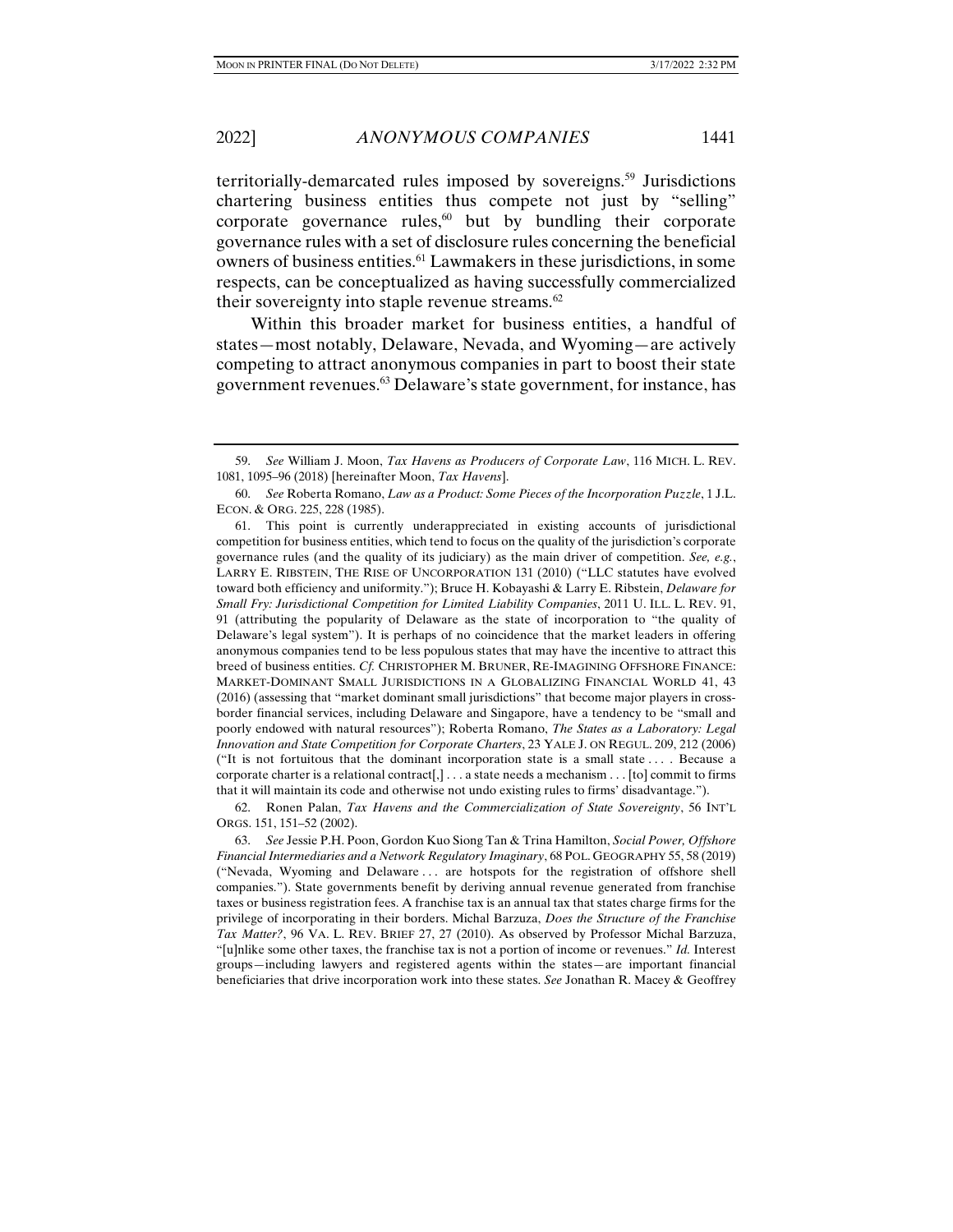lobbied against numerous iterations of federal legislation requiring stricter disclosure rules—recognizing the massive revenue stream provided by chartering anonymous companies.64

Therefore, the ubiquity of shell companies today is not a result of business enterprises physically relocating to jurisdictions like Wyoming or Delaware.65 Instead, it is driven by jurisdictions chartering those business entities—essentially glorified paperwork $66$ —offering lax rules requiring little to no beneficial ownership information be disclosed to the public or the chartering government.<sup>67</sup>

Lax disclosure rules are said to facilitate criminal behavior,<sup>68</sup> and numerous anecdotal accounts reinforce this depiction. For instance, former President Donald Trump's presidential campaign manager, Paul Manafort, was prosecuted by the Department of Justice in 2018 for elaborate tax fraud and bank fraud, which were allegedly facilitated by LLCs and other business entities formed in Cyprus, Delaware, Florida, Saint Vincent and the Grenadines, New York, the United Kingdom, and Virginia.<sup>69</sup> According to the indictment, Manafort laundered more than \$18 million through dozens of corporate entities

 65. For instance, to form a Delaware corporation, a business without previous interaction with Delaware need only file paperwork, pay a franchise tax, and hire a registered agent who has "a physical street address in Delaware." *How To Form a New Business Entity*, DEL. DIV. CORPS., https://corp.delaware.gov/howtoform.shtml [https://perma.cc/XYX7-8HDW].

P. Miller, *Toward an Interest-Group Theory of Delaware Corporate Law*, 65 TEX. L. REV. 469, 471–72 (1987).

 <sup>64.</sup> *See* Suzanne Barlyn, *Special Report: How Delaware Kept America Safe for Corporate Secrecy*, REUTERS (Aug. 24, 2016, 9:50 AM), https://reut.rs/2bFOLuE [https://perma.cc/49DW-RL6R]. The corporate transparency bill in 2016, for instance, was reportedly held back in Congress after strong opposition from the Delaware Congressional Delegation and the National Association of Secretaries of State. *See* Naomi Jagoda, *'Panama Papers' Could Boost Prospects for Corporate-Transparency Legislation*, HILL (Apr. 4, 2016, 6:25 PM), https://thehill.com/policy/ finance/275134-panama-papers-could-boost-prospects-for-corporate-transparency-legislation [https://perma.cc/5FP2-BAHX].

 <sup>66.</sup> *See* Moon, *Tax Havens*, *supra* note 59, at 1095.

 <sup>67.</sup> Christopher G. Bradley, *Artworks as Business Entities: Sculpting Property Rights by Private Agreement*, 94 TUL. L. REV. 247, 251 (2020) (assessing that Delaware "permits LLCs to be formed with no public disclosure of their purposes or the assets or parties involved," and the "[e]ntities then can operate throughout the United States with little restriction").

<sup>68.</sup> *See, e.g.*, FIN. ACTION TASK FORCE, ANTI-MONEY LAUNDERING AND COUNTER-TERRORIST FINANCING MEASURES – UNITED STATES,MUTUAL EVALUATION REPORT 4 (2016) (citing "[l]ack of timely access to adequate, accurate[,] and current beneficial ownership (BO) information [as] one of the fundamental gaps in the U.S. context").

 <sup>69.</sup> Government's Memorandum in Support of Conditions of Release, Complex Case Designation and Notice of Intent to Use Certain Bank Records at 10–12, United States v. Manafort, 314 F. Supp. 3d 258 (D.D.C. 2018) (No. 1:17-201), 2017 WL 9487210, at \*10–12.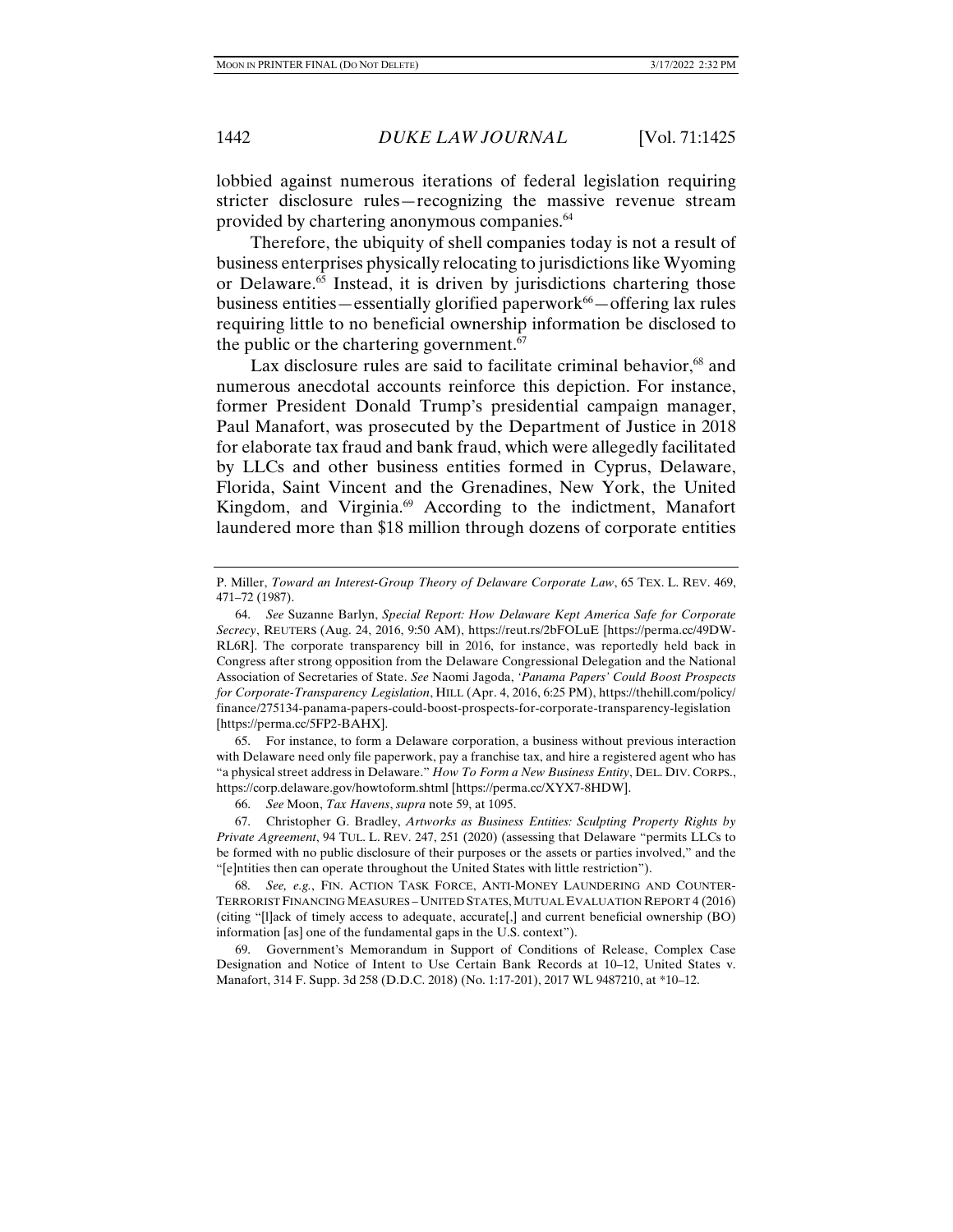with names such as Daisy Manafort, LLC and Davis Manafort, Inc.<sup>70</sup> The proceeds in turn were used to fund his extravagant lifestyle (including a \$15,000 ostrich leather bomber jacket), along with "his mortgage, children's tuition, and interior decorating of his Virginia residence."71

The exploitation of shell companies for money laundering and tax evasion bleeds into other nefarious activities. In 2016, Fair Share Education Fund published a report connecting anonymous shell companies to opioid trafficking.72 Dictators, drug dealers, and corrupt politicians have also been linked to using shell companies to conceal their proceeds.73

\* \* \*

Even the most passionate critics of anonymous shell companies acknowledge that not all uses of anonymous companies are for illicit purposes.74 Heather Lowe, legal counsel for the advocacy group Global Financial Integrity, $75$  readily acknowledges that "shell companies can be used for legitimate business purposes."76 Yet, influential policy advocates and scholars almost unanimously praise the virtues of full transparency. The Tax Justice Network, for instance, advocates that "information on the beneficial owners of every type of legal vehicle should be available to the general public and accessible online, for free

 <sup>70.</sup> Indictment at 3–4, United States v. Manafort, 314 F. Supp. 3d 258 (D.D.C. 2018) (No. 1:17-cr-00201), 2017 WL 6033301*.*

 <sup>71.</sup> *Id.* at 2–3; *see also* Samantha Schmidt, *Paul Manafort's \$15,000 Ostrich Jacket Raises Tantalizing Questions*, WASH. POST (Aug. 1, 2018), https://www.washingtonpost.com/news/ morning-mix/wp/2018/08/01/paul-manaforts-15000-ostrich-jacket-raises-tantalizing-questions [https://perma.cc/UN3Y-KMK4].

 <sup>72.</sup> *See* NATHAN PROCTOR & JULIA LADICS, FAIR SHARE EDUC. FUND, ANONYMITY OVERDOSE 10 (2016), http://www.fairshareonline.org/sites/default/files/AnonymityOverdose\_ Aug1\_2016.pdf [https://perma.cc/5J5S-Y32C].

 <sup>73.</sup> *See* Steve Kroft, *Anonymous, Inc.*, CBS NEWS (Jan. 31, 2016), https://www.cbs news.com/news/anonymous-inc-60-minutes-steve-kroft-investigation [https://perma.cc/A3SM-M4YZ].

 <sup>74.</sup> *See, e.g.*, Pacini & Wadlinger, *supra* note 44, at 114 ("Shell entities are not always formed for illegal purposes, and they are even a valuable source of tax revenues in some countries.").

 <sup>75.</sup> Global Financial Integrity is a think tank based in Washington, D.C., "focused on illicit financial flows, corruption, illicit trade and money laundering." *Mission Statement*, GLOB. FIN. INTEGRITY, https://gfintegrity.org [https://perma.cc/5ZG5-798Y].

 <sup>76.</sup> James Rufus Koren, *How Disney Used Shell Companies To Start Its Magic Kingdom*, L.A. TIMES (Apr. 9, 2016, 10:00 AM), https://www.latimes.com/business/la-fi-disney-shellcompanies-20160408-story.html [https://perma.cc/5LER-2AGD] (quoting Heather Lowe).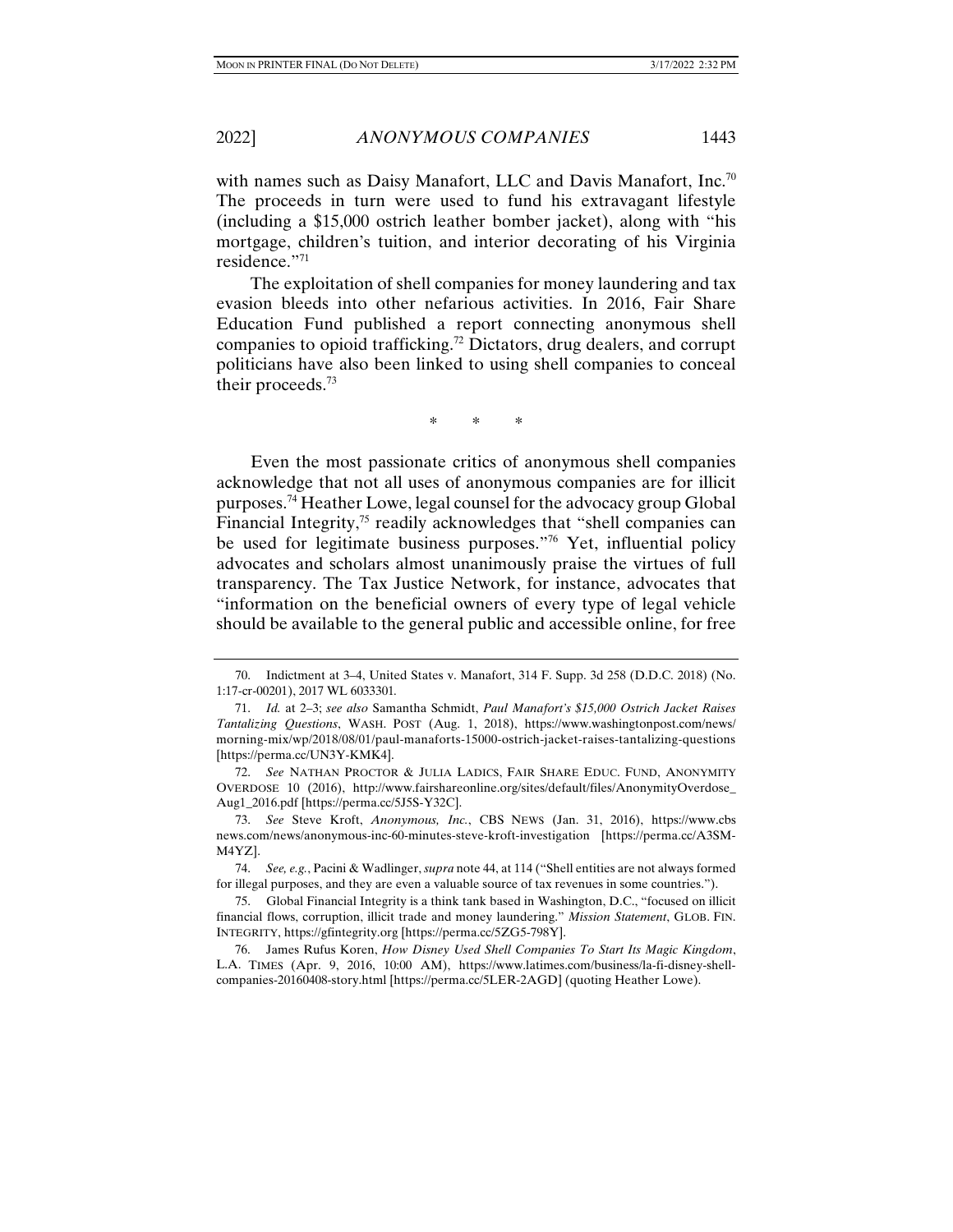and in open data format."77 These efforts have ushered in a tidal wave of legislative reforms around the world in recent years aimed at bringing transparency to the ownership structure of private companies.78

While anonymous shell companies undoubtedly facilitate illicit activities, the prevailing accounts fail to appreciate the range of important interests advanced by protecting the identity of capital contributors to legitimate business ventures.<sup>79</sup> Without this basic analysis, we lack an effective framework to grapple with thorny policy questions of whether and to what extent we ought to harness or regulate enterprise anonymity. To understand the privacy interests served by anonymous companies better, we need a paradigm that does not depict anonymous companies as mere menaces to the financial system.<sup>80</sup> The next Section takes a crack.

#### *B. Business Entities as Privacy Devices*

This Section explains how modern business entities serve as powerful secrecy cloaks that anonymize the source of capital injected into business enterprises. In some respects, this identity shielding function relates to but is distinct from the standard conceptualization of the function of the corporate form. This Section develops a theory of identity shielding and situates it within the broader literature concerning the function of modern business entities.<sup>81</sup>

 <sup>77.</sup> MORAN HARARI, ANDRES KNOBEL, MARKUS MEINZER & MIROSLAV PALANSKÝ, TAX JUST. NETWORK, OWNERSHIP REGISTRATION OF DIFFERENT TYPES OF LEGAL STRUCTURES FROM AN INTERNATIONAL COMPARATIVE PERSPECTIVE: STATE OF PLAY OF BENEFICIAL OWNERSHIP – UPDATE 2020, at 2 (2020).

 <sup>78.</sup> *See infra* Section III.A.

 <sup>79.</sup> *See generally* J.C. SHARMAN, THE DESPOT'S GUIDE TO WEALTH MANAGEMENT (2017) ("[T]here is strong reason to think that the United States, given its central place in the global financial system and the number of companies involved, is the worst in the world when it comes to regulating shell companies.").

 <sup>80.</sup> For an example of a piece characterizing anonymous companies as "a menace to the financial system," see Liu, *supra* note 49.

 <sup>81.</sup> This Article benefits from the emerging strand of legal scholarship observing the link between markets and privacy. Professor Ryan Calo has argued that "[p]rivacy supports the basic market mechanism by hiding enough distracting, value-laden information from market participants." Ryan Calo, *Privacy and Markets: A Love Story*, 91 NOTRE DAME L. REV. 649, 650 (2015). The concept of identity shielding adds support to this line of scholarship in challenging one of the central assumptions in modern law and economics literature, which tends to treat privacy pejoratively insofar as it reduces information available to market participants. For influential accounts, see generally Symposium, *The Law and Economics of Privacy*, 9 J. LEGAL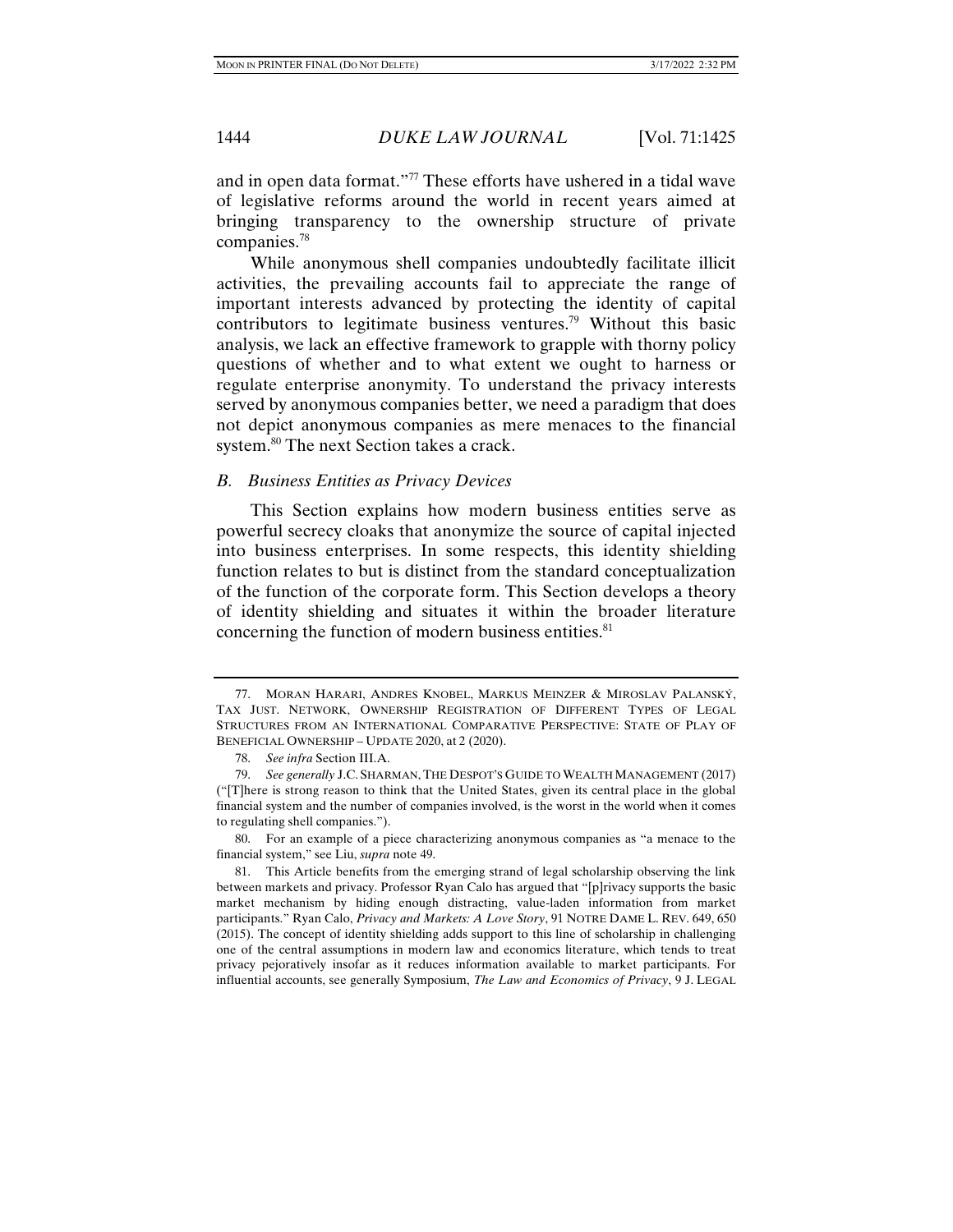2022] *ANONYMOUS COMPANIES* 1445

It bears noting that the pursuit of financial secrecy enjoys a long pedigree in history across different societies, $82$  and the desire for anonymity in economic life is not an entirely new phenomenon.<sup>83</sup> An inordinate number of people have entered the commercial marketplace concealing or downplaying their personal information including their criminal record, race, education, and sexual orientation.<sup>84</sup>

Anonymous companies are cut from the same legal cloth as shell companies. That is, anonymous companies tend to be formed in jurisdictions that enable individuals to pool capital for business ventures without forced public disclosure.<sup>85</sup> While relying on a shared legal blueprint as shell companies, anonymous companies are not just "companies devoid of physical or human substance."86 Today, owners of scores of legitimate business enterprises are virtually unknown to the general public because they opt for anonymity. $87$ 

 82. *See* James Q. Whitman, *The Two Western Cultures of Privacy: Dignity Versus Liberty*, 113 YALE L.J. 1151, 1154 (2004); Richard A. Posner, *The Right of Privacy*, 12 GA. L. REV. 393, 396–97, 407 (1978).

 83. *See* Anne Wells Branscomb, *Anonymity, Autonomy, and Accountability: Challenges to the First Amendment in Cyberspaces*, 104 YALE L.J. 1639, 1642 (1995) ("There are numerous situations in which anonymity seems entirely appropriate and even desirable. Psychologists and sociologists point out that people benefit from being able to assume different personae.").

 84. As Judge Richard Posner observed, "[o]ften people want privacy in order to manipulate other people by concealing from them aspects of their character, prospects, or past that would if known reduce their opportunities to engage in advantageous market or nonmarket transactions." Richard A. Posner, *Privacy, Secrecy, and Reputation*, 28 BUFF. L. REV. 1, 9 (1979).

 85. *See, e.g.*, *infra* Section II.B (describing anonymous Black-owned businesses formed in Delaware).

STUD. 621 (1980) (discussing a broad range of issues on privacy, including the concealment of information both by firms and individuals). In recent years, the traditional law and economics framework has been subject to a number of forceful critiques built around the law and political economy movement. *See, e.g.*, Jedediah Britton-Purdy, David Singh Grewal, Amy Kapczynski & K. Sabeel Rahman, *Building a Law-and-Political-Economy Framework: Beyond the Twentieth-Century Synthesis*, 129 YALE L.J. 1784, 1790 (2020); Martha T. McCluskey, Frank Pasquale & Jennifer Taub, *Law and Economics: Contemporary Approaches*, 35 YALE L. & POL'Y REV. 297, 301 (2016) ("In a prevailing law and economics framework that defines economic rationality as essentially unconcerned with fairness and inequality, proposals to advance economic justice can appear presumptively irrational and unrealistic, closing off the possibilities for beneficial reform.").

 <sup>86.</sup> Nougayrède, *supra* note 47.

 <sup>87.</sup> *See* FINDLEY, NIELSON & SHARMAN, *supra* note 5, at 33 ("[M]ost shell companies are used for legitimate business purposes.").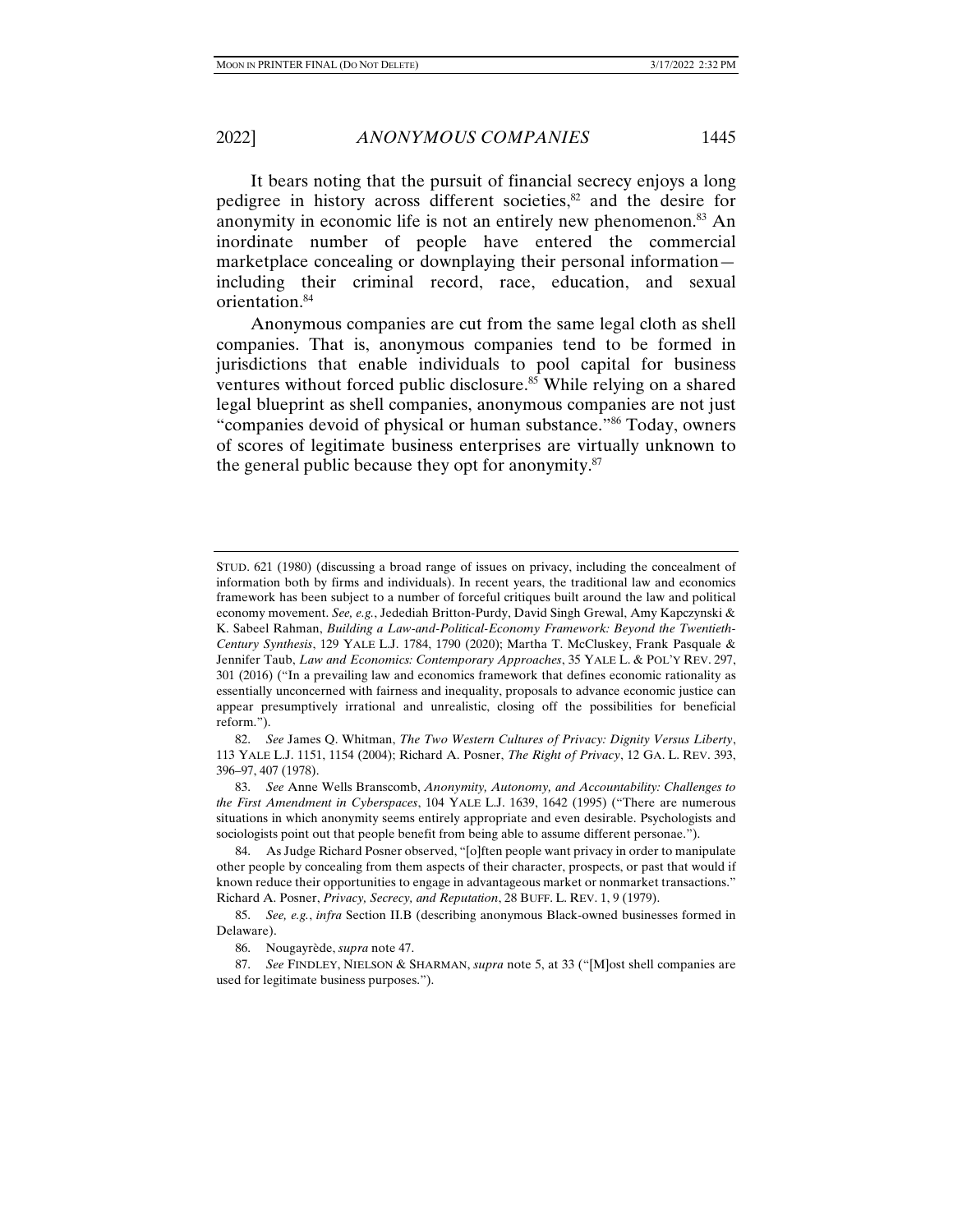Although almost impossible to pinpoint their exact origin,<sup>88</sup> several historical developments have contributed to the explosive popularity of anonymous companies in recent years. First, technological innovation has enabled commerce over internet platforms on a significant scale.<sup>89</sup> A century ago, a small business owner often had a physical footprint that would have enabled consumers or business partners to identify the owners of enterprises with relative ease. Today, entrepreneurs selling products through eBay, Etsy, Shopify, Amazon, and the like can largely operate businesses from their homes without revealing their true identities.

The demand for identity shielding has also surged because of the dramatic ease with which personal information can now be obtained and instantly publicized—through social media platforms like Twitter and Facebook.90 Today, a simple Google search could expose personal information facilitating the identification and harassment of

 <sup>88.</sup> In the most immediate sense, anonymous companies can trace their lineage to business trusts. Trusts were widely used for business enterprises, particularly in the early twentieth century in the United States, because they could be formed without public disclosures. As Professor John Morley explains: "Unlike a corporation, a trust could be formed privately, without any public filings. A trust thus did not always show up in state records of business organizations.... [A]necdotal evidence . . . shows that the trust remained a major force in American business up through at least the end of the 1920s." John Morley, *The Common Law Corporation: The Power of the Trust in Anglo-American Business History*, 116 COLUM. L. REV. 2145, 2166 (2016) (footnotes omitted); *see also* Eric C. Chaffee, *A Theory of the Business Trust*, 88 U. CIN. L. REV. 797, 810–11 (2020) ("Trusts remained a cornerstone of American business for much of the nineteenth century. . . . For a myriad of different types of businesses, trusts retained their popularity throughout the 1920s, until corporate law could mature in the United States."). More broadly, juridical entities that mediate the relationship between individuals, markets, and sovereign governments are also not entirely new. Privacy has a long historical pedigree in trusts, which were a fixture of late-medieval England used to avoid feudal incidents. *See* J. M. W. BEAN, THE DECLINE OF ENGLISH FEUDALISM, 1215–1540, at 126 (1968) (documenting the spread of trusts in late medieval England). Legal scholars have also documented that business entities can serve as important instruments to evade existing legal restrictions. *See* Richard R.W. Brooks, *Incorporating Race*, 106 COLUM. L. REV. 2023, 2045–46 (2006) (documenting how corporations were deployed during the Jim Crow era to evade racially restrictive covenants); Bradley, *supra*  note 67, at 251–52 ("By using an LLC, an artist can evade doctrinal restrictions and accomplish the goals of the Artist's Contract.").

 <sup>89.</sup> According to a recent study, home-based businesses, defined as businesses that "undertake most or all of their activity in the residential home," now account for the majority of businesses in the United States. Darja Reuschke & Colin Mason, *The Engagement of Home-Based Businesses in the Digital Economy*, FUTURES, Mar. 2020, at 1.

 <sup>90.</sup> Kern, *supra* note 8.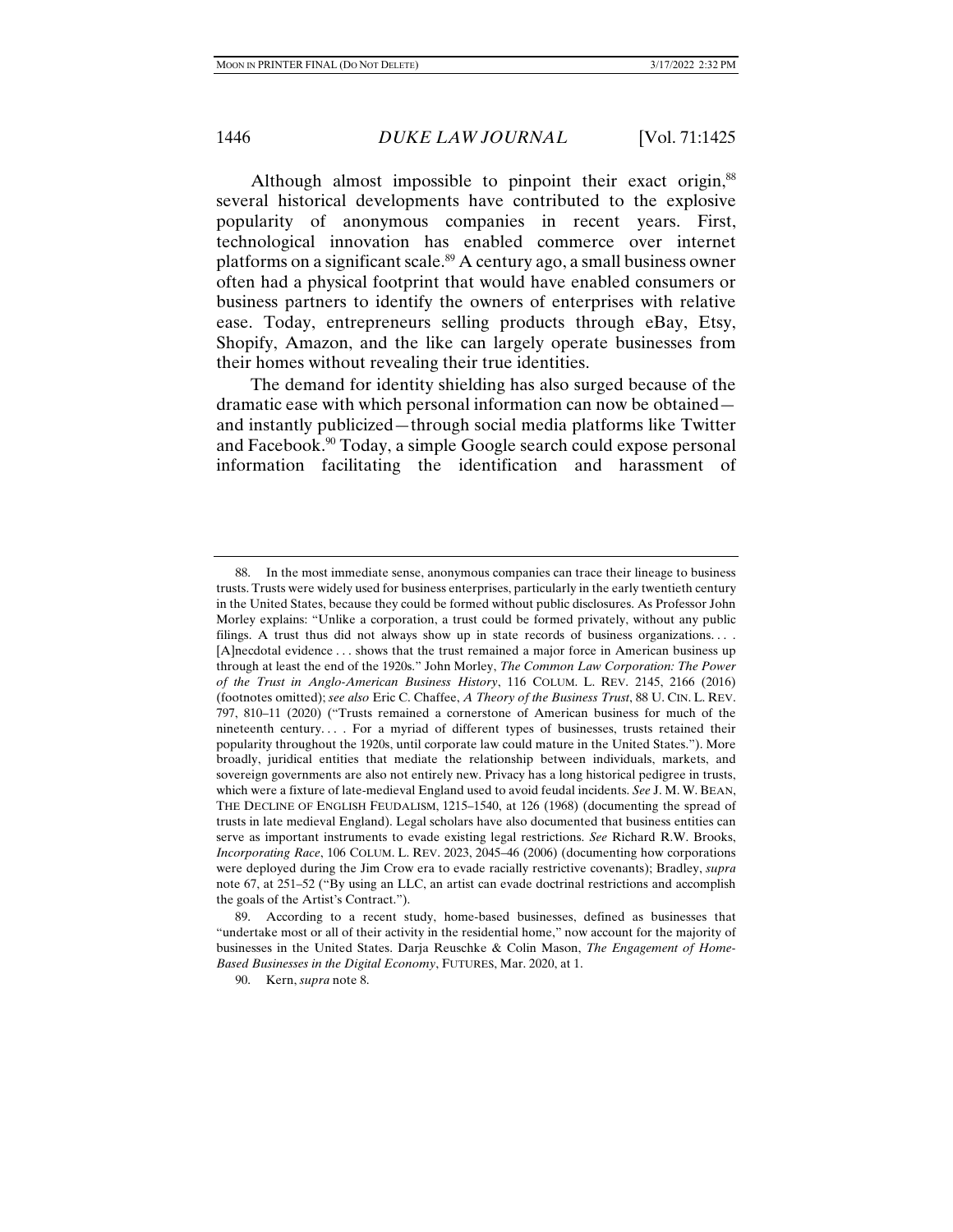individuals for their association with a particular business enterprise. $91$ This is particularly true if a business entity is formed in a jurisdiction that makes the business owners' names, home addresses, and phone numbers searchable on a central database for anyone at any time.

The desire for privacy has become so great that boutique law firms and registered agents now specialize in forming anonymous companies enabling entrepreneurs to pursue their business activities without fear of harassment, cyberstalking, or doxing online.<sup>92</sup> These businesses often tout anonymity as one of the main advantages of forming business entities in their home states.<sup>93</sup> Consider Harvard Business Services, an incorporation service firm based in Delaware that claims to have formed over two hundred thousand companies.<sup>94</sup> The firm openly promotes the advantages of privacy offered for business entities incorporated in Delaware by emphasizing that "the state of Delaware's public record will . . . contain no information about . . . LLC's members and/or managers."95 These firms openly compete with one another by

 93. These businesses can be conceptualized as local "interest groups" that facilitate the formation of anonymous companies. *See* Macey & Miller, *supra* note 63, at 472.

 94. *About Harvard Business Services, Inc.*, HARV. BUS. SERVS. INC., https://www.delaware inc.com/aboutus [https://perma.cc/B83S-AJYN].

 <sup>91.</sup> *Cf.* Michael D. Gilbert, *Campaign Finance Disclosure and the Information Tradeoff*, 98 IOWA L. REV. 1847, 1852 (2013) ("The Internet rapidly disseminates disclosure information, and that facilitates identification—and harassment—of individuals for their speech.").

 <sup>92.</sup> *See, e.g.*, *Maintain Your Privacy with an Anonymous LLC*, LAW 4 SMALL BUS. P.C., https://www.l4sb.com/services/business-formation/anonymous-llc [https://perma.cc/7DCU-HV7S]; *Why Form an LLC in Wyoming?*, WYO. TR. & LLC ATT'Y, https://wyoming llcattorney.com/Form-a-Wyoming-LLC [https://perma.cc/23JY-WG5K]. Doxing is "[t]he public release of an individual's private, sensitive, personal information," often facilitating harassment. Julia M. MacAllister, *The Doxing Dilemma: Seeking a Remedy for the Malicious Publication of Personal Information*, 85 FORDHAM L. REV. 2451, 2456 (2017).

 <sup>95.</sup> *Delaware LLC: What's on Public Record?*, HARV. BUS. SERVS. INC., https://www.delawareinc.com/blog/what-is-on-public-records-delaware [https://perma.cc/KLY8- 3Y5A]*.* In Professor Frank Gevurtz's illuminating study based on interviews with business attorneys whose clients have formed LLCs, out of sixteen surveyed attorneys who invoked "ease of establishment as a reason for forming LLCs in Delaware," seven specifically pointed to "the fact that Delaware did not require disclosure of the names of the LLC's members, thereby providing more privacy for LLC members" as the reason for forming LLCs in Delaware. Gevurtz, *supra* note 45, at 110–11. Delaware undoubtedly also enjoys a competitive advantage derived from the state's status as a branded product in the market for corporate charters. *See* Omari Scott Simmons, *Branding the Small Wonder: Delaware's Dominance and the Market for Corporate Law*, 42 U. RICH. L. REV. 1129, 1138–39 (2008) (conceptualizing Delaware's legal regime as a brand in the market for corporate charters).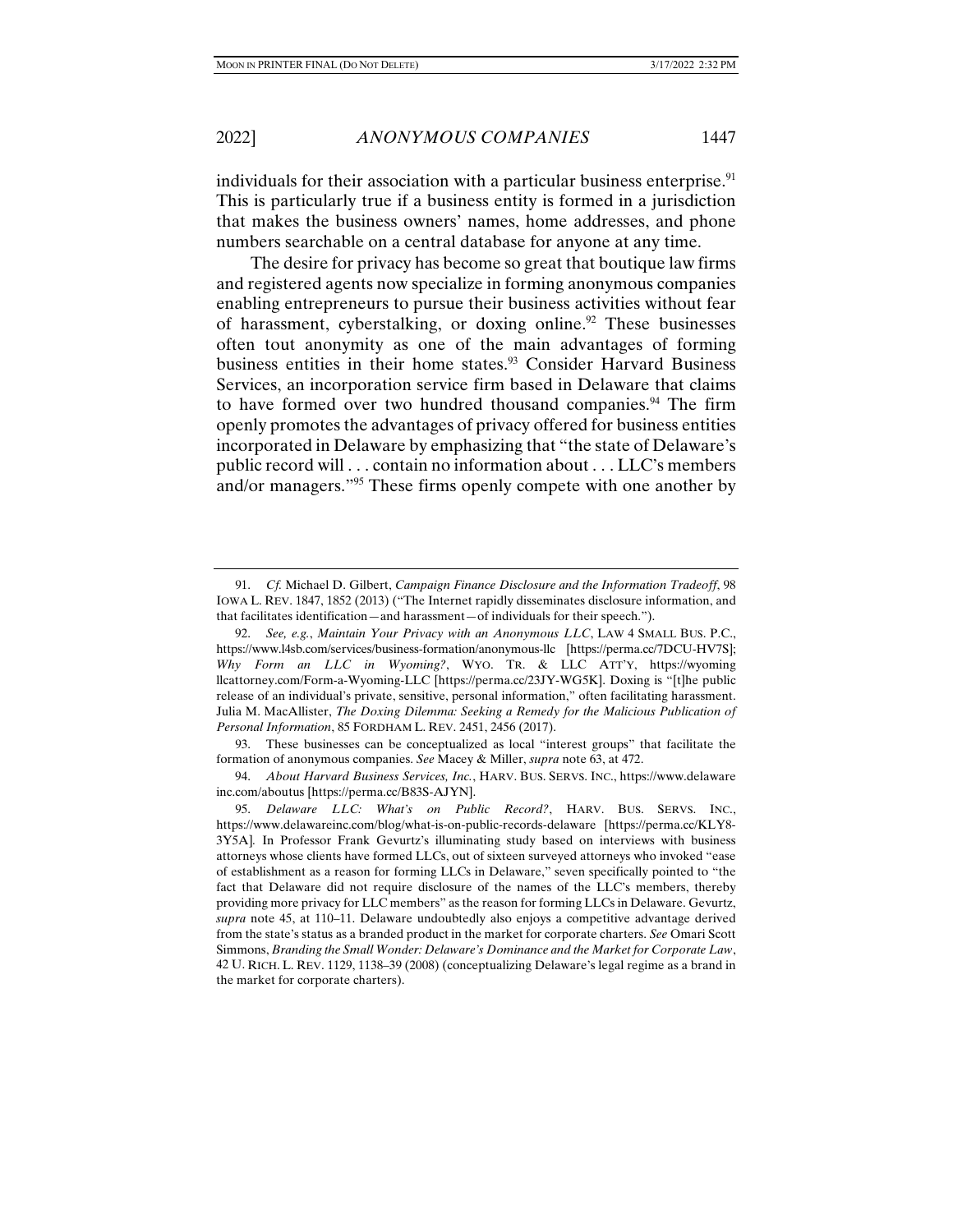leveraging differentiated features of state law and procedure.<sup>96</sup> A popular Nevada-based incorporator insists that it offers the best privacy results through a simple transactional cocoon: "Our privacy service doesn't provide a nominee unlike many other incorporators. . . . We create privacy by registering another entity controlled by you to be the Manager for the Nevada LLC, thereby not giving up control of the entity, yet not breaking any laws."<sup>97</sup>

Of course, the desire to conceal the identity of the owners or investors of business enterprises is not universal. In professional service businesses, for instance, firms often go out of their way to publicize the names of their owners. Typically, major law firms in the United States use the last names of their founding partners. For instance, legendary New York law firm Wachtell, Lipton, Rosen & Katz is named after the firm's prominent partners, who met as students at New York University School of Law.<sup>98</sup> Oprah Winfrey's widely publicized ownership stake in Weight Watchers—in which the disclosure of her 10 percent stake in the company in 2015 was followed by a skyrocketing of the company's stock price—is another example of how public knowledge of the source of capital and ownership may enhance firm value.<sup>99</sup> In these cases, enterprises wanted to publicly showcase their owners or investors because of the added value of their identities.

But the reverse can be equally true. By concealing the true identity of those involved in a business enterprise, anonymity may in fact enhance business prospects. The economic fate of enterprises may be affected by anonymity for a number of reasons, including the widely documented phenomenon of market participants making business

 <sup>96.</sup> One Wyoming-based company advertises to its clients: "Nevada now requires the names, addresses, date of birth and social security numbers of all the shareholders of their corporations or LLCs. . . . Wyoming has never asked for the social security numbers of the owners of any limited liability companies or corporations." *Wyoming vs Nevada Corporations and LLCs*, WYO. REGISTERED AGENT, https://wyomingregisteredagent.com/wyoming-vs-nevada-incorporation [https://perma.cc/P4NP-L28F].

 <sup>97.</sup> *Special: Expedited 1-2 Days Nevada LLC Formation with Las Vegas Address and Privacy for \$1049*, NEV. LLC SERVS., https://www.nevadallcservices.com/special-same-daynevada-llc-formation-with-privacy.php [https://perma.cc/PXX2-S3YL].

 <sup>98.</sup> *Supporter Spotlight: Wachtell, Lipton, Rosen & Katz*, N.Y. UNIV. SCH. OF L., https://www.law.nyu.edu/giving/campaign/supporters/wachtell-lipton-rosen-katz [https://perma.cc/ NSV8-GK8Q].

 <sup>99.</sup> *See* Neate, *supra* note 24 (documenting that the share price of Weight Watchers more than doubled after Oprah Winfrey announced her purchase of a ten percent share in the company).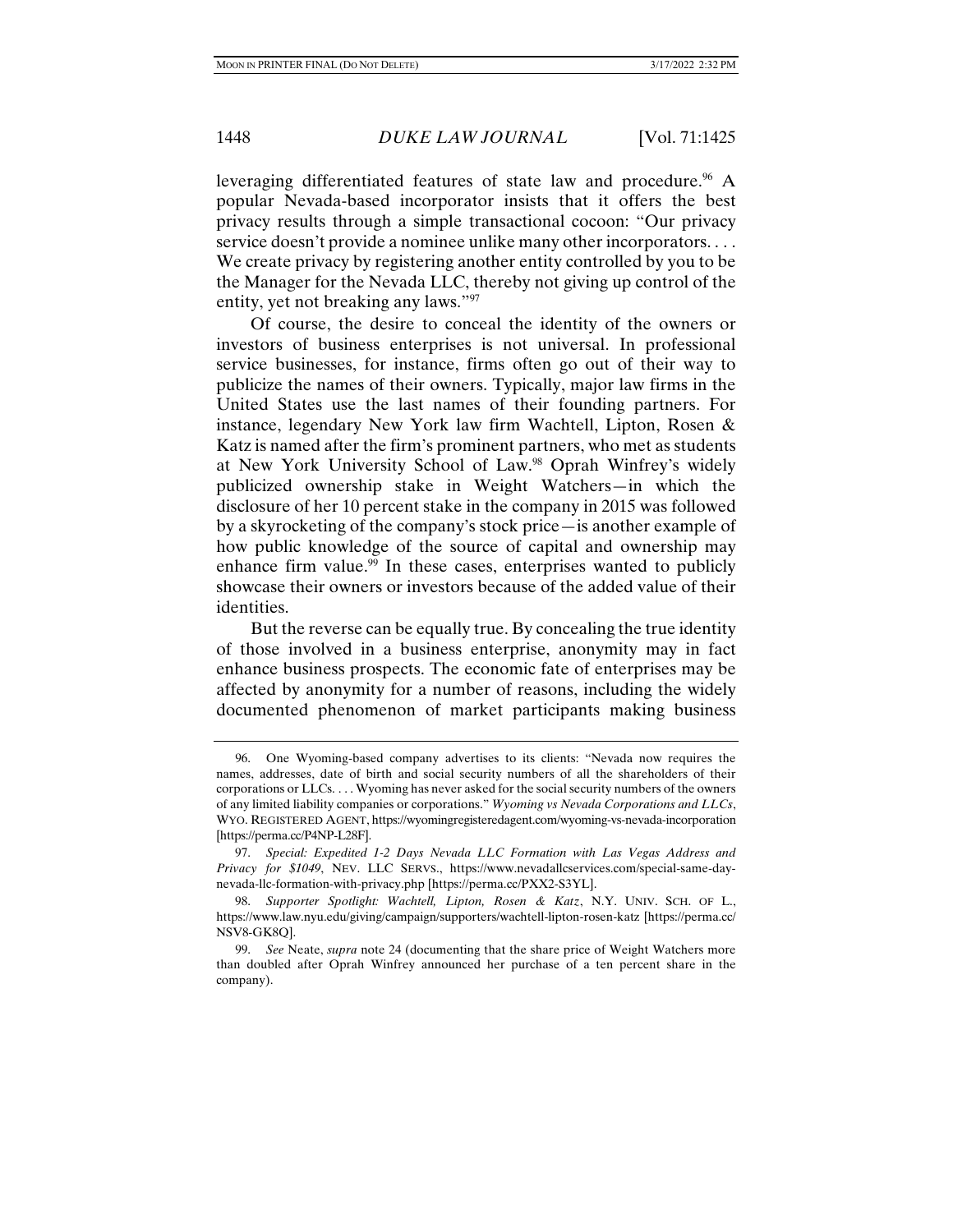decisions based on immutable traits of entrepreneurs—be it race, gender, or sexual orientation.100 Forced public exposure of the owner can therefore negatively impact the viability of a business by "outing" these immutable traits.101 In such contexts, identity shielding allows entrepreneurs to evade biases and more equitably compete in a systemically flawed marketplace.

The sirens of conformity can powerfully deter individuals from funding otherwise legal and socially desirable enterprises. This is because the business enterprise is often presumed to mirror—whether rightfully or not—the owner's identity or political beliefs. Thus, for instance, a straight man in a small conservative-leaning town who might personally support LGBTQ rights may still be skittish about becoming owner or investor in part of a highly lucrative lesbian bar or an LGBTQ-oriented media company for fear of his community's judgment, absent some assurance of privacy. Conformity has an addictive quality, and many individuals would rather not invest in enterprises if it means potentially exposing some of their intimate desires, unusual hobbies, or hidden political viewpoints. Anonymity, in this regard, ensures that capital flows to enterprises unconstrained by the fear of public exposure.

In other cases, privacy is sought out by those who want to invest in promising and innovative business ventures but seek protection from potential threats of violence or backlash. Privacy interests are particularly strong among commercial enterprises that operate in morally contestable industries, including reproductive health care, firearm sales, gene-editing technology, cannabis, and pornography.102 Abortion-care providers in the United States are prime examples.<sup>103</sup> In

 <sup>100.</sup> *See* Benjamin P. Edwards & Ann C. McGinley, *Venture Bearding*, 52 U.C. DAVIS L. REV. 1873, 1873 (2019) ("For all founders, the size, shape, and frequency of the obstacles they face shifts with perceptions about their identities. Identity alters the economic landscape because venture capitalists, developers, and others may consciously and unconsciously modulate their behavior depending on the perceived identity of the founder."); *see also* DERALD WING SUE, MICROAGGRESSIONS IN EVERYDAY LIFE: RACE, GENDER, AND SEXUAL ORIENTATION 5–10 (2010) (discussing biases against socially marginalized groups in general).

 <sup>101.</sup> *Cf.* Scott Skinner-Thompson, *Outing Privacy*, 110 NW. U. L. REV. 159, 161 (2015) (examining the constitutionality of the forced outing of "individuals' sexuality, gender identity, HIV status, and political beliefs by the government").

 <sup>102.</sup> *See infra* Section II.A.

 <sup>103.</sup> Benjamin P. Edwards, *When Fear Rules in Law's Place: Pseudonymous Litigation as a Response to Systematic Intimidation*, 20 VA. J. SOC. POL'Y & L. 437, 464 (2013) ("[I]t bears noting that death threats are frequently used to induce fear and to intimidate, rather than to convey an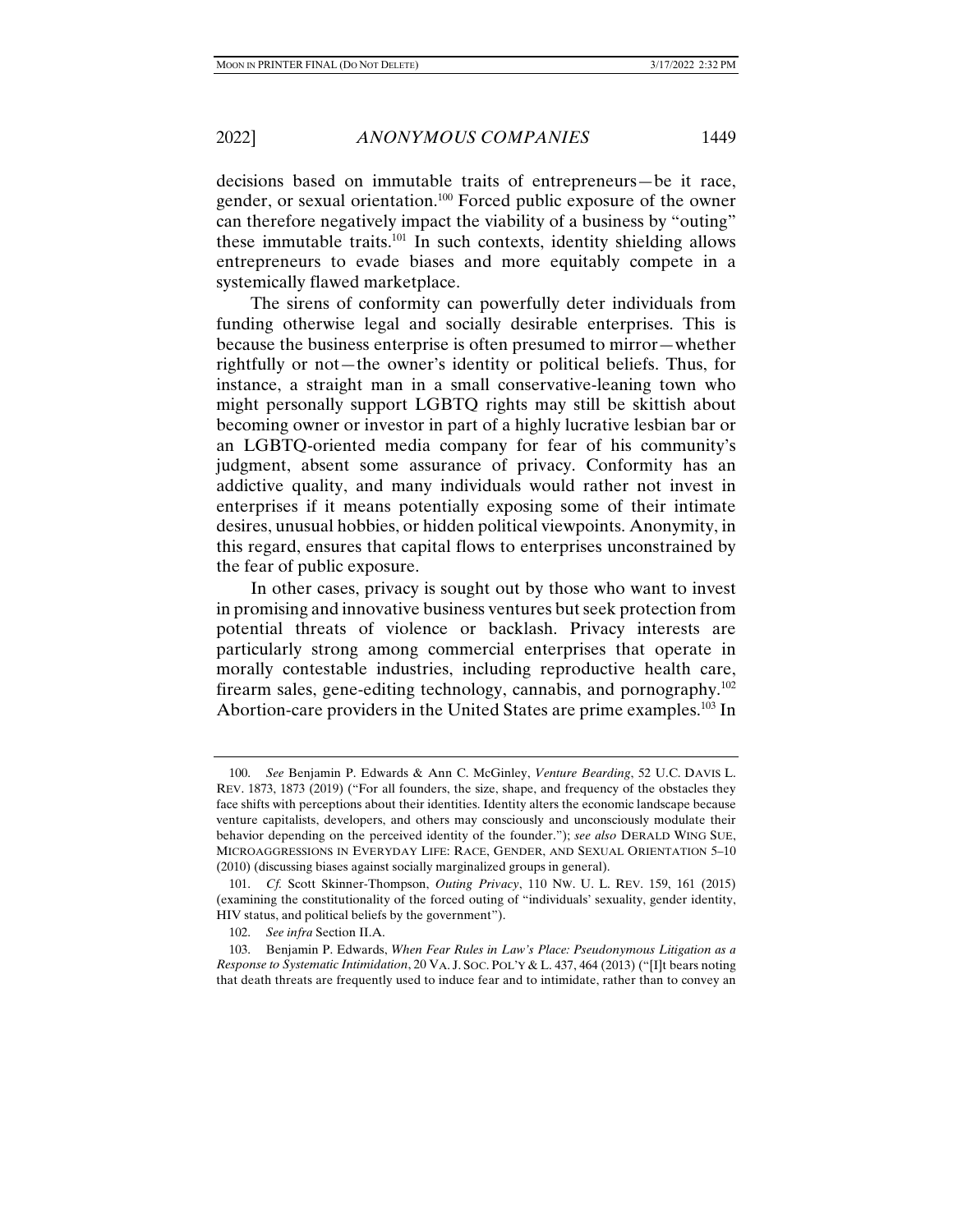2019 alone, abortion providers reported over three thousand "targeted incidents of hate mail and harassing phone calls" along with ninety-two instances of "death threats and threats of harm."104 Consider providers in Louisiana, a state where anti-abortion regulations have driven out all but a handful of abortion-care providers.105 Recently, providers have been "targeted at private offices, hospitals, and disturbingly, their children's daycare centers."106 One provider, referred to as "Dr. John Doe 1" in court documents, tried to hide his identity, but "that didn't stop protesters from accosting him . . . or sending nasty mailers about him to his neighbors."<sup>107</sup> It is no wonder why potential investors take utmost care to protect their identity from public disclosure, given that "[e]ven a tenuous association with abortion care in Louisiana has presaged harassment and violence."108

 106. Brief of Feminist Majority Foundation, National Organization for Women Foundation, Southern Poverty Law Center, and Women's Law Project as *Amici Curiae* in Support of June Medical Services L.L.C., et al. at 12, June Med. Servs. L.L.C. v. Russo, 140 S. Ct. 2103 (2020) (No. 18-1323, 18-1460), 2019 WL 6698206, at \*12 [hereinafter Brief of Feminist].

 107. Jessica Mendoza, *The View from One of the Last Abortion Clinics in Louisiana*, CHRISTIAN SCI. MONITOR (June 13, 2019), https://www.csmonitor.com/USA/Politics/ 2019/0613/The-view-from-one-of-the-last-abortion-clinics-in-Louisiana [https://perma.cc/EJ7V-FHEX].

actual intent to kill. However, . . . [i]n other contexts such as with abortion doctors, zealots have followed through on their threats to kill people.").

NAT'L ABORTION FED'N, 2019 VIOLENCE AND DISRUPTION STATISTICS 4 (2020), https://5aa1b2xfmfh2e2mk03kk8rsx-wpengine.netdna-ssl.com/wp-content/uploads/NAF-2019- Violence-and-Disruption-Stats-Final.pdf [https://perma.cc/LE9E-3Q88].

 <sup>105.</sup> Kathaleen Pittman, *I Run a Louisiana Abortion Clinic. Despite Supreme Court Win, I'm Nervous For Our Future*, USA TODAY (July 1, 2020, 1:41 PM), https://www.usatoday.com/ story/opinion/voices/2020/06/30/supreme-court-june-medical-services-abortion-rights-accesscolumn/3283212001 [https://perma.cc/297T-89HG].

 <sup>108.</sup> Brief of Feminist, *supra* note 106, at 13. In Germantown, Maryland, for example, even the landlord of an abortion clinic has been targeted by anti-abortion activists. *See* Petula Dvorak, *A Clinic's Landlord Turns the Tables on Anti-Abortion Protesters*, WASH. POST (Mar. 29, 2012), https://www.washingtonpost.com/local/a-clinics-landlord-turns-the-tables-on-anti-abortionprotesters/2012/03/29/gIQAThgwiS\_story.html [https://perma.cc/PZ8L-LK3K] ("[Anti-abortion activists] showed up at [the landlord's] daughter's middle school on the first day of classes and again at back-to-school night. They had signs displaying his name and contact information as well as those gory images of the fetuses. . . . Soon after that, the harassing calls started coming to his home."). This is critical, given that abortion clinics often fail to secure sufficient funding to open their doors. As reported in *Bloomberg*, abortion-care business owners often get denied funding from traditional lending outlets once they reveal their line of business. Cynthia Koons & Rebecca Greenfield, *Abortion Clinics Are Getting Nickel-and-Dimed Out of Business*, BLOOMBERG BUSINESSWEEK (Feb. 27, 2020, 10:29 AM), https://www.bloomberg.com/news/features/2020-02- 27/abortion-clinics-are-the-most-challenging-small-business-in-america [https://perma.cc/E732- 2AMC]. As one abortion clinic owner in Kansas who was denied funding from Bank of America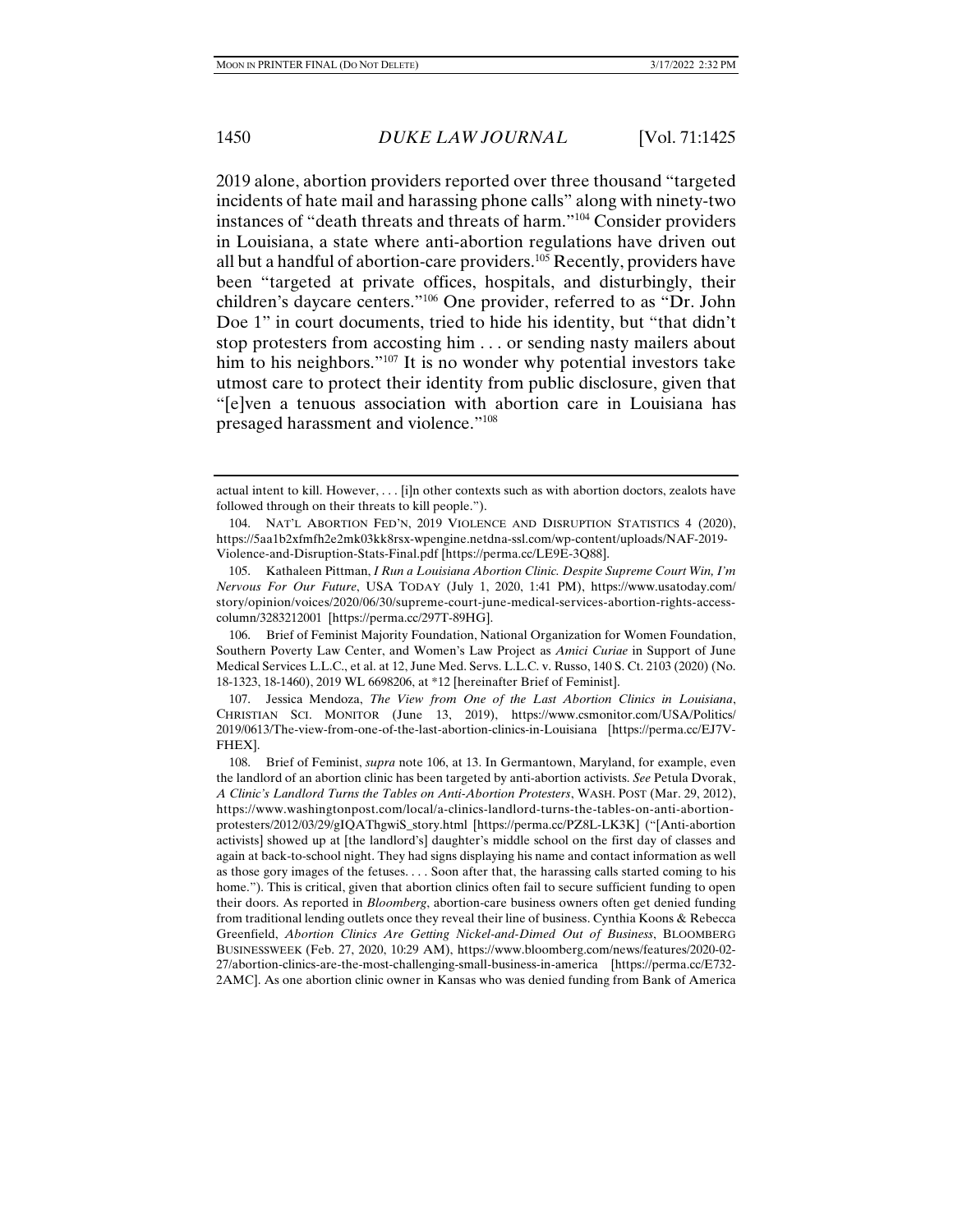Constraints on the flow of capital to certain business enterprises are not just limited to ventures that may incite threats of physical violence or harassment toward owners or investors. The social cost inflicted by the publicity in the event of business failure can also serve as a deterrent to entrepreneurship.109 The social cost of business failure is well known in the management literature.<sup>110</sup> In addition to the loss of important social network, business failure generates a sense of stigma for entrepreneurs that "can also lead to negative discrimination with respect to employment opportunities and access to future resources."111 Because anonymous companies enable entrepreneurs to avoid public disclosure in the event of business failure, it can serve as an important catalyst for entrepreneurial risk-taking that may benefit society at  $large.<sup>112</sup>$ 

Anonymous companies have thus become a staple feature of modern economic life by providing the means to achieve identity shielding—a powerful force that impacts the propensity of individuals to take on entrepreneurial risk. This feature, which has earned the imprimatur of the natural selection process in the market for business entities, ought to be taken seriously because it disrupts conventional accounts concerning the function of the corporate form.

#### *C. Identity Shielding and Entrepreneurial Risk-Taking*

The concept of identity shielding enriches the prevailing scholarly accounts concerning the function of the corporate form. According to

to Wells Fargo to smaller regional institutions recalls: "After I announced that we would be providing abortion care, that's where the conversation stopped." *Id.*

 <sup>109.</sup> I am grateful to Professor Eric Chaffee and Dr. Chris Cho for raising this point*.*

 <sup>110.</sup> *See, e.g.*, Jason Cope, *Entrepreneurial Learning From Failure: An Interpretative Phenomenological Analysis*, 26 J. BUS. VENTURING 604, 605 (2011) ("[T]he emotional impact of failure is inextricably linked to its social cost, particularly the ability of failure to detach entrepreneurs from their naturalistic community of collaborators."); Smita Singh, Patricia Corner & Kathryn Pavlovich, *Coping With Entrepreneurial Failure*, 13 J. MGMT. & ORG. 331, 336–37 (2007) ("Entrepreneurs reported substantive social impact from venture loss in that three of their five marriages broke up within a few months of the business failure. Also, two of the entrepreneurs reported a social distance from friends and from family members due to feelings of embarrassment or guilt . . . .").

 <sup>111.</sup> Deniz Ucbasaran, Dean A. Shepherd, Andy Lockett & S. John Lyon, *Life After Business Failure: The Process and Consequences of Business Failure for Entrepreneurs*, 39 J. MGMT. 163, 177 (2013)*.* 

<sup>112.</sup> *Id.* at 164 ("If the costs of failure (i.e., financial, social, and psychological) are too high compared to the benefits of learning from failure, entrepreneurs may choose to exit their entrepreneurial careers. In such a situation, both the entrepreneur and society may lose out.").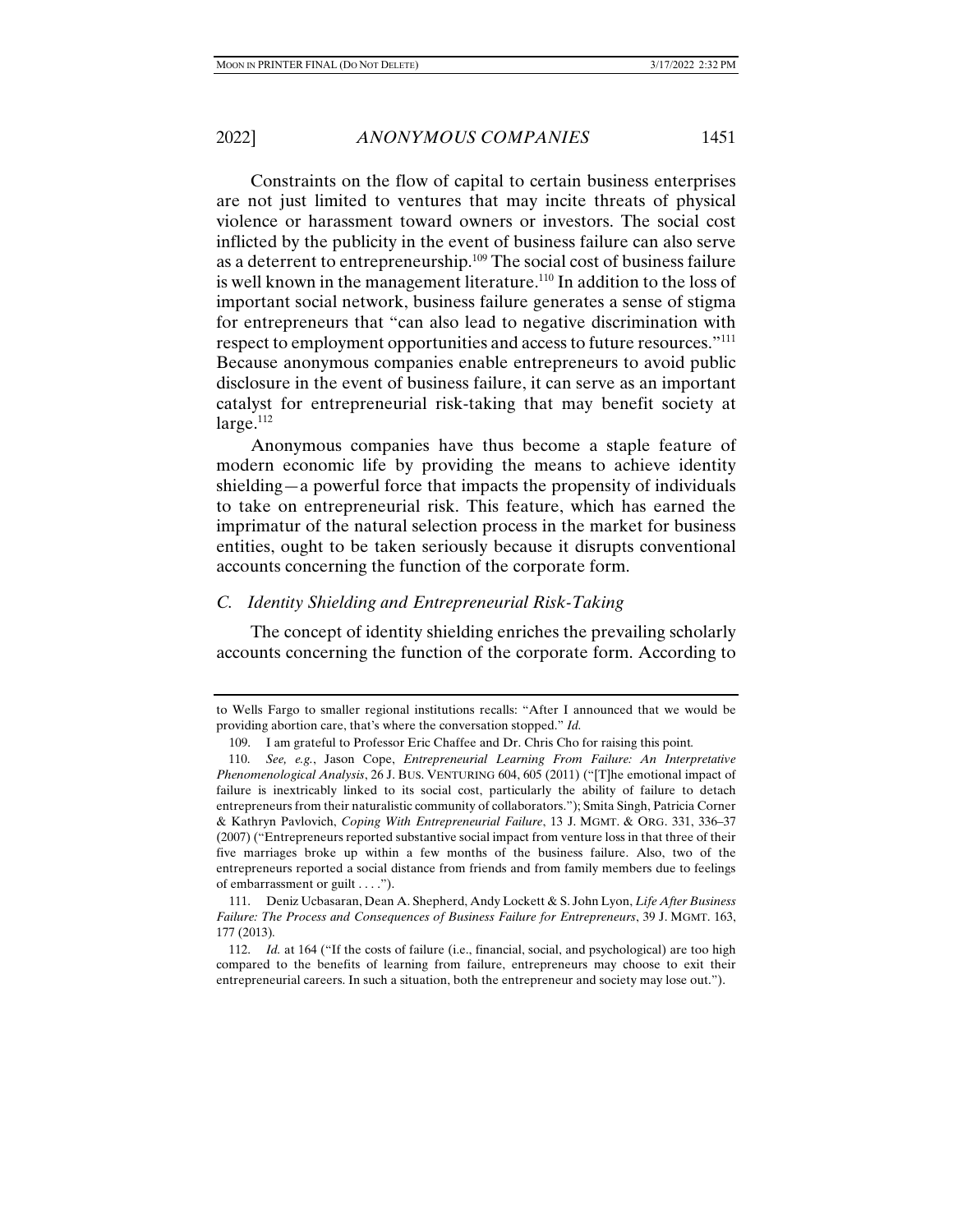the standard account, the legal personality assigned to the corporate form serves to partition assets in the eyes of the law.113 Stripped of its metaphysical narrative, asset partitioning is the idea that firms are separate legal persons from natural persons who own and control those entities,114 thereby enabling two critical functions of the corporate form: entity shielding and limited liability.<sup>115</sup>

Entity shielding partitions firm assets from those of the owners, thereby reserving those assets for the firm's creditors.116 Entity shielding is considered to be an essential feature of modern firms by today's leading legal scholars,<sup>117</sup> for it "reduces the cost of credit for legal entities by reducing monitoring costs, protecting against premature liquidation of assets, and permitting efficient allocation of risk."118 To illustrate, imagine that I operate a food truck specializing in selling jumbo lump crab cakes.<sup>119</sup> If I operated the food truck without forming a business entity, my credit card lenders like American Express and Chase could at any time tow away the truck that belongs to my business if I default on my personal loans. The same is not true if I operate the food truck through an LLC or a corporation. Entity shielding ensures that only my business creditors (say, my Chesapeake

116. Hansmann, Kraakman & Squire, *Law and the Rise*, *supra* note 12, at 1335.

 <sup>113.</sup> As Professors Hansmann and Kraakman explain, "designation of a separate pool of assets that are associated with the firm, and that are distinct from the personal assets of the firm's owners and managers . . . is done by recognizing juridical persons . . . that are distinct from individual human beings and that can own assets in their own name." Hansmann & Kraakman, *Essential Role*, *supra* note 12, at 393. Although asset partitioning is principally associated with the function of corporations, the concept has been extended to other business entities. Hansmann, Kraakman & Squire, *New Business*, *supra* note 13.

 <sup>114.</sup> *See* Pollman, *Reconceiving*, *supra* note 15.

 <sup>115.</sup> Blair, *Locking*, *supra* note 12.

 <sup>117.</sup> Hansmann & Kraakman, *Essential Role*, *supra* note 12, at 398. It is now fairly wellaccepted that "the law is essential in providing the corporation with distinct property rights and, in particular, a dedicated pool of assets shielded from the shareholders' personal creditors." Dari-Mattiacci, *supra* note 18, at 194.

 <sup>118.</sup> Hansmann & Kraakman, *Essential Role*, *supra* note 12, at 398. In a later work, Professors Hansmann and Kraakman, joined by Professor Squire, write that entity shielding brings about "a lower cost of credit for firm owners, reduced bankruptcy administration costs, enhanced stability, and the possibility of a market in shares." Hansmann, Kraakman & Squire, *Law and the Rise*, *supra* note 12, at 1335.

 <sup>119.</sup> I am indebted to Professor Morley's illustration of entity shielding for this example. *See* Morley, *supra* note 88, at 2167–68.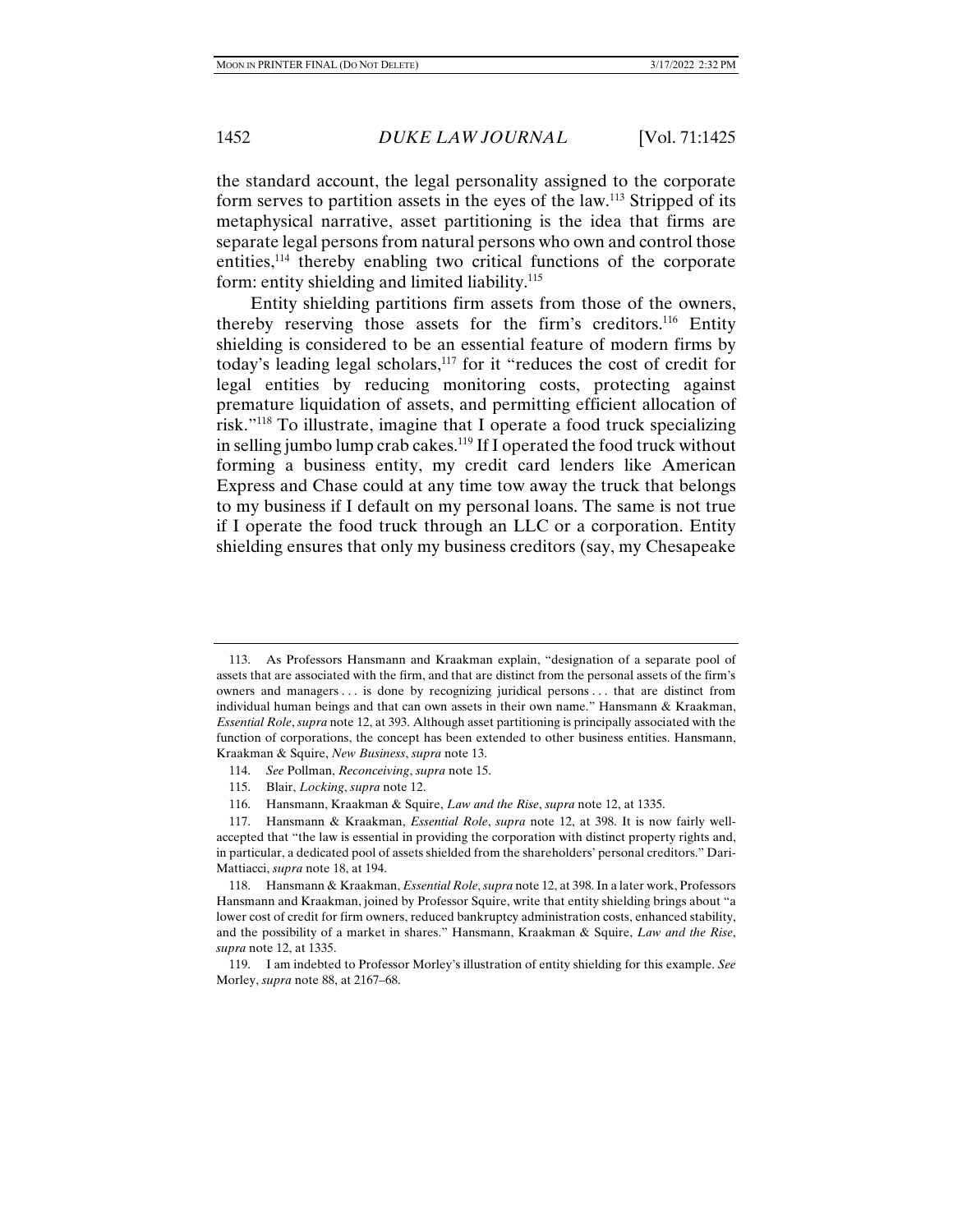Bay blue crab suppliers) can go after business assets, ensuring that capital is locked into the food truck to perform its intended return.120

Relatedly, asset partitioning insulates firm owners from business debts. For instance, if a consumer develops a serious illness from eating my crab cakes and successfully brings a million-dollar tort suit against my food truck business, my personal assets will generally be unreachable to that tort creditor. This is the concept of limited liability that every teacher of Business Associations tries to drill into their law students as a foundational feature of modern corporate law.121 Limited liability's importance as a tool for encouraging socially productive risktaking is widely appreciated.122 For example, not many people will start a local clinic offering essential medical services or a Spanish tapas wine bar offering first-class seafood paella without some degree of assurance that their home or wedding rings are not up for grabs by business creditors—say, if a global pandemic or an unfortunate listeria outbreak bankrupts the business.<sup>123</sup> These commercial ventures generate a range of benefits for society, including "financial returns to investors, jobs for employees, and desirable products and services for consumers."124

While a healthy scholarly debate persists as to whether limited liability is truly essential to the corporate form, $125$  limited liability's

124. Millon, *supra* note 31.

 <sup>120.</sup> Hansmann & Kraakman, *Essential Role*, *supra* note 12. As Professor Morley explains, "[e]ntity shielding stops the owners and creditors of a business from taking the assets of the business away before the assets have had a chance to perform their intended purpose and produce an investment return." Morley, *supra* note 88, at 2167.

 <sup>121.</sup> *See* BAINBRIDGE & HENDERSON, *supra* note 21, at 2–3.

 <sup>122.</sup> *See id.* at 47; Larry E. Ribstein, *Limited Liability and Theories of the Corporation*, 50 MD. L. REV. 80, 99–107 (1991); Susan E. Woodward, *Limited Liability in the Theory of the Firm*, 141 J. INST. & THEORETICAL ECON. 601, 601–02 (1985).

 <sup>123.</sup> As Professor Herbert Hovenkamp assesses, "[l]imited liability clearly encouraged the flow of capital into new enterprise." HERBERT HOVENKAMP, ENTERPRISE AND AMERICAN LAW: 1836–1937, at 54 (1991). As an added bonus, limited liability relieves creditors from having to monitor the potential personal liability of the owners in extending the credit. *See* Hansmann & Kraakman, *Essential Role*, *supra* note 12, at 404.

 <sup>125.</sup> *Compare* BAINBRIDGE & HENDERSON, *supra* note 21, at 19 ("Limited liability is arguably the most important characteristic of the modern corporation."), *with* Hansmann, Kraakman & Squire, *Law and the Rise*, *supra* note 12, at 1336 ("While limited liability has evident and important functional complementarities to entity shielding, it is neither necessary nor sufficient for the creation of business firms as separate and distinct economic actors. Firms can prosper without limited liability, but significant enterprises lacking entity shielding are largely unknown in modern times.").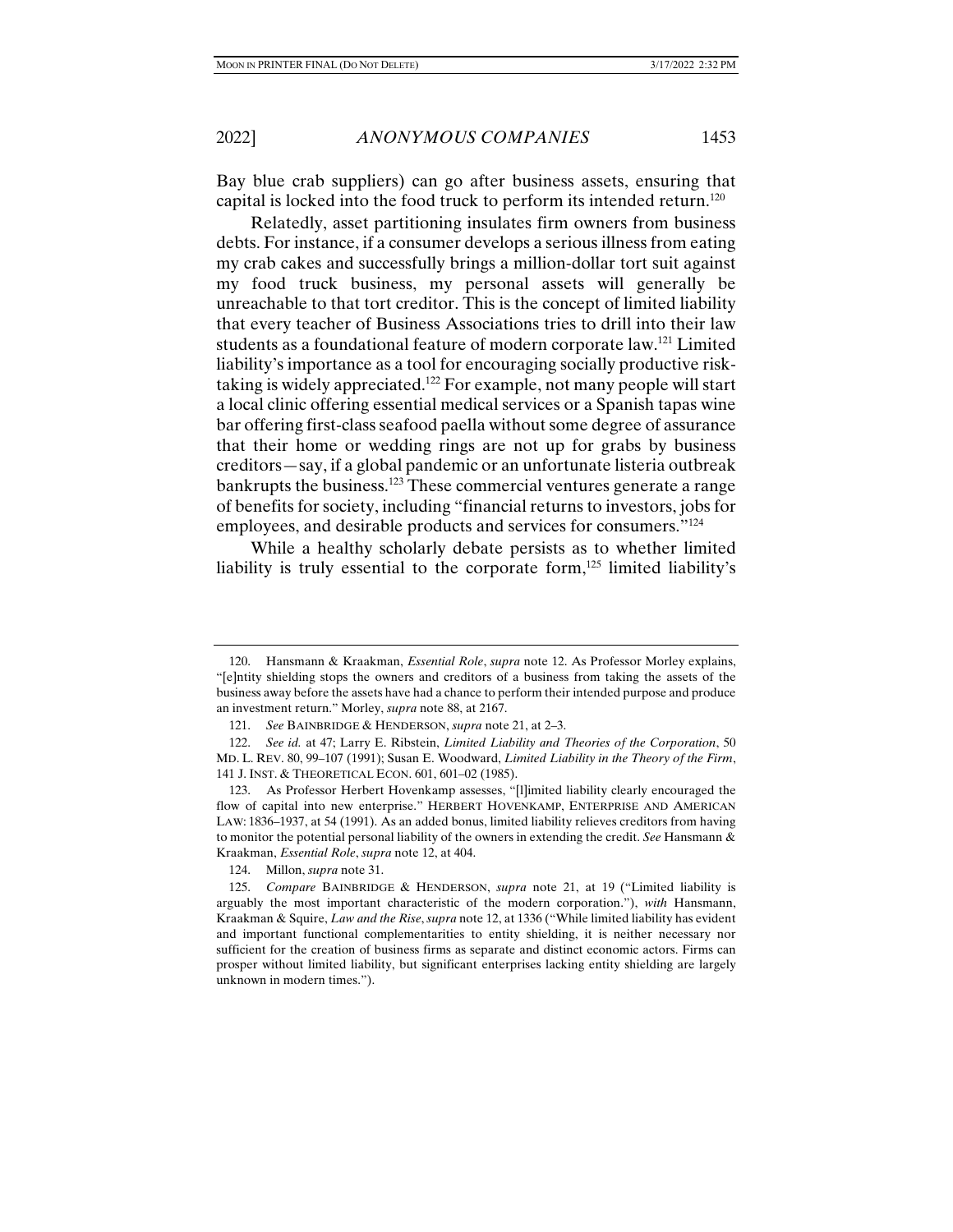impact on the broader history of modern economic life is undeniable.<sup>126</sup> As Professors Stephen Bainbridge and Todd Henderson assess, "[i]t is not an exaggeration to say that our capitalist society probably could not exist, as we know it, without the principle of limited liability."127

Largely unexplored in this body of literature is the privacy function served by modern business entities.<sup>128</sup> This feature is critical to analyze because the set of interests advanced by identity shielding

 128. Instead, when discussing the intersection of corporations and privacy, the prevailing literature has primarily focused on examining (1) the data privacy of various stakeholders impacted by corporations, and (2) the right to privacy for corporations as a matter of U.S. constitutional law. For influential accounts on the former, see H. JEFF SMITH, MANAGING PRIVACY: INFORMATION TECHNOLOGY AND CORPORATE AMERICA 93 (1994) ("[M]ost executives wait until an external threat forces them to consider their privacy policies."); Kenneth A. Bamberger & Deirdre K. Mulligan, *Privacy on the Books and on the Ground*, 63 STAN.L. REV. 247, 251 (2011) ("Between 1995 and 2010, corporate privacy management in the United States has undergone a profound transformation. Thousands of companies have created 'chief privacy officer' positions, a development often accompanied by prominent publicity campaigns."); Victoria L. Schwartz, *Corporate Privacy Failures Start at the Top*, 58 B.C. L. REV. 1693, 1693 (2016) ("[E]ven corporations not directly in the privacy business must also make important decisions potentially impacting the privacy of their employees, consumers, and shareholders."). For important scholarship concerning whether corporations ought to be afforded privacy rights as a matter of U.S. constitutional law, see Pollman, *Corporate*, *supra* note 20, at 32 ("This Article argues that most corporations in most circumstances should not have a constitutional right to privacy."); Orts & Sepinwall, *supra* note 20, at 2278 ("[W]e do not think the conclusion that 'most corporations in most circumstances should not have a constitutional right to privacy' is justified by the normative and legal arguments presented."); Buccola, *supra* note 20, at 499 ("Constitutional rights are ascribed to corporations such that entrepreneurs are neither rewarded nor punished for choosing the corporate form over other modes of coordination . . . ."); *see also* Anita L. Allen, *Rethinking the Rule Against Corporate Privacy Rights: Some Conceptual Quandaries for the Common Law*, 20 J.MARSHALL L. REV. 607, 607–09 (1987) (assessing whether corporations should have privacy rights at common law).

 <sup>126.</sup> *See* Nicolas M. Butler, President of Columbia Univ., Address at the 143d Annual Banquet of the Chamber of Commerce of the State of New York (Nov. 16, 1911), *in* WILLIAM MEADE FLETCHER, CYCLOPEDIA OF THE LAW OF PRIVATE CORPORATIONS § 21 (1917) ("[I]n my judgment the limited liability corporation is the greatest single discovery of modern times. . . ."). Scholars have, for instance, theorized that limited liability has allowed for widened participation in the marketplace and equalized opportunities to gain wealth, since entrepreneurs need not fear losing more capital than they invested. *See* Stephen B. Presser, *Thwarting the Killing of the Corporation: Limited Liability, Democracy, and Economics*, 87 NW. U. L. REV. 148, 155–56 (1992).

 <sup>127.</sup> BAINBRIDGE & HENDERSON, *supra* note 21, at 19; *see also* Blair, *Locking*, *supra* note 12, at 390 ("[C]hartering of a corporation legally transformed the business enterprise in ways that would have been impossible or extremely difficult to achieve through individual proprietorship, partnership, or other forms of contract law . . . ."). Modern business entities are thus credited with lowering the transactional costs of individuals pooling capital for business ventures, limiting the liability to the owners of the businesses, and protecting such enterprises from untimely dissolutions. *See* Andrew Verstein, *Enterprise Without Entities*, 116 MICH. L. REV. 247, 248–49 (2017).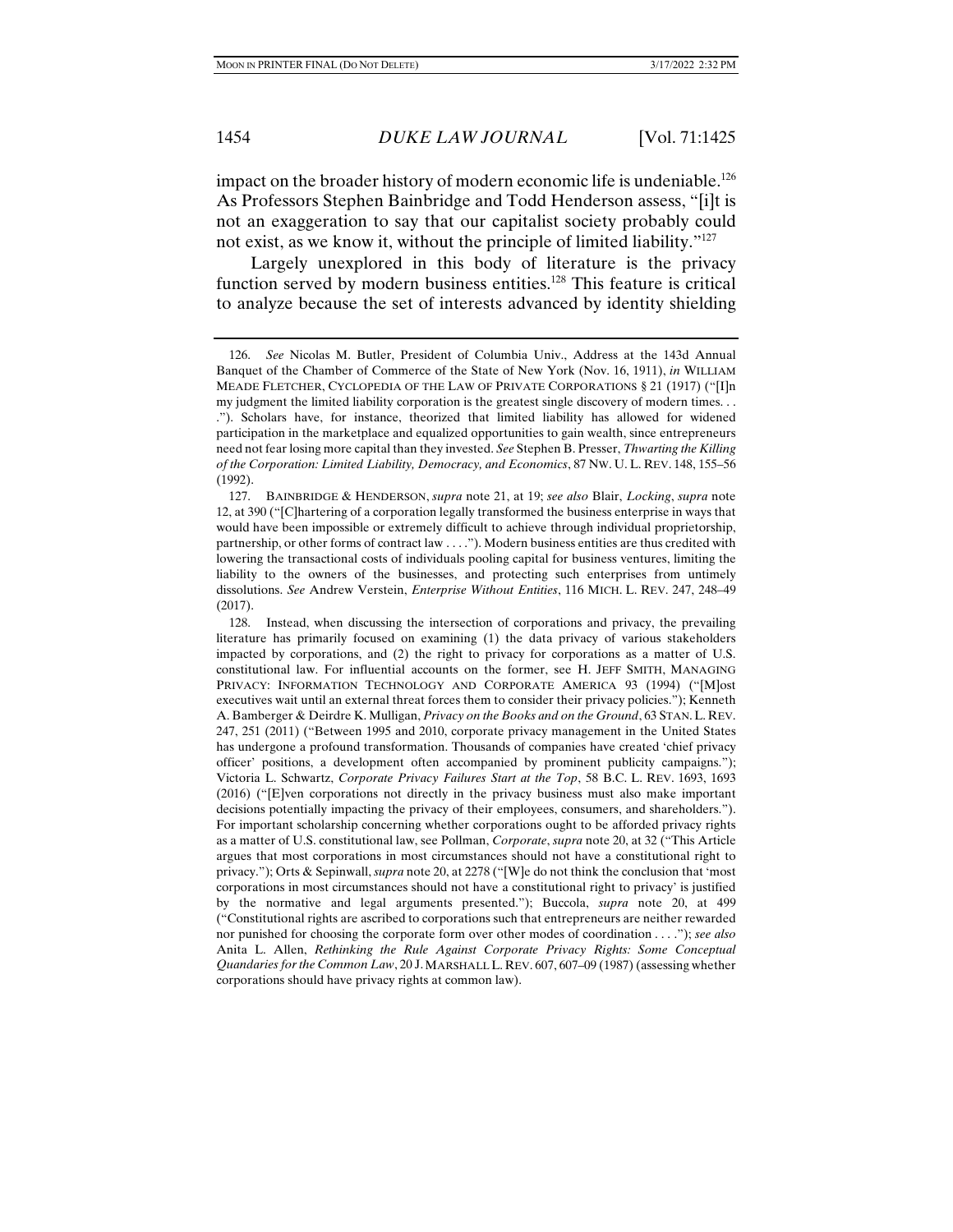are not entirely disjointed from the functional goals of modern business entities identified in existing scholarly accounts.

Similar to how the rule of limited liability incentivizes entrepreneurial risk-taking,<sup>129</sup> identity shielding encourages the flow of capital to certain business ventures that would otherwise be underfunded or not be funded at all. The risks protected by identity shielding, however, are distinct from risks protected by the doctrine of limited liability. Canonical understanding of limited liability frames risk in terms of the loss of capital. That is, limited liability helps overcome risk aversion of individuals and facilitates capital formation by preventing "investors from losing more than the capital they invest in a business."130 Identity shielding, on the other hand, encourages the flow of capital to business enterprises by preserving the individual's ability to control knowledge about oneself to the world.131

In this regard, identity shielding might be conceptualized as providing limited *reputational* liability, as opposed to limited *capital* liability.132 Like the doctrine of limited liability, assuring anonymity does not only promote enterprise that results in desirable products and services for consumers, but also may generate tax revenues and technological innovation to benefit society.133 The link between identity shielding and innovation should not be particularly surprising. As Professor Julie Cohen observes, "[c]onditions of diminished privacy also impair the capacity to innovate . . . because innovation requires the capacity for critical perspective on one's environment and because

Millon, *supra* note 31 (footnote omitted).

 <sup>129.</sup> BAINBRIDGE & HENDERSON,*supra* note 21, at 47 ("By reducing a project's riskiness to the entrepreneur, limited liability thus may encourage business risk taking and, as a result, economic growth.").

 <sup>130.</sup> Simkovic, *supra* note 28, at 277.

 <sup>131.</sup> *See* Charles Fried, *Privacy*, 77 YALE L.J. 475, 483 (1968) (defining privacy as "control over knowledge about oneself").

 <sup>132.</sup> I am grateful to the invaluable input of Professor Christopher Bradley on this point.

 <sup>133.</sup> Professor David Millon emphasizes the importance of limited liability as a tool for risk reallocation:

The real policy basis for limited liability . . . seems to be to promote investment by transferring risk from investors to creditors. Commercial activity can generate a range of social benefits, including financial returns to investors, jobs for employees, and desirable products and services for consumers. The general public also benefits from tax revenues and, less directly but no less importantly from the advantages of ongoing technological progress. . . .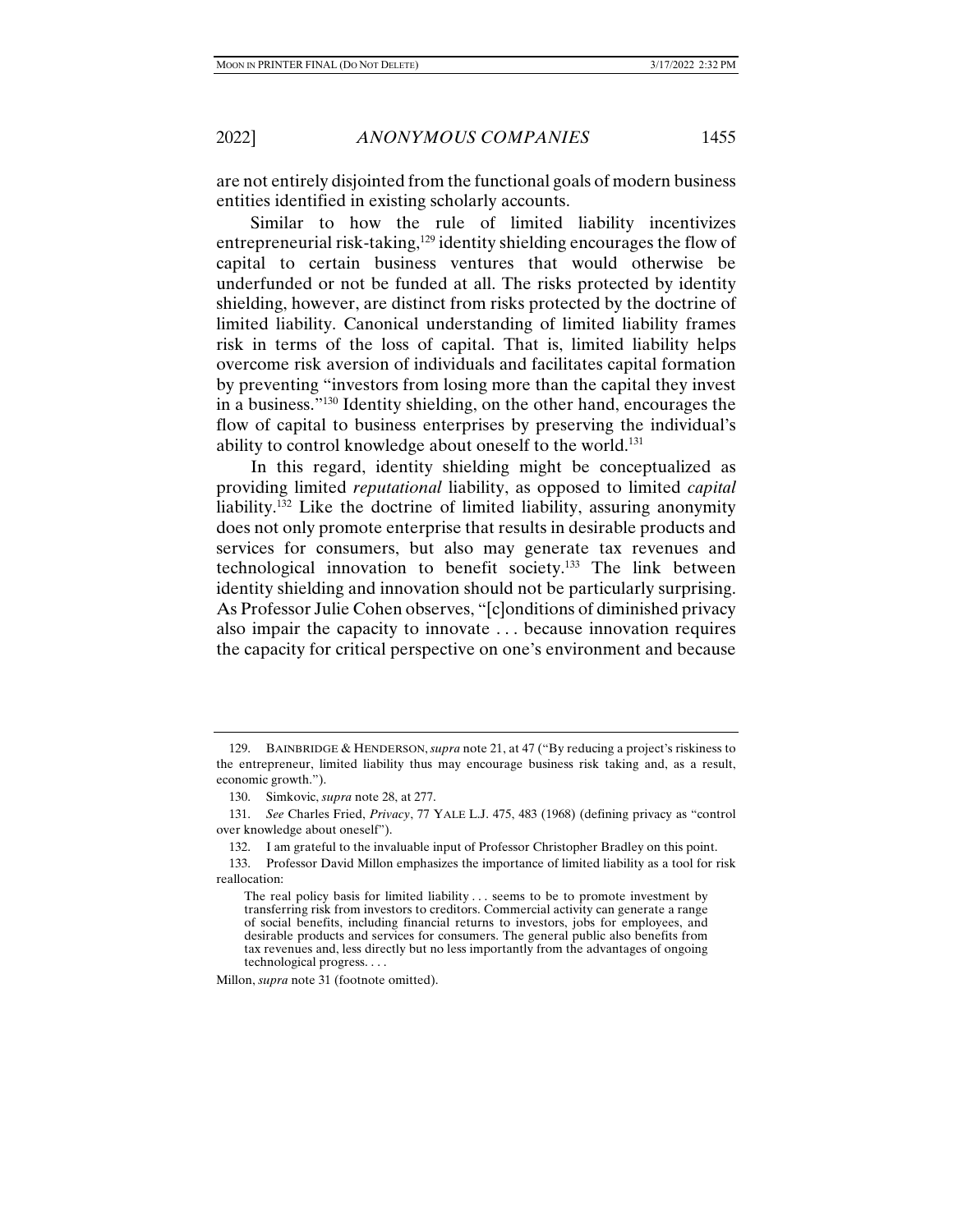innovation . . . requires room to tinker, and therefore thrives most fully in an environment that values and preserves spaces for tinkering."134

In some cases, identity shielding impacts the propensity of individuals to take on business risk because any given individual's involvement in business ventures may reveal not only their financial position, but a trove of sensitive information about people's personal lives.135 In this sense, identity shielding involves preserving privacy interests that are intricately linked to personal autonomy. Professor Laurence Tribe explains that privacy allows individuals "to shape the 'self' that one presents to the world, and on the basis of which the world in turn shapes one's existence."136 This reality is already recognized in other areas of the law.137 For instance, trusts used to transfer wealth enable individuals to control their identities and reputations even beyond death.138 Trust law denies the general public access to trust instruments, for they may reveal intimate details about an individual, including their sexual orientation.139 Similarly, business ventures are not always mere passive investment vehicles. Rather, they are social activities that can reveal intimate details about an entrepreneur's (or an investor's) closeted sexuality, religious affiliations, unusual hobbies, and political beliefs.

In other cases, preserving identifying information from public exposure can help safeguard the entrepreneur's physical safety. That is, absent anonymity, a business creditor or a dissatisfied customer can

 <sup>134.</sup> Cohen, *supra* note 29; *see also* Frank Pasquale, *Redescribing Health Privacy: The Importance of Information Policy*, 14 HOUS. J. HEALTH L. & POL'Y 95, 125 (2014) ("In a growing variety of contexts, rights to privacy are critical to motivate the *creation* of knowledge. . . . We increasingly find ourselves needing to consider knowledge *systems*, ecologies built over time and space, rather than the efficiency or fairness of single transactions in the knowledge economy.").

 <sup>135.</sup> *See infra* Section II.A.

 <sup>136.</sup> LAURENCE H. TRIBE, AMERICAN CONSTITUTIONAL LAW 1304, 1389–90 (2d ed. 1988).

 <sup>137.</sup> Privacy rights, although notoriously difficult to conceptualize, are enshrined in a patchwork of laws in the United States. *See* DANIEL J. SOLOVE, UNDERSTANDING PRIVACY 1 (2008); Danielle Keats Citron & Daniel J. Solove, *Privacy Harms*, 102 B.U. L. REV. (forthcoming 2022) (manuscript at 3), https://scholarship.law.gwu.edu/cgi/viewcontent.cgi?article=2790& context=faculty\_publications [https://perma.cc/6CNR-Y8VL].

 <sup>138.</sup> Frances H. Foster, *Trust Privacy*, 93 CORNELL L. REV. 555, 566, 569–70 (2008) ("Trust law has placed such a premium on privacy that it has denied trust beneficiaries as well as the general public access to the trust instrument.").

 <sup>139.</sup> *Id.* at 559–60; *see also* Matthew R. Dubois, Note, *Legal Planning for Gay, Lesbian, and Non-Traditional Elders*, 63 ALB. L. REV. 263, 322 & n.308 (1999) (assessing that planning through wills, which are part of the public record "may subject the private lives of your gay, lesbian, or non-traditional elder to unwanted scrutiny").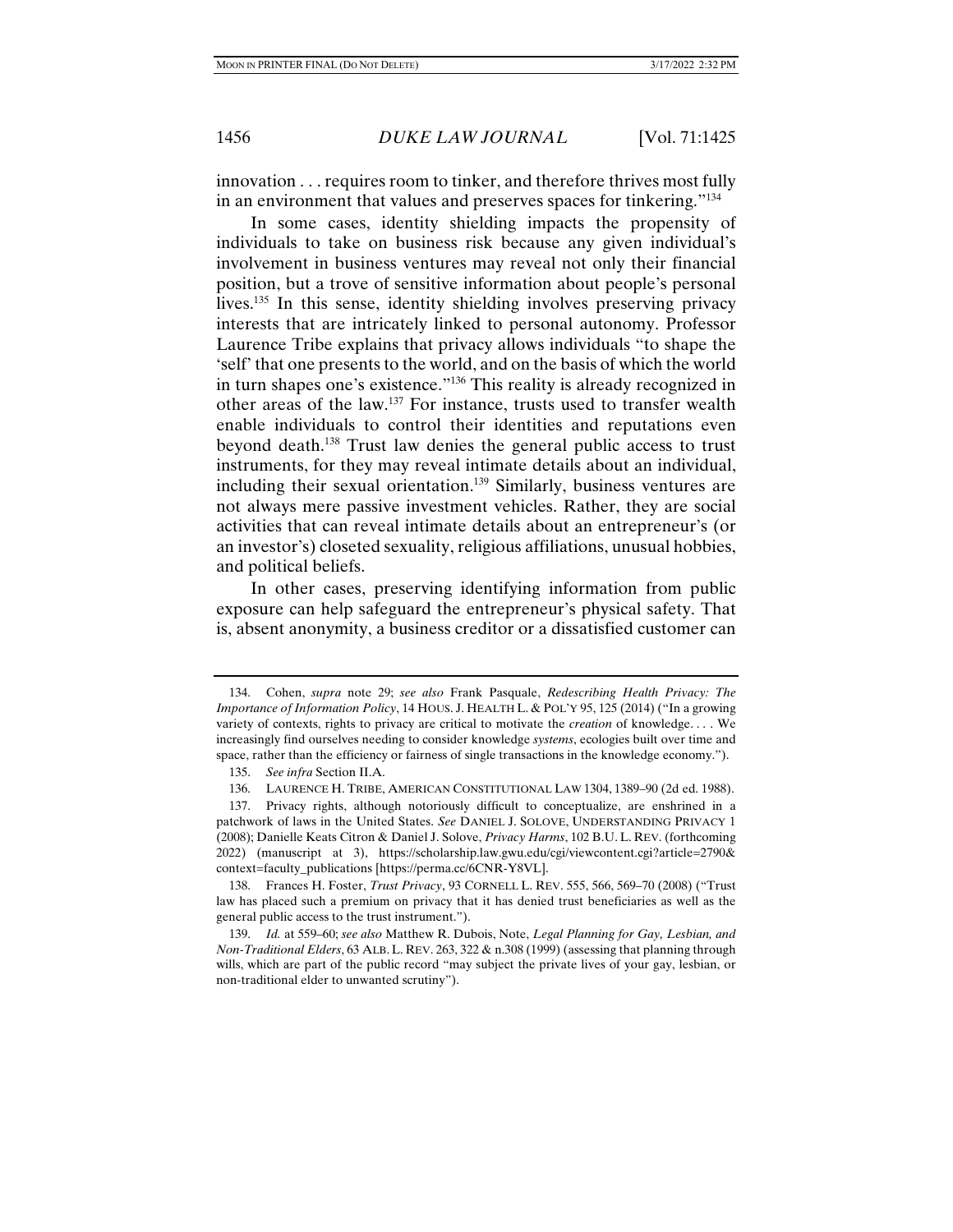always knock on the doors of the actual owners of the business and perhaps shake down the owners informally, even if there might not be a *legal* recourse under the doctrine of limited liability. Indeed, there are far too many reports of violence and harassment toward owners of business enterprises that discourage investment in socially productive enterprises.140 For vast swaths of e-commerce businesses, the potential for doxing and cyber-harassment, moreover, can serve as a powerful constraint for individuals to take on entrepreneurial risk. Coloradobased lawyer Paul Miller, who specializes in forming LLCs for small businesses, advises his clients to form anonymous companies "as a matter of course" because of the pervasive risk of doxing or harassment in today's market environment.<sup>141</sup>

To be clear, the assessment that privacy advances some of the functional features traditionally associated with the corporate form does not mean that identity shielding must be pursued at all costs.<sup>142</sup> Rather, the exposition serves to understand fully what is at stake regarding anonymity and business enterprises. Take, for example, the rule of limited liability. Although credited with encouraging socially productive risk-taking, limited liability has social costs in the form of allowing enterprises "to externalize a certain amount of costs and risks onto third parties."143 Yet, that is a feature of modern business entities that many legal scholars have come to accept as "the most important

 <sup>140.</sup> Consider a recent incidence of a disturbing threat targeting at least ten Black business owners in Philadelphia. As reported in the *Philadelphia Inquirer*, the emails, littered with racial slurs, "threatened to burn down businesses and rape women, and questioned the intelligence of Blacks." Mensah M. Dean, *Racist Emails Hit Black-Owned Small Businesses in Philly*, PHILA. INQUIRER (Sept. 3, 2020), https://www.inquirer.com/news/racism-emails-small-business-ownersphiladelphia-police-20200903.html [https://perma.cc/RUN2-LFFH].

 <sup>141.</sup> Telephone Interview with Paul Miller (Sept. 9, 2021) (notes on file with author).

 <sup>142.</sup> Indeed, even the doctrine of limited liability does not offer absolute protection for owners of firms. Corporate law recognizes a doctrine called "veil piercing" designed to provide an exception to limited liability. *See* Peter B. Oh, *Veil-Piercing Unbound*, 93 B.U. L. REV. 89, 90 (2013). The notoriously murky jurisprudence on veil piercing injects uncertainty regarding limited liability protection to investors of business entities. *See id.* at 89 ("Veil-piercing is an equitable remedy. This simple insight has been lost over time. What started as a means for corporate creditors to reach into the personal assets of a shareholder has devolved into a doctrinal black hole."); Stephen M. Bainbridge, *Abolishing Veil Piercing*, 26 J. CORP. L. 479, 481 (2001) ("The standards by which veil piercing is effected [sic] are vague, leaving judges great discretion. The result has been uncertainty and lack of predictability, increasing transaction costs for small businesses."). Similarly, it is entirely plausible that societies can preserve identity shielding as the default rule and carve out exceptions overcoming that default in appropriate circumstances.

 <sup>143.</sup> BAINBRIDGE & HENDERSON, *supra* note 21, at 3.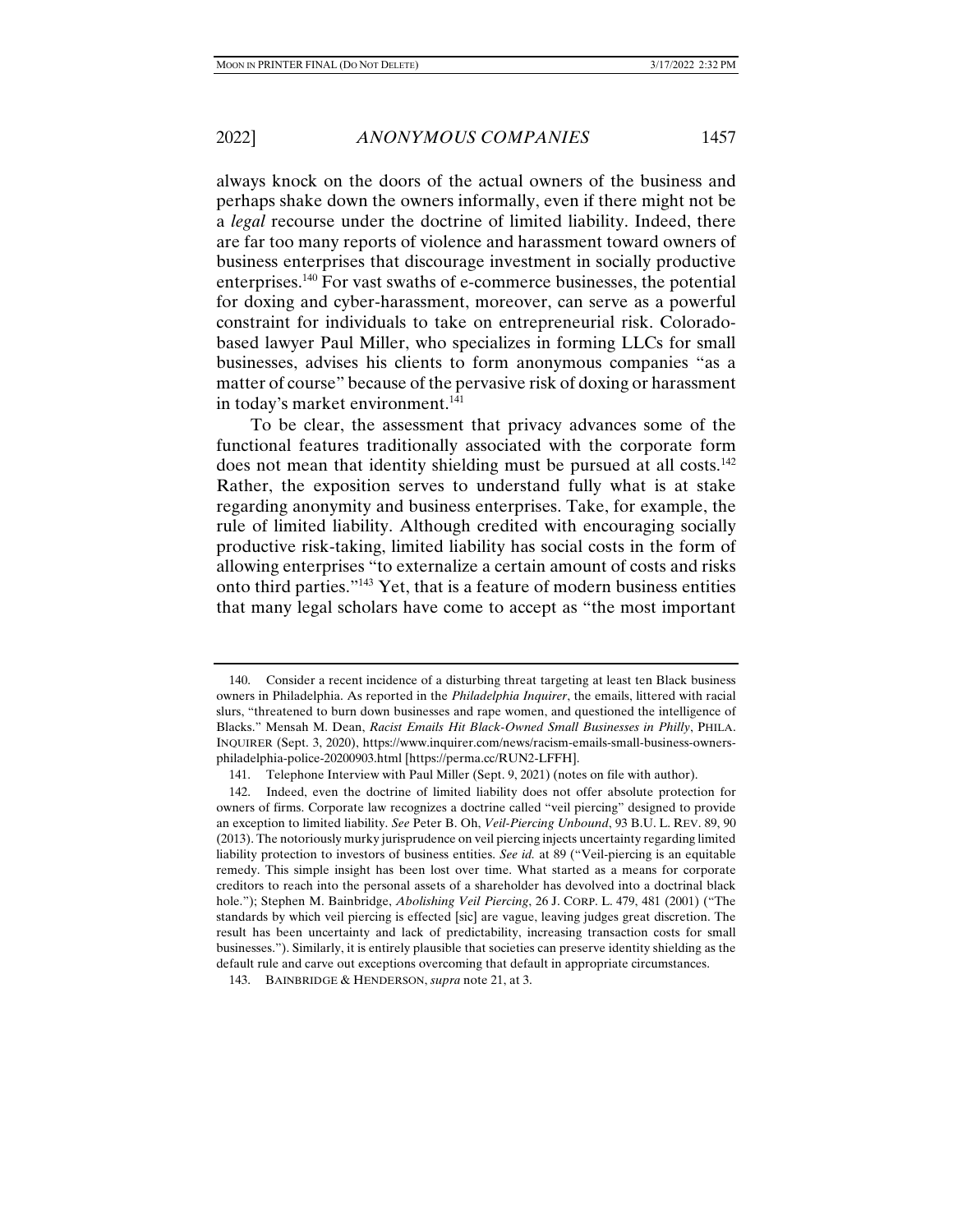advance in the organization of business enterprises."144 Albeit noteworthy dissents published in prominent law reviews,<sup>145</sup> limited liability is sanctified in virtually every state's corporate code governing the laws of business entities.<sup>146</sup> By examining the broader functional dimensions of privacy served by anonymous companies, this Article hopes to stimulate a less myopic and more productive discussion regarding the extent to which any given society ought to harness or regulate these interests.

#### II. THE HIDDEN VIRTUES OF IDENTITY SHIELDING

This Part elaborates on the set of interests advanced by identity shielding by sketching the real-life workings of anonymous companies. It shows how identity shielding facilitates the unadulterated flow of capital—that may otherwise be deterred by personal, social, and moral constraints—into business enterprises. My analysis is not proffered as a comprehensive taxonomy of identity shielding. Rather, it is aimed at crystalizing the idea that privacy can unlock a range of humanistic and economic interests. It is my hope that these contemporary examples can serve as a proof of concept that can inspire future research to further shed light on the topic.

Section II.A demonstrates anonymous companies as incubators of morally contestable enterprises by documenting how identity shielding

 <sup>144.</sup> Naomi R. Lamoreaux & Jean-Laurent Rosenthal, *Entity Shielding and the Development of Business Forms: A Comparative Perspective*, 119 HARV. L. REV. F. 238, 238 (2005) ("Scholars have generally assumed that the most important advance in the organization of business enterprises has been the development of forms that grant all members of a firm limited liability, thus enabling them to protect their personal assets from claims against the enterprise.").

 <sup>145.</sup> *See* Hansmann & Kraakman, *Toward Unlimited*, *supra* note 21 ("[L]imited liability in tort cannot be rationalized for either closely-held or publicly-traded corporations on the strength of the conventional arguments offered on its behalf. In fact, there may be *no* persuasive reasons to prefer limited liability over a regime of unlimited pro rata shareholder liability for corporate torts."); Hansmann & Kraakman, *Essential Role*, *supra* note 12 (arguing that limited liability is "of distinctly secondary importance"); Robert B. Thompson, *Unpacking Limited Liability: Direct and Vicarious Liability of Corporate Participants for Torts of the Enterprise*, 47 VAND. L. REV. 1, 2 (1994) ("The liability that is avoided does not disappear into a black hole; it falls onto another person. If the liability is shifted to a tort victim, the use of the corporate form seems particularly troublesome, permitting the enterprise to externalize part of the cost of doing business."); David W. Leebron, *Limited Liability, Tort Victims, and Creditors*, 91 COLUM. L. REV. 1565, 1568–69 (1991) (arguing for the abrogation of limited liability for certain corporate subsidiaries).

 <sup>146.</sup> *See* Armour et al., *supra* note 20, at 8–9 (assessing that the rule of limited liability "has over time become nearly universal"); *see also* MODEL BUS. CORP. ACT § 6.22(b) (Am. Bar Ass'n 2002) (providing for shareholder limited liability unless liability might be warranted by virtue of the shareholder's own conduct).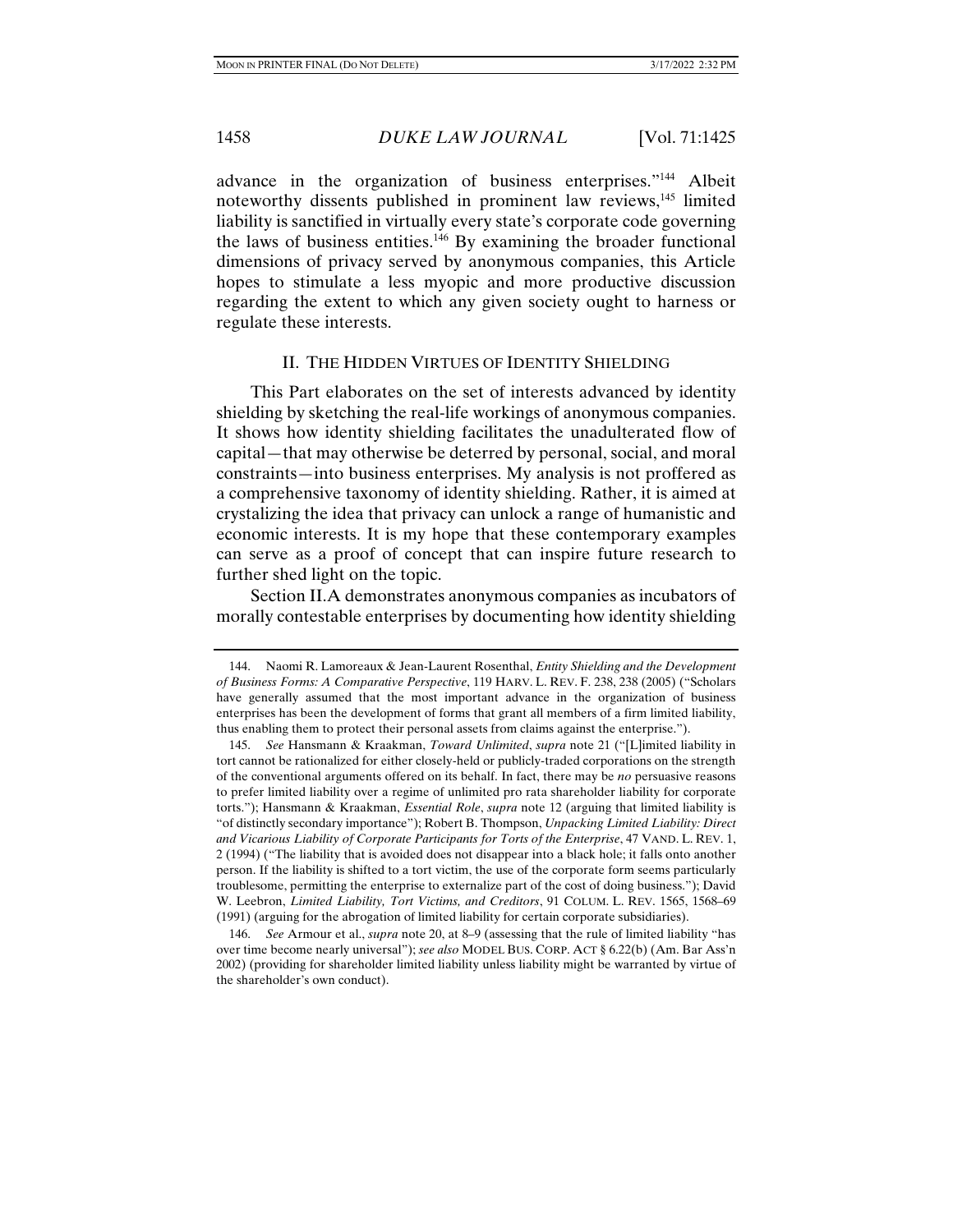harassment.

enabled those who believe in female reproductive autonomy to launch the first abortion drug in the United States. Section II.B describes anonymous companies as "race-neutral" platforms for small business entrepreneurs by documenting how Black entrepreneurs use anonymous companies to more equitably compete in a marketplace infected with systemic racism. Section II.C discusses anonymous companies as entrepreneurial "safe houses" by documenting how survivors of intimate partner violence use anonymous companies to pursue business ventures without threats of stalking, violence, and

# *A. Incubating Morally Contestable Enterprises*

Today, more than half of U.S. women seeking abortion care during the first ten weeks of gestation rely on medical (or medication) abortion.<sup>147</sup> As a safe and effective option in early pregnancy,  $148$ medical abortion is often preferred to surgical abortion because it "is noninvasive and can be completed in a patient's chosen setting, such as at home."149 Notwithstanding the contentious legal battle in a recent Supreme Court case of *Food and Drug Administration v. American College of Obstetricians and Gynecologists*150 over whether an inperson doctor's visit is required to access the abortion drug during the COVID-19 pandemic,<sup>151</sup> medical abortion remains a mainstream way for U.S. women to access abortion.

It was not always like this. Although the drug compound used in medical abortion, mifepristone, was first approved and distributed in France in 1988, and then a few years later in the United Kingdom and

 <sup>147.</sup> Food & Drug Admin. v. Am. Coll. of Obstetricians & Gynecologists, 141 S. Ct. 578, 579 (2021) (Sotomayor, J., dissenting).

 <sup>148.</sup> Jillian T. Henderson, Ann C. Hwang, Cynthia C. Harper & Felicia H. Stewart, *Safety of Mifepristone Abortions in Clinical Use*, 72 CONTRACEPTION 175, 175 (2005) ("In approving mifepristone, the FDA considered data from clinical trials showing mifepristone to be safe and effective for early pregnancy termination. Subsequent studies have helped refine regimens used for medication abortion." (citation omitted)).

 <sup>149.</sup> *See Medication Abortion*, GUTTMACHER INST. (Feb. 2021), https://www.gutt macher.org/evidence-you-can-use/medication-abortion [https://perma.cc/E8HU-Z27T].

 <sup>150.</sup> *Am. Coll. of Obstetricians & Gynecologists*, 141 S. Ct. at 578.

 <sup>151.</sup> As Justice Sonia Sotomayor describes in her scathing dissent, "[o]f the over 20,000 FDAapproved drugs, mifepristone is the only one that the FDA requires to be picked up in person for patients to take at home." *Id.* at 579 (Sotomayor, J., dissenting).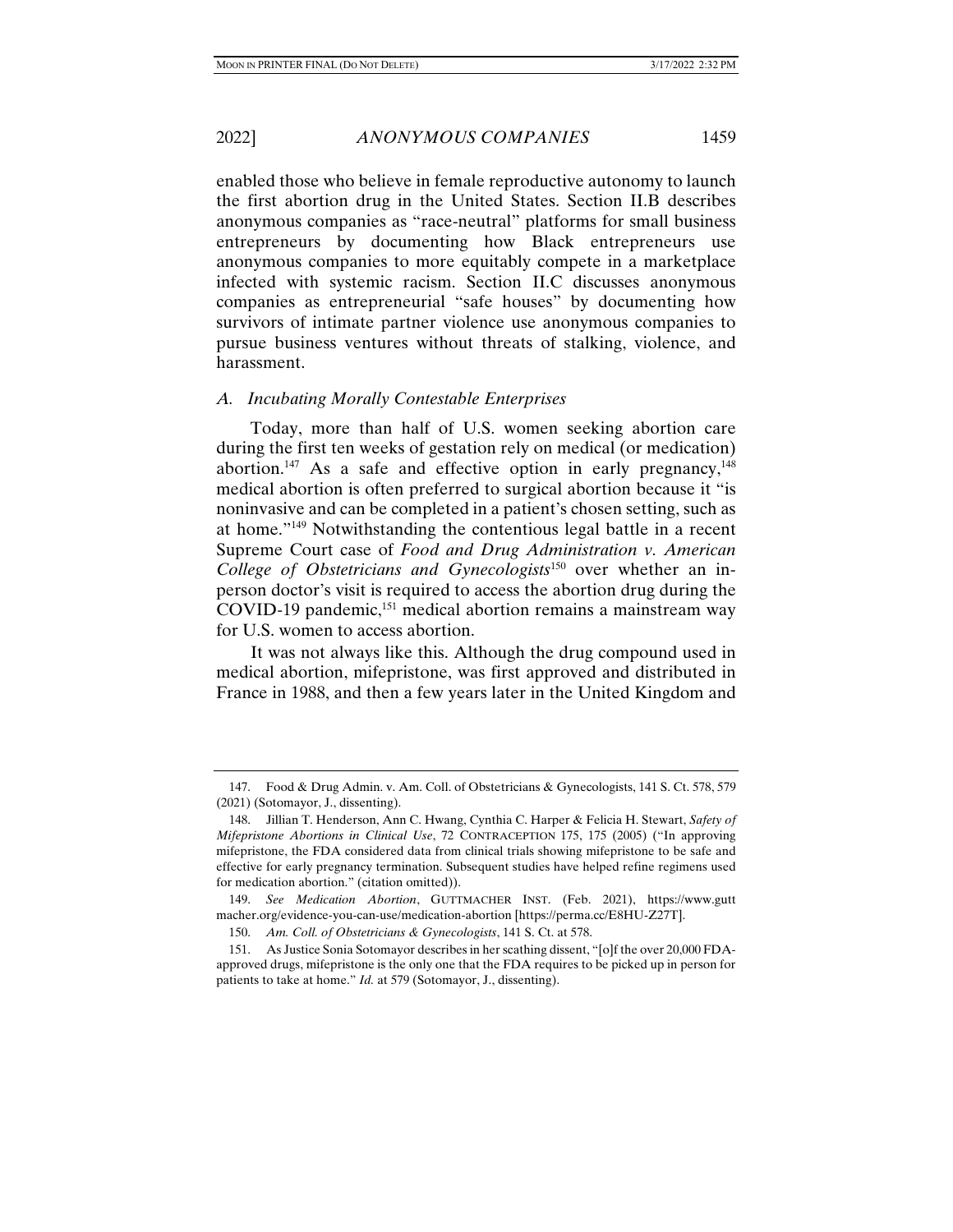Sweden,<sup>152</sup> women in the United States did not have access to the drug until 2000. The fears surrounding those providing reproductive health services served as a significant barrier to manufacturing and distributing the drug despite the high consumer demand.153 In the 1980s, anti-abortion activists had been linked to the deaths of doctors who provided abortion services, and pharmaceutical companies had been effectively shamed into refusing the production of the drug for the U.S. market.154 As reported in *The Los Angeles Times*, in the United States, "not a single pharmaceutical company stepped up to the plate to help research, make[,] or manufacture the drug."155

It was for this reason in part that in 1994, the French patent holder Roussel Uclaf S.A. voluntarily transferred its U.S. patent rights to mifepristone without compensation to the Population Council, a nonprofit organization based in New York.156 Even so, the capital investments necessary to conduct clinical trials for regulatory approval required the raising of at least \$50 million in capital.<sup>157</sup>

John Schwartz, *Abortion Pill on Way to U.S. Market After Rights Deal*, WASH. POST (May 17, 1994), https://www.washingtonpost.com/archive/politics/1994/05/17/abortion-pill-on-way-to-us-mark et-after-rights-deal/8a2d196b-feb6-4a67-a513-73ae606abc1d [https://perma.cc/4MLN-82JA].

 <sup>152.</sup> Kristina Gemzell-Danielsson & Sujata Lalitkumar, *Second Trimester Medical Abortion with Mifepristone–Misoprostol and Misoprostol Alone: A Review of Methods and Management*, 16 REPROD. HEALTH MATTERS 162, 163 (2008).

 <sup>153.</sup> R. Alta Charo, *A Political History of RU-486*, *in* BIOMEDICAL POLITICS 43, 60 (Kathi E. Hanna ed., 1991) ("A Louis Harris survey, released on October 12, 1988, found that 82 percent of Americans supported government spending on research and development of new contraceptives and 59 percent thought that RU-486 should be made available in the United States.").

 <sup>154.</sup> *See id.* at 54 ("Publicly, pharmaceutical companies claimed they were not concerned by the boycott threat. Privately, however, according to the *New York Times*, the message was different. 'The reasons are obvious,' said one unnamed company executive, 'and we don't want to get into it.'"); Carole Joffe & Tracy A. Weitz, *Normalizing the Exceptional: Incorporating the "Abortion Pill" into Mainstream Medicine*, 56 SOC. SCI. & MED. 2353, 2354–55 (2003) ("The pill immediately became entangled in international antiabortion politics—including visits to France by both abortion proponents and opponents from the United States, with the latter threatening boycotts of the manufacturer's other products if the pill were to become available in the US.").

 <sup>155.</sup> Bernstein, *supra* note 25.

 <sup>156.</sup> The *Washington Post* noted:

The French firm that makes  $RU-486...$  will give away its U.S. patent rights to help bring the drug to market here. . . . Roussel is giving up potential American profits from sale of the drug because of its stated reluctance to market RU-486 in the highly charged U.S. political climate surrounding the issue of abortion.

 <sup>157.</sup> Bernstein, *supra* note 25 ("The pill's 11-year journey to the United States included a cloak-and-dagger scheme to hide the identities of participants from anti-abortion activists . . . and a price tag of at least \$50 million.").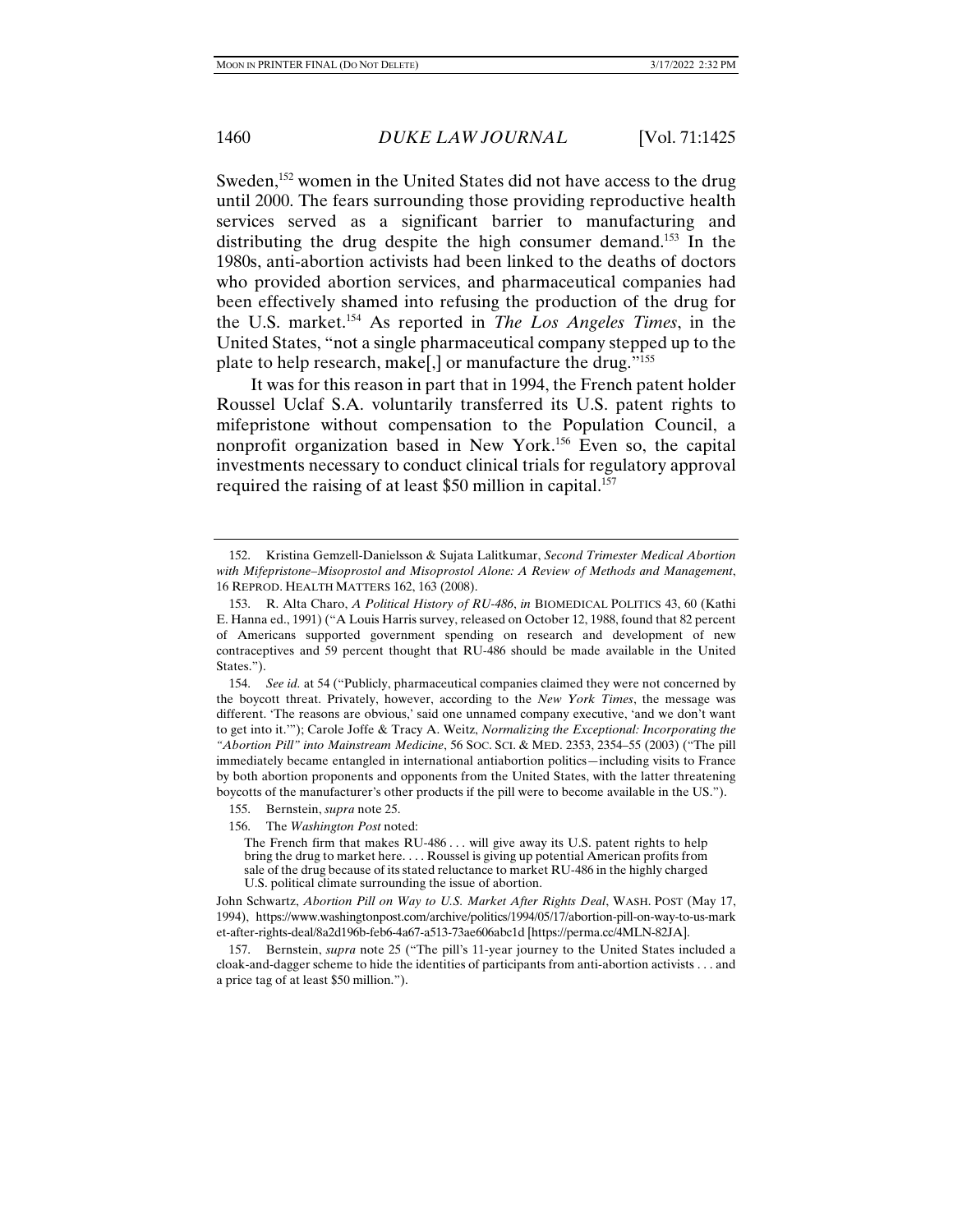Danco Laboratories—the company associated with the Population Council and now known to have been behind the clinical trials necessary to win Food and Drug Administration ("FDA") approval in the United States—was cloaked in secrecy.158 Everything from the company's telephone number to its exact headquarter address remained anonymous.159 In fact, company officials only disclosed that Danco was housed in an ordinary suite of offices "somewhere in 'midtown Manhattan.'"160 For security reasons, it was particularly critical that the identity of investors was kept secret from the public.161 These privacy goals were accomplished by the deployment of anonymous companies formed in the Cayman Islands. The complex corporate structure of Danco Laboratories, strategically developed with the help of lawyer–activist Joseph Pike, is now well-documented:

Pike had set up shop as a nonprofit, calling his organization Advances in Health Technologies. But the company also had two for-profit subsidiaries—Danco Laboratories Ltd. and Neogen Holdings. Another entity, listed in California state documents as Danco Investors Group LP, was registered in the Cayman Islands, where the identities of officers and partners are not required to be disclosed. The general partner for Danco Investors Group, N.D. Management Inc., also is based in the Cayman Islands*.* 162

The decision to use anonymous companies to pool capital for clinical trials was deliberate, "because participants feared that they would be targeted by abortion opponents, some of whom had assaulted and even killed doctors who had performed abortions."163 Even the FDA safeguarded the privacy of those involved in its approval process. In an unprecedented move, when the FDA finally announced the

 <sup>158.</sup> Margaret Talbot, *The Little White Bombshell*, N.Y. TIMES (July 11, 1999), https://www.nytimes.com/1999/07/11/magazine/the-little-white-bombshell.html [https://perma.cc/ VN5V-ELDD].

 <sup>159.</sup> Joffe & Weitz, *supra* note 154, at 2355 ("The security issues surrounding this enterprise are so great that Danco operates out of an office with an unlisted phone, and with the name of another company on its door.").

 <sup>160.</sup> *Id.*; Melody Petersen, *Abortion Pill Distributor Energized by New Mission*, N.Y. TIMES (Sept. 30, 2000), https://www.nytimes.com/2000/09/30/us/abortion-pill-distributor-energized-bynew-mission.html [https://perma.cc/HT44-UFGT].

 <sup>161.</sup> Petersen, *supra* note 160 ("There are still many things that Danco will not disclose, including the names of its investors. Ms. O'Neill said the group included wealthy individuals and foundations that supported abortion rights.").

 <sup>162.</sup> Bernstein, *supra* note 25.

 <sup>163.</sup> Petersen, *supra* note 160.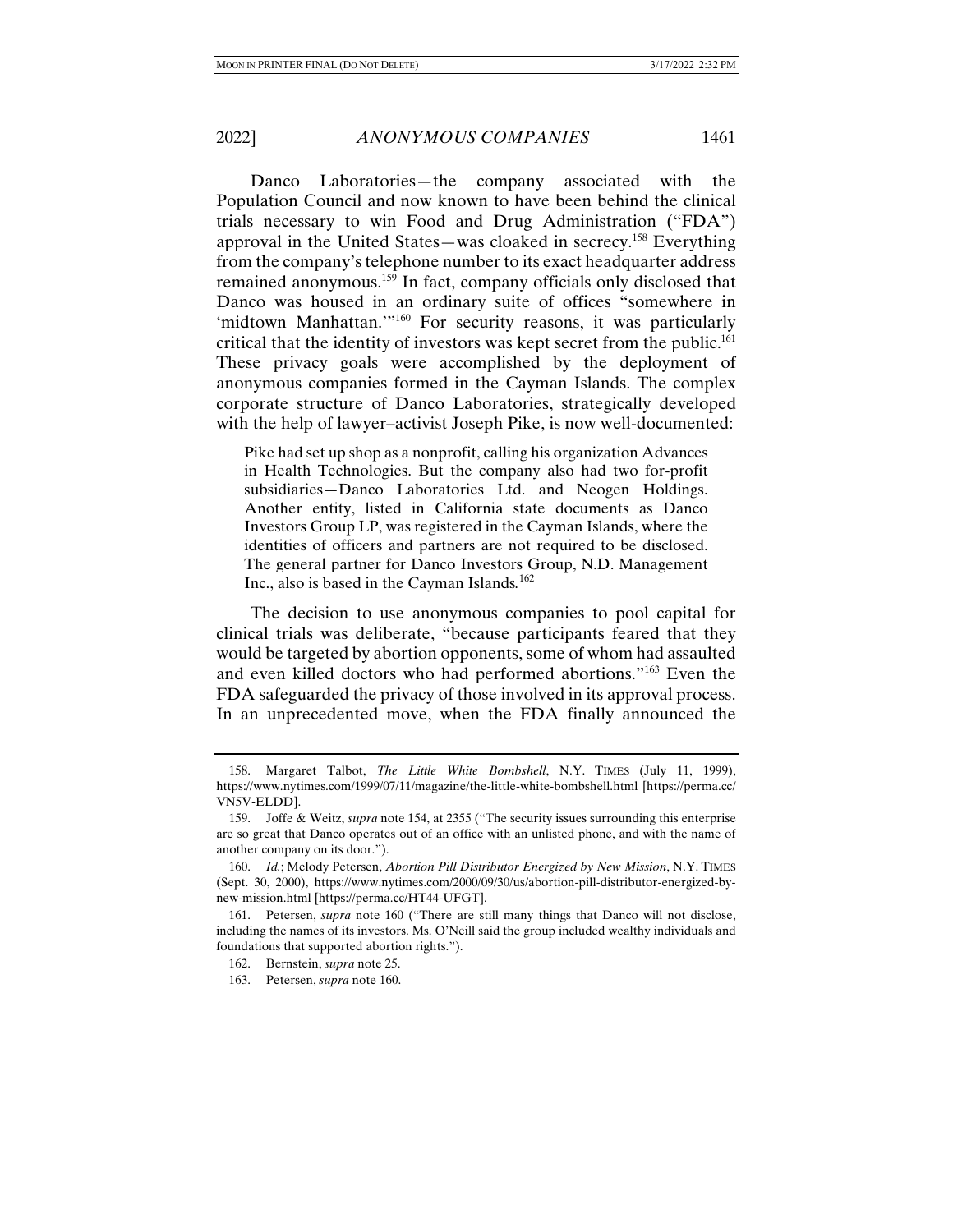approval of the sale of the drug in 2000, it "refus[ed] to disclose the name or location of the manufacturer."164 The potential risk of being associated with the commercialization of the pill required that almost everyone involved be kept under seal.

As the saga of bringing mifepristone to the United States demonstrates, anonymity can enable the pooling of capital by protecting investors from the backlash of unpopular enterprises that arguably serve socially beneficial functions. The broader societal implications of identity shielding as an incubator for morally contestable business ventures remain vast and transcend political viewpoints.165

## *B. Evading "Racialized" Market Biases*

By now, most Americans have at least some understanding about systemic racism that contributes to the subordination of Black people in the United States. This ranges from police brutality, $166$  electronic surveillance, $167$  home-ownership discrimination, $168$  employment discrimination,<sup>169</sup> health care disparity,<sup>170</sup> to banking discrimination and predatory lending.<sup>171</sup>

The commercial marketplace is not immune from racial biases. In an illuminating empirical work, Professors Ian Ayres, Mahzarin

 <sup>164.</sup> Joffe & Weitz, *supra* note 154, at 2355.

 <sup>165.</sup> Indeed, according to a law firm partner specializing in forming anonymous LLCs, the entrepreneurs seeking anonymity are diverse, including gun shop, abortion clinic, and collection agency owners. *See* Telephone Interview with Larry Donahue, *supra* note 46. This point is important, given "that one person's ethical consumption can be another's discrimination." *See*  Calo, *supra* note 81, at 649 n.3.

 <sup>166.</sup> *See* Maneka Sinha, *Radically Reimagining Forensic Science*, 73 ALA. L. REV. (forthcoming 2022) (manuscript at 67–68), https://ssrn.com/abstract=3891788 [https://perma.cc/ XX85-UKV8]; Amna A. Akbar, *Toward a Radical Imagination of Law*, 93 N.Y.U. L. REV. 405, 419 (2018).

 <sup>167.</sup> *See* Chaz Arnett, *From Decarceration to E-Carceration*, 41 CARDOZO L. REV. 641, 655 (2019).

 <sup>168.</sup> *See* RICHARD R. W. BROOKS & CAROL M. ROSE, SAVING THE NEIGHBORHOOD: RACIALLY RESTRICTIVE COVENANTS, LAW, AND SOCIAL NORMS 140–67 (2013).

 <sup>169.</sup> *See* Taunya Lovell Banks, *Colorism: A Darker Shade of Pale*, 47 UCLA L. REV. 1705, 1721 (2000). The phenomenon of colorism, or discrimination based on skin tone, exacerbates the discrimination against darker-skinned Black people. *See id.* at 1709–10 ("Even today, [B]lacks with light brown skin tones, although clearly identified as [B]lack, may have some economic advantage over [B]lacks with darker skin tones, especially in workplace settings.").

 <sup>170.</sup> *See* Matiangai Sirleaf, *Racial Valuation of Diseases*, 67 UCLA L. REV. 1820, 1820 (2021).

 <sup>171.</sup> *See* JANIS SARRA & CHERYL WADE, PREDATORY LENDING AND THE DESTRUCTION OF THE AFRICAN AMERICAN DREAM 3 (2020).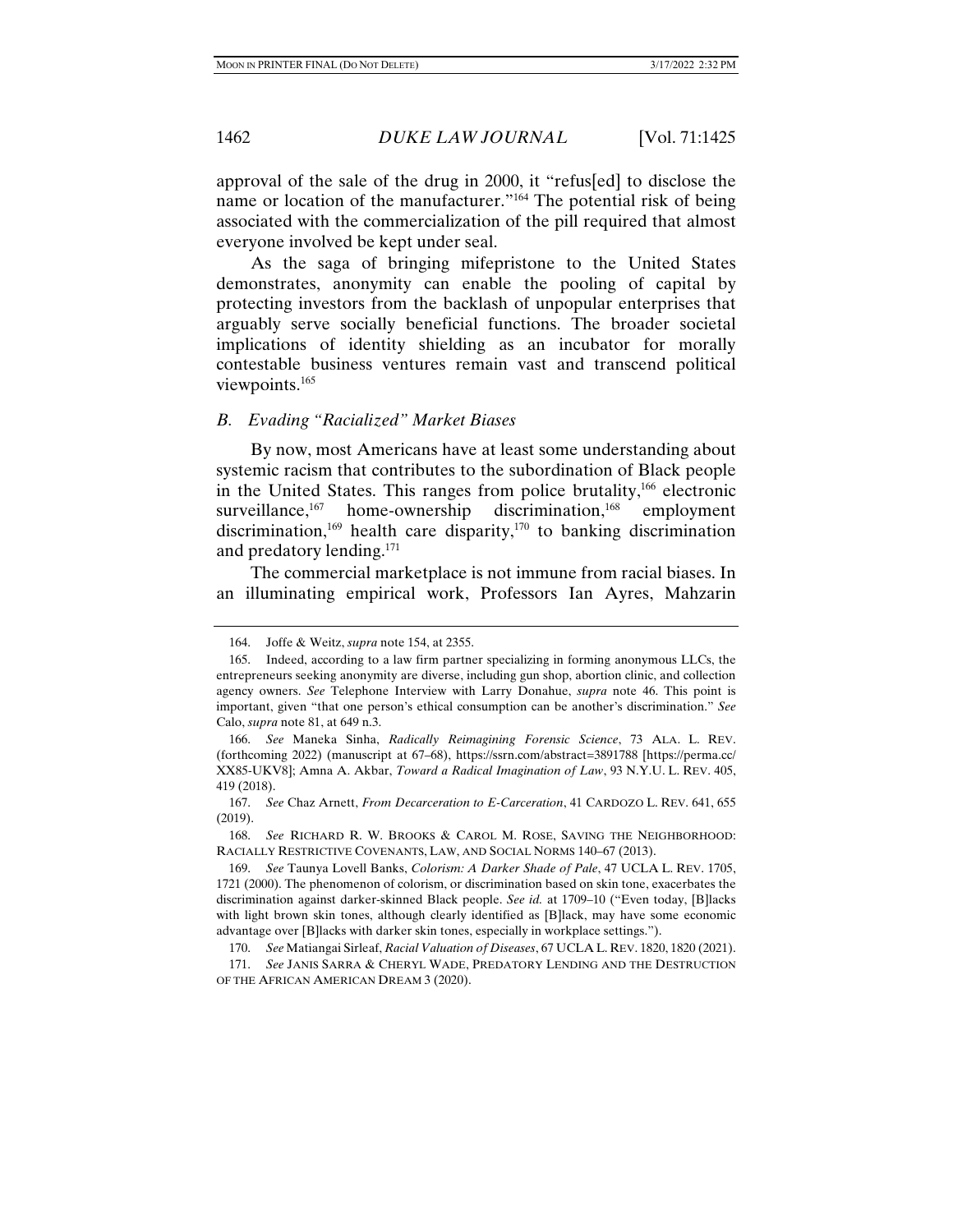Banaji, and Christine Jolls demonstrated that baseball cards held by a dark skinned/African American hand on eBay sold for approximately 20 percent less than those held by a light skinned/Caucasian hand.<sup>172</sup> The study provided striking evidence of the disproportionately negative outcomes for Black sellers in ordinary market transactions "even when there is no opportunity to observe demeanor, socioeconomic status, or other nonrace but potentially race correlated features of potential transaction partners."173 In another famous field experiment study selling iPods through local online classified advertisements throughout the United States, economists Jennifer Doleac and Luke Stein similarly found that "Black sellers receive fewer and lower offers than white sellers."174

Unsurprisingly, many Black entrepreneurs conceal information of their business ownership. The common reasons Black entrepreneurs cite for choosing anonymity include the misperception that their products or services are only for Black consumers—or racism by potential investors, consumers, and business partners.175 Pepper Miller, a Black consumer marketing expert, explains the Black entrepreneurs' decisions to downplay Black ownership: "It's not about anybody selling out. People are trying to survive. There's a perception that [B]lack people can only do [B]lack stuff."176

Consider Duane Draughon, a Black owner of a patio installation company in Illinois interviewed by *The Chicago Tribune*. 177 In growing his business, Draughon intentionally concealed his ownership of the company, going to the lengths of having "no photos of him or his family on his website; giving potential customers the impression the business was part of a franchise and that he was a project manager, not the owner; and recruiting a white insurance company representative to

 <sup>172.</sup> Ian Ayres, Mahzarin Banaji & Christine Jolls, *Race Effects on eBay*, 46 RAND J. ECON. 891, 891 (2015).

 <sup>173.</sup> *Id.* at 910.

 <sup>174.</sup> Jennifer L. Doleac & Luke C.D. Stein, *The Visible Hand: Race and Online Market Outcomes*, 123 ECON. J. 469, 469 (2013).

 <sup>175.</sup> *See, e.g.*, Jonathan S. Leonard, David I. Levine & Laura Giuliano, *Customer Discrimination*, 92 REV. ECON. & STAT. 670, 670 (2010).

 <sup>176.</sup> Brian, *Would You Hide That Your Business Is Black-Owned To Achieve More Success?*, BLACK BUS. BOOST, https://www.blackbusinessboost.com/would-you-hide-that-your-business-isblack-owned-to-achieve-more-success [https://perma.cc/3MZN-VR7Y].

 <sup>177.</sup> Cheryl V. Jackson, *When Building Your Business Means Hiding That It's Black-Owned*, CHI. TRIB. (Apr. 14, 2016, 5:25 AM), https://www.chicagotribune.com/business/blue-sky/ct-blackentrepreneurs-downplay-ownership-bsi-20160414-story.html [https://perma.cc/75LW-3LP7].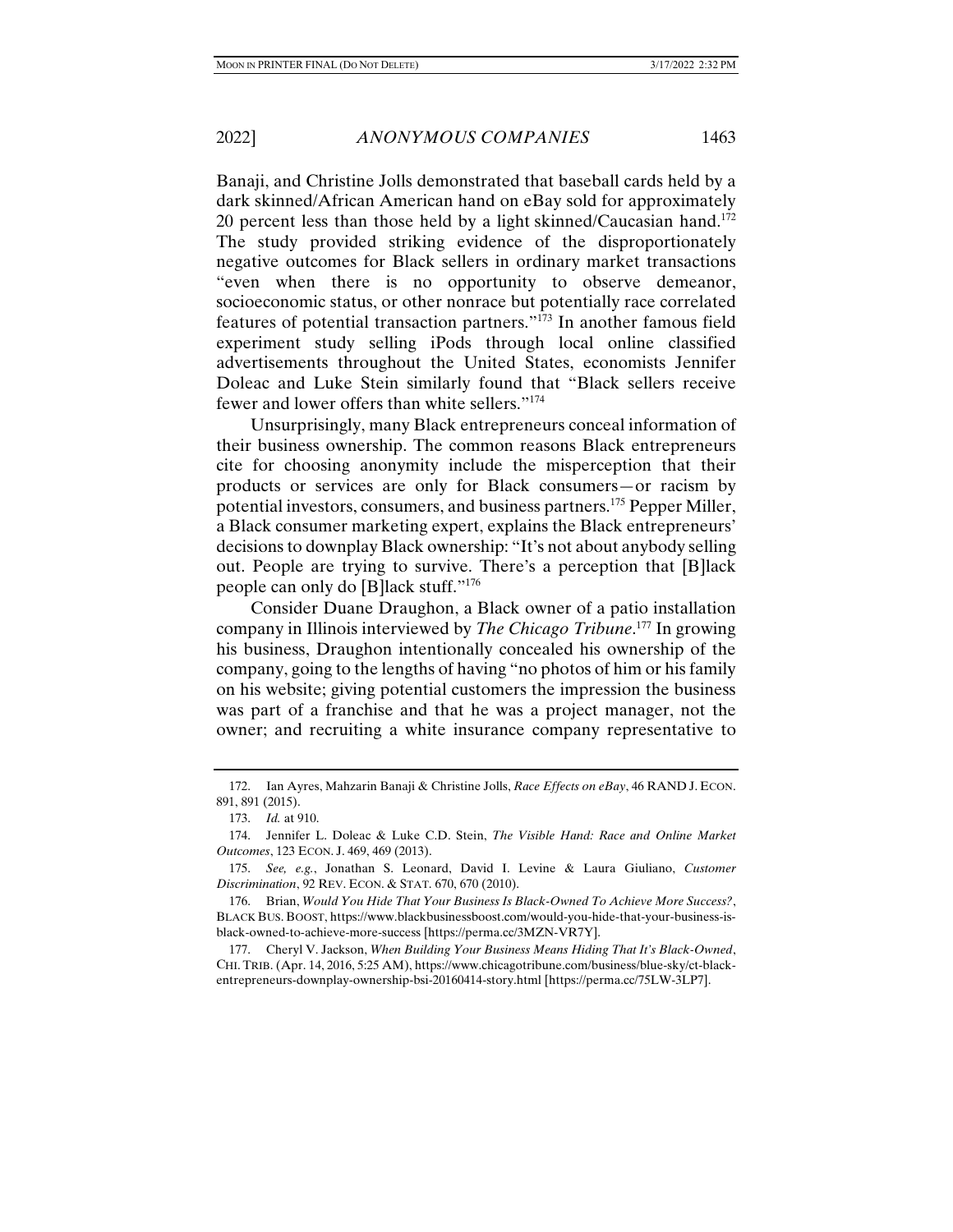conduct job interviews in assembling his white sales team."178 Draughon's story is hardly unusual. $179$ 

In iHeartRadio's popular Black Entrepreneur Blueprint, a podcast "created specifically to educate and inspire Black entrepreneurs to Launch[,] Build, and Grow successful businesses,"<sup>180</sup> host Jay Jones explains why he—as a self-described "Black dude with [a] bald head"—operates his e-commerce business selling high-end hair products through an anonymous company: to compete on an equal footing based on the quality of his products, rather than his race or appearance.181 Providing a guide for his listeners in keeping ownership information anonymous, Jones notes:

[I]ncorporate in a state like Delaware where members of any LLC can stay anonymous. . . . [A]ny company you create you can be anonymous. So you can create an LLC, ABC LLC, who are the members of that LLC? They're anonymous. So if anybody was trying to dig and do some research, they won't be able to find out who are the owners or the members of that LLC. So you can incorporate in Delaware, and that's why a lot of companies do that.<sup>182</sup>

In a Zoom interview conducted for this study, Jones emphasized that the use of anonymous companies is "very common in the Black community."183 According to Jones, for many Black owners, "anonymity can serve as credibility."184 For instance, Jones cited a friend, Darryl, who operated a cleaning service business of residential homes through an anonymous LLC structure.<sup>185</sup> Cognizant of racial biases among his own clients, Darryl concealed his ownership: "Darryl

 <sup>178.</sup> *Id.*

 <sup>179.</sup> In Wisconsin, for instance, Black business owners have reportedly hired white employees to engage in negotiations after "not [being] able to obtain or rent a property site" due to their race. *See* Michael Bonds, *Looking Beyond the Numbers: The Struggles of Black Businesses To Survive: A Qualitative Approach*, 37 J. BLACK STUD. 581, 588 (2007).

 <sup>180.</sup> Black Entrepreneur Blueprint, *To Be or Not To Be a Black Owned Business; That Is the Question*, IHEART RADIO, at 0:05–:35 (July 30, 2018), https://www.iheart.com/podcast/263-blackentrepreneur-bluepr-27628674/episode/black-entrepreneur-blueprint-211-jay-29645392 [https://perma.cc/ 7V8G-CVXW].

 <sup>181.</sup> *Id.* at 21:15–22:15, 27:02–:30.

 <sup>182.</sup> *Id.* at 25:39–26:14.

 <sup>183.</sup> Zoom Interview by William J. Moon and Leah Higgins with Jay Jones, at 9:01–9:04 (Sept. 9, 2021).

 <sup>184.</sup> *Id.* at 35:35–:39 (Jones assessing that "the credibility factor is going to come from anonymity").

 <sup>185.</sup> *Id.* at 11:39–12:50, 14:40–:50.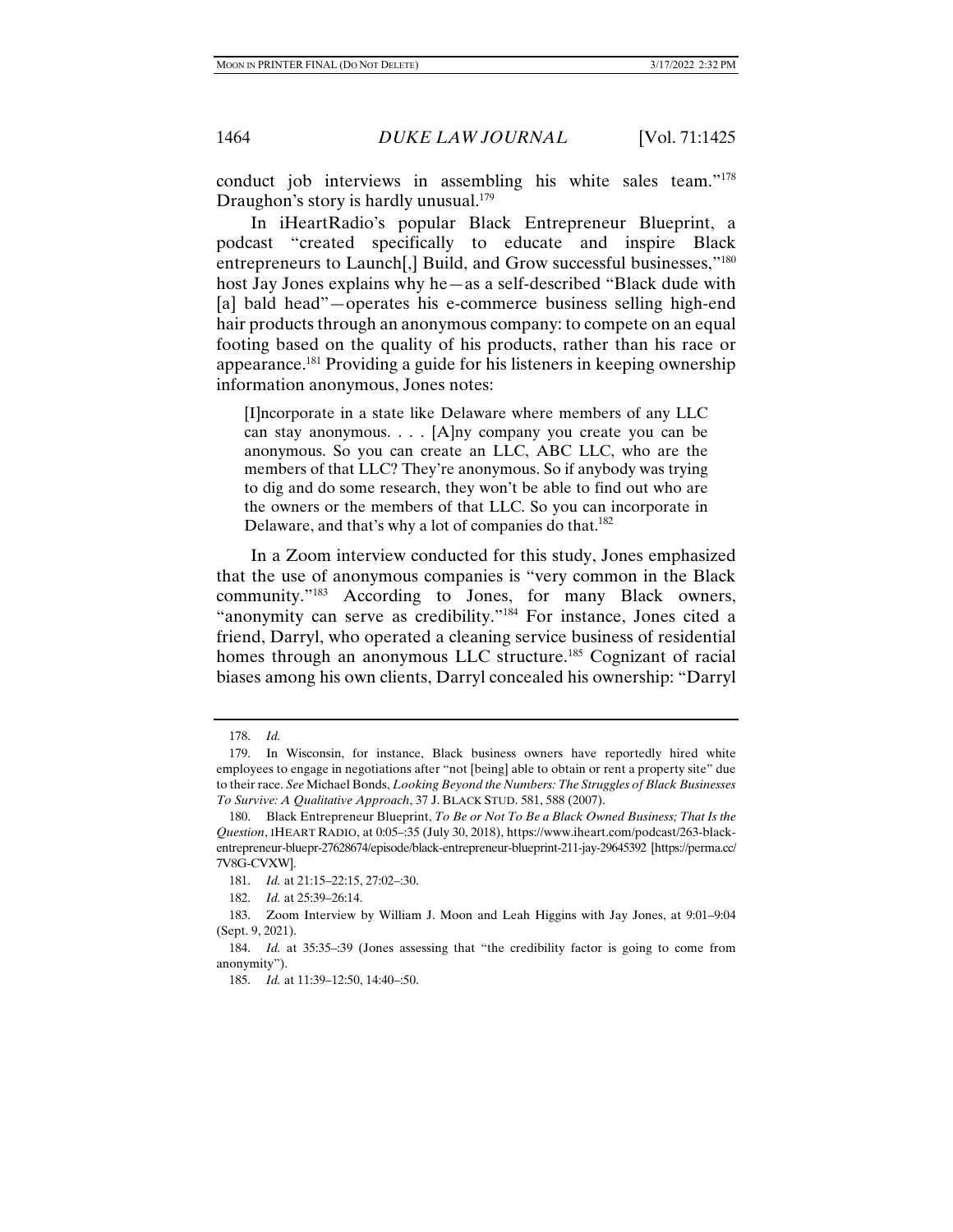had to not be the owner of his business, in order to get business from other ethnicities—he was the worker, not the owner . . . ."186

The use of anonymous companies by Black entrepreneurs, of course, is not an observation concerning its normative desirability. One might rightfully argue that it should not be this way: that race, gender, or sexual orientation ought not to matter in the market for goods and services.<sup>187</sup> My observation here is rather descriptive: entrepreneurs in certain industries are constrained by their immutable traits from fully and fairly participating in today's commercial life, and many of them choose anonymity to combat this reality.188 Identity shielding thus provides Black entrepreneurs the option to compete in a marketplace infected with racial biases more equitably.<sup>189</sup>

 188. To be clear, anonymous companies do not constitute the only vehicles chosen by Black entrepreneurs. According to noted branding expert Sheila P. Coates, the preference to identify one's business as Black-owned depends on the person: "There are some Black owners who wouldn't dare take their faces off their products. It's who they are[,] and they would prefer to succeed doing it their way than hide who they are. It may take longer but it's who they are as a brand. Bold. Strong, [sic] and outgoing." Ann Brown, *Hide & Seek: Why Some Companies Hide Being Black or Woman Owned*, MADAME NOIRE (July 28, 2016), https://madamenoire.com/ 708037/black-owned [https://perma.cc/BH6F-FXK2] (quoting Sheila P. Coates).

 189. In recent years, the Black Lives Matter movement inspired supporters to identify and support Black-owned businesses. *See, e.g.*, Dylan Haas, *How To Find and Support Black-Owned Businesses—And Why It's Important*, MASHABLE (June 18, 2020), https://mashable.com/ article/how-to-find-and-support-black-owned-businesses [https://perma.cc/M3K3-XR43]. While these movements should be lauded in helping combat market inequities, it remains to be seen whether they can fully remedy deep structural inequalities. In some respects, identity shielding preserves the option for entrepreneurs themselves, who might be at the best informational advantage to determine optimal strategy to effectively compete in the marketplace. Jay Jones, for instance, readily admits that he deploys anonymous companies for some but not all of his businesses because he is cognizant that he does not face discrimination in all contexts. Zoom

 <sup>186.</sup> *Id.* at 12:33–:45.

 <sup>187.</sup> One might also argue that identity shielding may have the potential to entrench discriminatory norms. In a fascinating piece, Professors Ben Edwards and Ann McGinley document how female entrepreneurs in the venture capital world "strategically conceal facets of their female identities in favor of presenting masculinized identities to conduct business and raise capital." Edwards & McGinley, *supra* note 100. Professors Edwards and McGinley further caution that "yielding to pressures to perform their entities in particular ways, women leave discriminatory norms unchallenged." *Id.* at 1910–11. Yet, a simple ban on identity shielding not only unfairly penalizes individuals with immutable traits currently dealt with vastly unequal hands, but it also undermines the ability for individuals in marginalized groups to access opportunities to gain wealth that too can challenge market biases. Edwards and McGinley explain that "[t]he costs of resisting social pressures and unjust gender expectations may be too great to force onto the shoulders of individuals seeking access to economic and social resources." *Id.* The normative desirability of identity shielding's value, at least in part, depends on one's assessment of the optimal ways to combat market inequities, as well as judgment calls about whose perspective ought to count in rendering those assessments.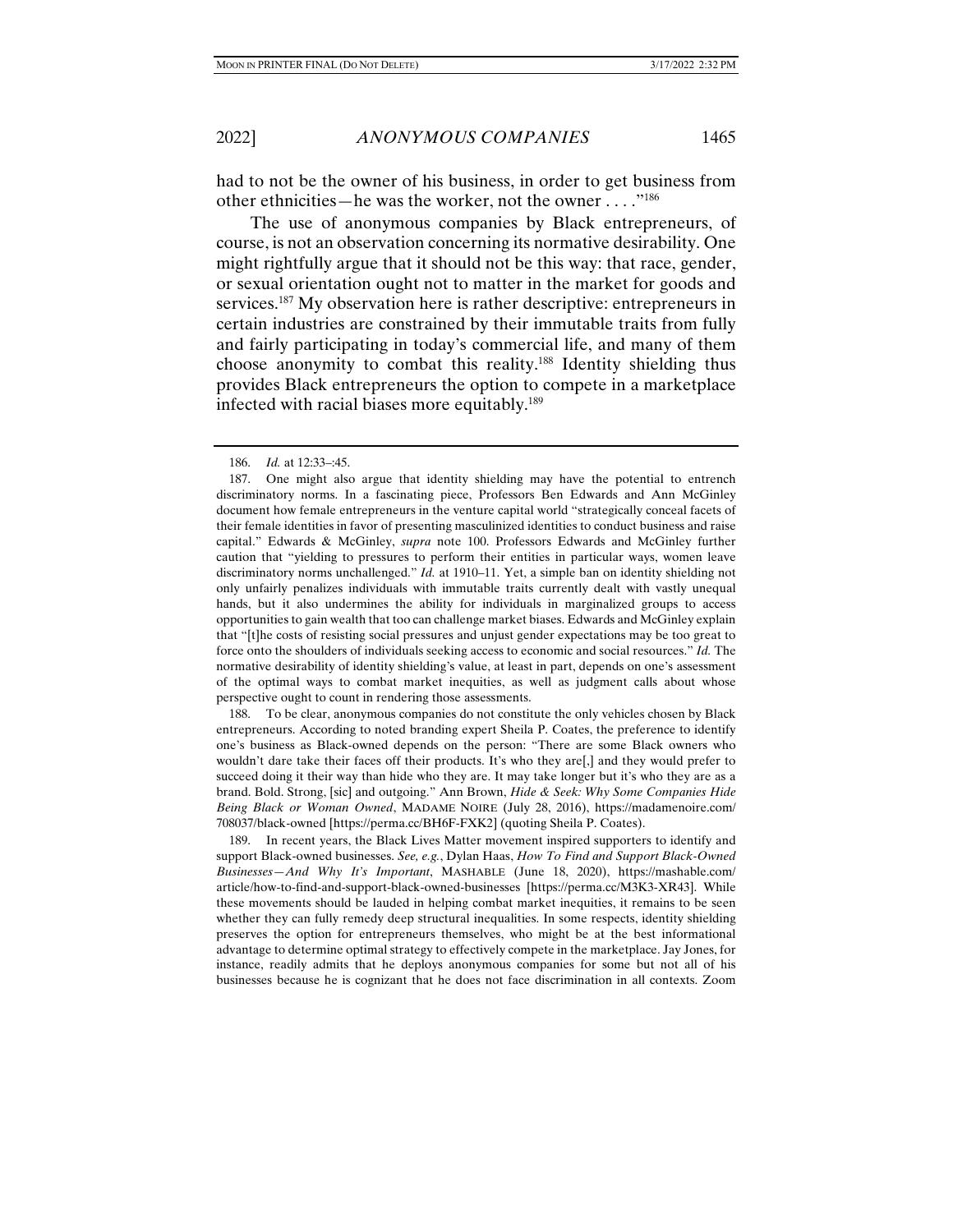In addition to the individual entrepreneurs from socially marginalized groups who may benefit from anonymous companies, there may be other socially desirable dimensions to harnessing identity shielding in this context. This is because it is arguably a quasi-market failure when consumers or business partners make business decisions based not on the quality of the enterprise's product,<sup>190</sup> but rather based on the immutable traits of the owners, whether race, gender, or sexual orientation. By stripping away these variables, anonymity forces the quality of product or service to function as the principal component for competition, thereby arguably more broadly benefiting the market.<sup>191</sup>

#### *C. Reducing the Risk of Harassment, Violence, and Stalking*

In the United States, one in four women and nearly half of transgender people experience intimate partner violence.<sup>192</sup> Financial abuse occurs almost invariably in these intimate partner violence cases.193 Unfortunately, survivors encounter many barriers in leaving their abusers, including financial insecurity, homelessness,

Interview with Jay Jones, *supra* note 184, at 4:55–8:48 (acknowledging that he is "unapologetically Black" in running his podcast and hot sauce company yet deploys anonymous structures for his beauty business). It is also worth noting that identity shielding can coexist in a world full of social movements aimed at supporting minority-owned businesses, given that it does not require a legal regime that mandates anonymity.

 <sup>190.</sup> *Cf.* David Lowery, *Consumer Sovereignty and Quasi-Market Failure*, 7 J. PUB. ADMIN. RSCH. & THEORY 137, 137 (1998) (articulating the concept of consumer preference error as a quasi-market failure). Rica Elysee, who created the illusion that her beauty product business was not Black-owned, explains: "We have [C]aucasian clients that work with us but have no idea we are a [B]lack-owned business. The quality of our products is about the quality of the products, it's not about race so I don't want to use race to build my success." Lisa Jean Francois, *Do Black-Owned Businesses Fare Better When They Conceal Their Blackness?*, BGLH MARKETPLACE (May 13, 2016), https://bglh-marketplace.com/2016/05/do-black-owned-business-fare-betterwhen-they-conceal-their-blackness [https://perma.cc/Z5N3-RT9X].

 <sup>191.</sup> As Professor Calo teaches us, "[p]rivacy supports the basic market mechanism by hiding enough distracting, value-laden information from market participants. A certain *absence* of knowledge focuses us on market-relevant considerations such as quality and price over salient but distorting information such as personal or political commitments." Calo, *supra* note 81.

 <sup>192.</sup> AMY DURRENCE, KIRKLEY DOYLE & SONYA PASSI, ASSET FUNDERS NETWORK, MAKING SAFETY AFFORDABLE: INTIMATE PARTNER VIOLENCE IS AN ASSET-BUILDING ISSUE 3 (2020), https://assetfunders.org/wp-content/uploads/AFN\_2020\_MakingSafetyAffordable\_ SINGLE\_9\_22\_2020.pdf [https://perma.cc/S4L6-BXGC]; *see* Wesley M. King, Arjee Restar & Don Operario, *Exploring Multiple Forms of Intimate Partner Violence in a Gender and Racially/Ethnically Diverse Sample of Transgender Adults*, 1 J. INTERPERS. VIOLENCE NP10477, NP10478 (2019).

 <sup>193.</sup> *See* Adrienne E. Adams, Cris M. Sullivan, Deborah Bybee & Megan R. Greeson, *Development of the Scale of Economic Abuse*, 14 VIOLENCE AGAINST WOMEN 563, 563 (2008).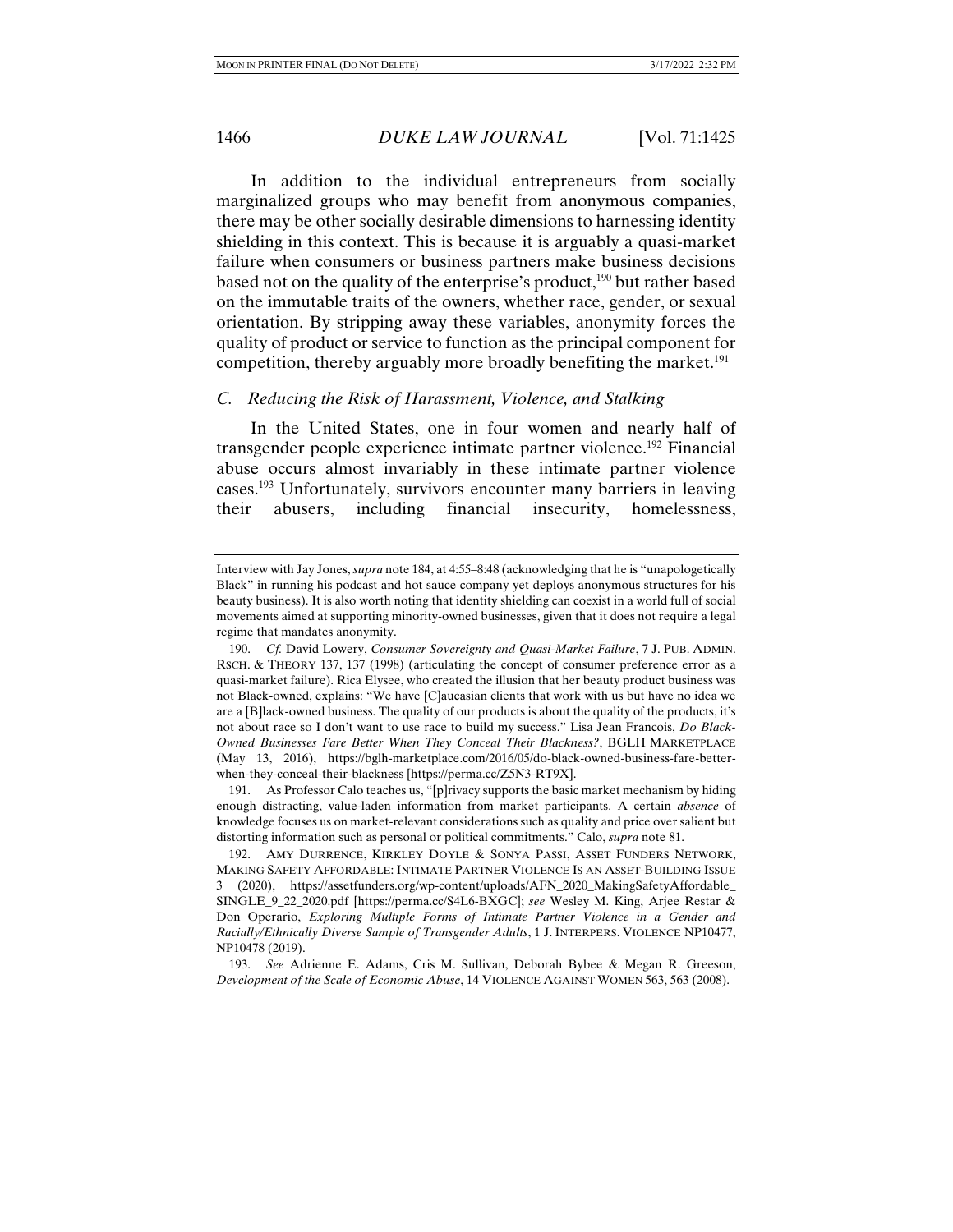unsupportive police, and privacy vulnerabilities that may cause stalking or death.<sup>194</sup> The abuse does not stop with separation from the batterer. According to Professor Leigh Goodmark, "batterers continue to stalk their victims—and in many cases, increase their violence—after separation."<sup>195</sup>

Financial freedom is thus critical for victims to gain independence from intimate partner violence, but it is difficult to achieve. Survivors of intimate partner violence generally refrain from actively engaging in social media, posting job pursuits, or advertising identifiable information that may enable their abusers to find them.196 Because many workplaces require going to and remaining in the same place every day for hours, survivors face an additional barrier to gaining employment.<sup>197</sup>

 195. Leigh Goodmark, *Law Is the Answer? Do We Know That for Sure?: Questioning the Efficacy of Legal Interventions for Battered Women*, 23 ST. LOUIS U. PUB. L. REV. 7, 8 (2004); *see also* Dana Harrington Conner, *Financial Freedom: Women, Money, and Domestic Abuse*, 20 WM. & MARY J. WOMEN & L. 339, 340 (2014) ("[F]inancial instability is one of the greatest reasons why, after gaining freedom, a woman who experiences battering has limited choices and may ultimately acquiesce to her partner's attempts to reconcile.").

 196. *Cf. Domestic Violence and Privacy*, ELEC. PRIV. INFO. CTR., https://epic.org/privacy/dv [https://perma.cc/2UMU-625X] ("[D]omestic violence victims are . . . singled out by a particular aggressor. This aggressor is able to take advantage of the general lack of protection for personal information in our society.").

 197. *See, e.g.*, Devna Bose, *'Don't Let Them Take Your Voice Away': Domestic Violence Survivors Face Voting Challenges*, CHARLOTTE OBSERVER (Oct. 9, 2020), https://www.charlotte observer.com/news/politics-government/election/article246265510.html [https://perma.cc/D2W4- C74X] (finding that similar privacy concerns arise in voting, where survivors of domestic violence are hesitant to register to vote because voting records are public information). Compounding this problem is the reality that traditional employment can be inaccessible to survivors. As Amy Durrence and her colleagues assess, "[s]urvivors have any number of issues that require attention

 <sup>194.</sup> *See* Michael A. Anderson, Paulette Marie Gillig, Marilyn Sitaker, Kathy McCloskey, Kathleen Malloy & Nancy Grigsby, *"Why Doesn't She Just Leave?": A Descriptive Study of Victim Reported Impediments to Her Safety*, 18 J. FAM. VIOLENCE 151, 152–53 (2003) (discussing reasons to remain or return as reported by victims); KATRINA BAUM, SHANNAN CATALANO, MICHAEL RAND & KRISTINA ROSE, BUREAU OF JUST. STAT. SPECIAL REP., STALKING VICTIMIZATION IN THE UNITED STATES 3 (2009), https://www.justice.gov/sites/default/files/ovw/legacy/2012/ 08/15/bjs-stalking-rpt.pdf [https://perma.cc/ETC7-M837] (citing that the risk of stalking victimization was highest for adults who were separated or divorced—thirty-four per one thousand individuals); Jacquelyn C. Campbell, Daniel Webster, Jane Koziol-McLain, Carolyn Block, Doris Campbell, Mary Ann Curry, Faye Gary, Nancy Glass, Judith McFarlane, Carolyn Sachs, Phyllis Sharps, Yvonne Ulrich, Susan A. Wilt, Jennifer Manganello, Xiao Xu, Janet Schollenberger, Victoria Frye & Kathryn Laughon, *Risk Factors for Femicide in Abusive Relationships: Results from a Multisite Case Control Study*, 93 AM. J. PUB. HEALTH 1089, 1090 (2003) (finding that having been separated from an abusive partner after living together, and having ever left or having asked the partner to leave were associated with a higher risk of femicide).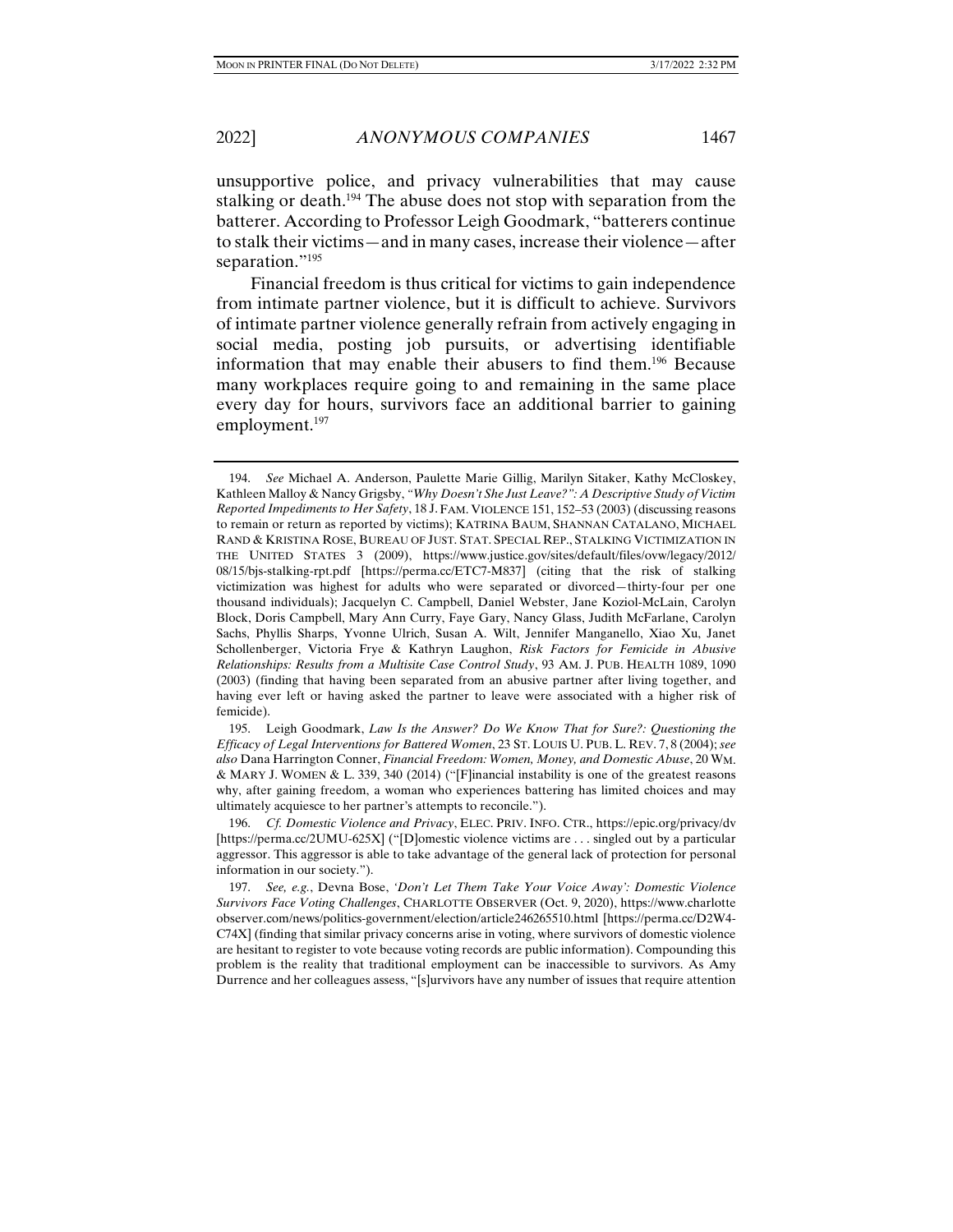Anonymous companies have emerged as a critical tool for survivors of intimate partner violence to regain their financial independence through entrepreneurship. Although the secretive nature of these enterprises renders these entrepreneurs difficult to document, several telephone interviews conducted for this study help shed light on this practice.

In a telephone interview, Larry Donahue, a law firm partner specializing in forming anonymous LLCs,<sup>198</sup> discussed the colorful spectrum of survivors that have entered commercial life by forming anonymous companies:

There's the traditional, former wife who was abused and battered and finally left and moved to another area of the United States and started over with her business. But then I have other abuse victims [like] a daughter who was horribly abused by her father and started her own company without her father being able to look her up and see where she's at.... The more common stuff isn't outright abuse like that. There's a lot of stalking victims who are trying to do business ... without opening themselves up to further stalking or problems like that*.* 199

These survivor-entrepreneurs engage in a wide array of commercial activities, including selling home-produced goods on Amazon and Etsy to providing services like educational training. Consider the story of an intimate partner violence survivor in her thirties, referred to by the pseudonym Ann, who fled her abuser after being terrorized by years of constant stalking.<sup>200</sup> After moving to a different state, Ann set up a consulting business that she operated through her home. In a telephone interview, Ann revealed that she deliberately set up an LLC that listed a P.O. Box address instead of her home address to ensure that her abuser could not track her.<sup>201</sup>

during normal business hours (e.g., court appearances) or issues that are so urgent that they require a survivor to miss work (e.g., going to the hospital to treat injuries and wounds), thus making their schedules unpredictable and inconsistent." DURRENCE ET AL., *supra* note 192, at 8.

 <sup>198.</sup> *See* Telephone Interview with Larry Donahue, *supra* note 46.

 <sup>199.</sup> *Id.*

 <sup>200.</sup> *See* Telephone Interview with an Anonymous Intimate Partner Violence Survivor (June 29, 2021) (notes on file with author).

 <sup>201.</sup> *See id.* Interestingly, Ann did disclose her actual name when forming her LLC, only choosing not to reveal her home address by providing a P.O. Box. *Id.* Ann's LLC constitutes a breed of quasi-anonymous LLCs that do not fully anonymize an entrepreneur's association with the enterprise. She attributed this structure to her lack of knowledge that it would have been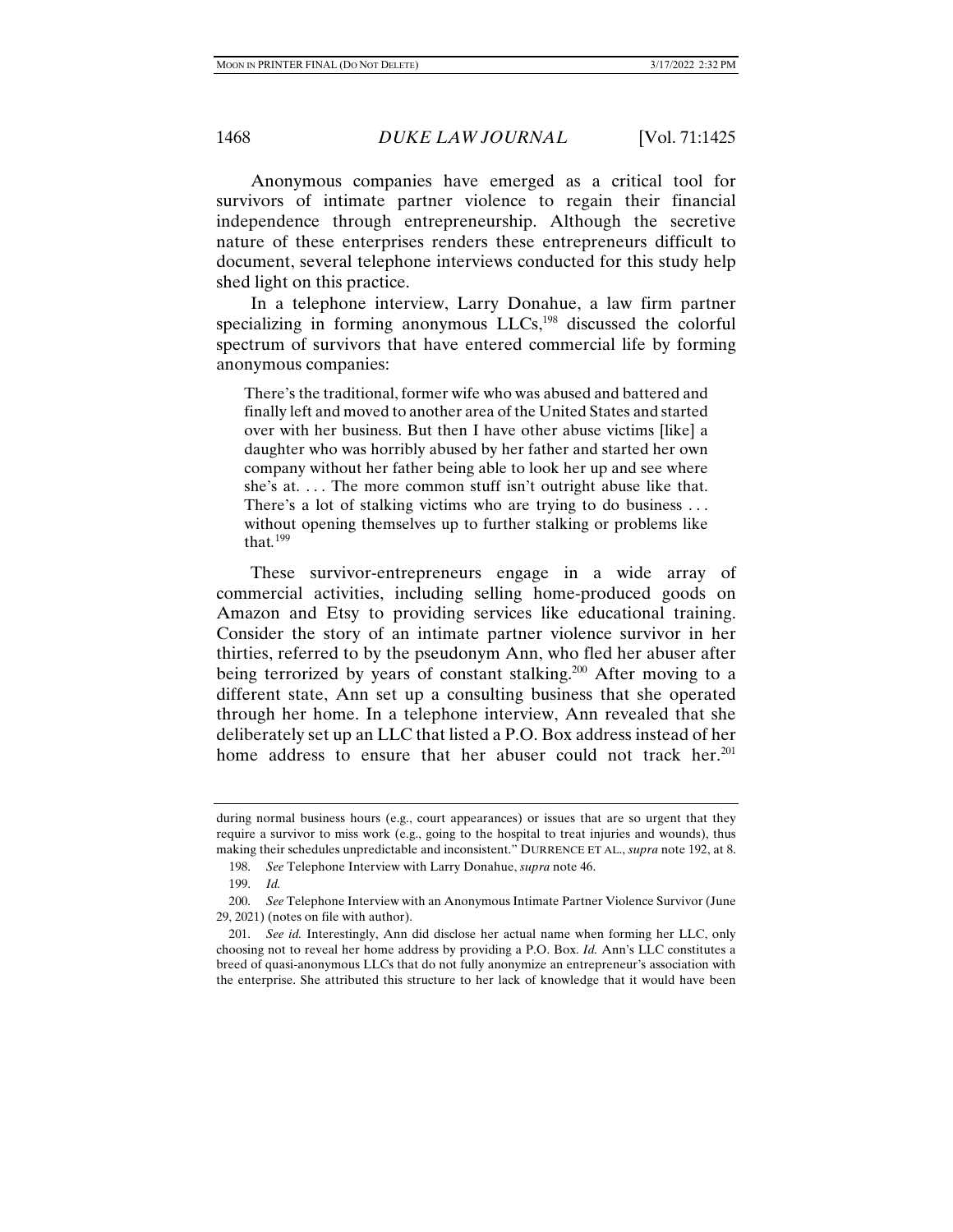According to Ann, abuse victims "cannot afford to locate themselves publicly and getting a job is super tricky because you may not be able to stay put and you might have to flee again."202 Her story conforms to what advocacy organizations have identified as nontraditional work including "selling beauty products online via Etsy or Shopify" as viable paths for survivors to create pathways to financial security.203

While not necessarily immutable traits, survivors of intimate partner violence represent a group of individuals who are constrained by their personal circumstances—whether religious, social, or familybased constraints—from effectively engaging in business enterprises without some assurance of anonymity. To many of these individuals, identity shielding offered by the corporate form is often a more important feature than limited liability or entity shielding in their ability to engage in entrepreneurial risk-taking.

\* \* \*

To recap, the concept of identity shielding complicates the dominant account in modern corporate law scholarship conceptualizing business entities as transactional cost-reducing devices.204 This literature, which tends to conceptualize business risks in terms of the loss of capital, is animated in large parts by disagreements about the extent to which the cost of business failure ought to be borne by capital contributors.205 In reality, however, business ventures require more than just money. The ability of capital contributors to maintain privacy when investing in business ventures also powerfully impacts the propensity of individuals to take on entrepreneurial risk. For some capital contributors, identity shielding

possible to even form a fully anonymous structure and indicated that she would have opted for full anonymity if she was more fully informed.

 <sup>202.</sup> *See id.*

 <sup>203.</sup> DURRENCE ET AL., *supra* note 192, at 8.

 <sup>204.</sup> *See, e.g.*, Hansmann & Kraakman, *Essential Role*, *supra* note 12, at 406 ("In the absence of organizational law, it would be effectively impossible to create the affirmative asset partitioning that is the core characteristic of a legal entity. While . . . affirmative asset partitioning might still be established through contracting, the transaction costs . . . would be prohibitive.").

 <sup>205.</sup> *See, e.g.*, Richard A. Booth, *Limited Liability and the Efficient Allocation of Resources*, 89 NW. U. L. REV. 140, 143 (1994); Leebron, *supra* note 145, at 1570–71. Commonly cited in this impressive body of literature is Judge Easterbrook and Professor Fischel's six traditional justifications for limited liability, which focus on the economic benefits of limited liability. *See* Easterbrook & Fischel, *supra* note 22, at 89.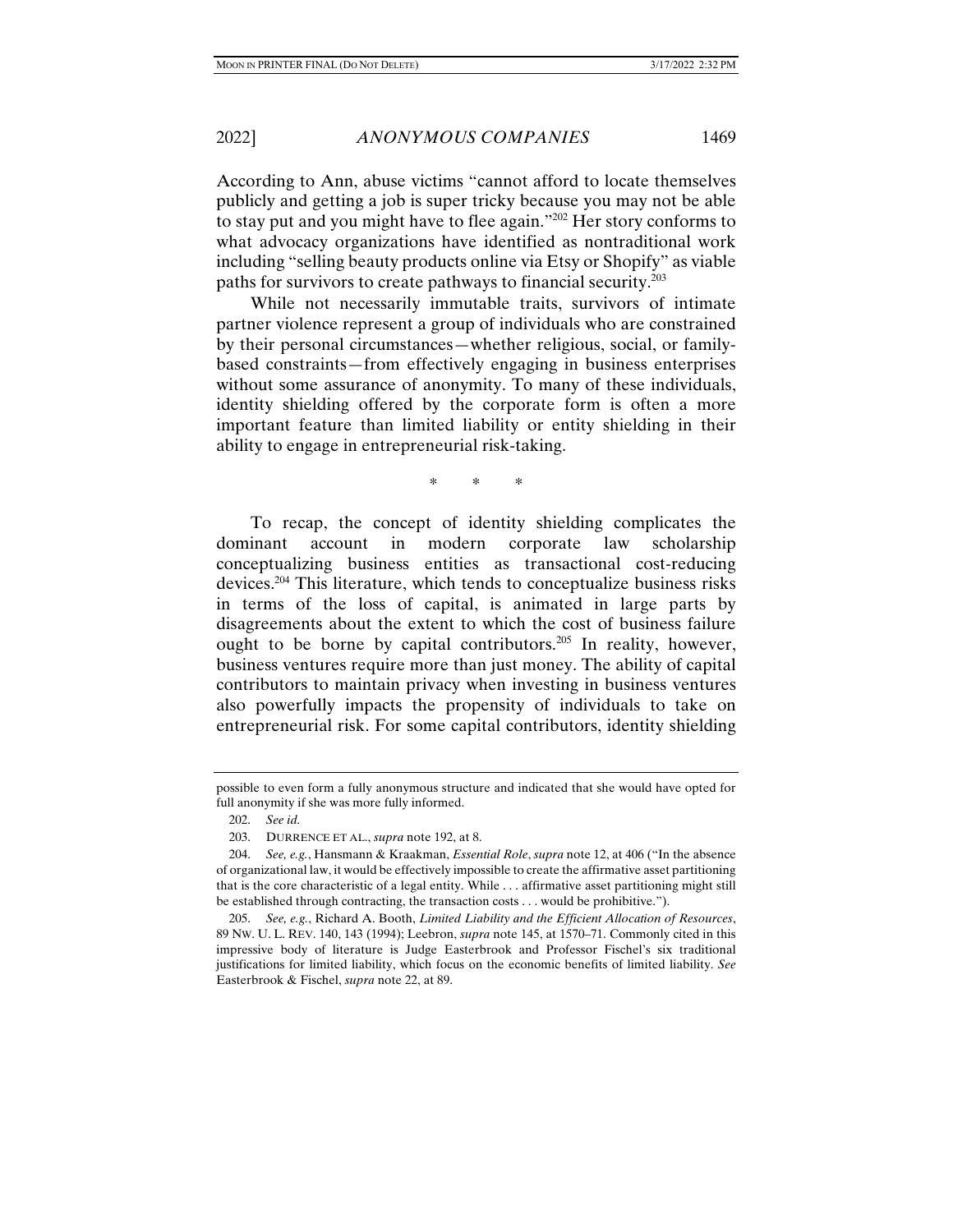may be a more important feature of the corporate form even than limited liability or entity shielding due to their individual circumstances or the type of business in which they are engaged. Separate from funding morally contentious enterprises, there are vast swaths of enterprises that would otherwise not exist without some assurance of anonymity for capital contributors.206 Practically, explicitly theorizing identity shielding as a function of modern business entities enables more nuanced policy discussions about regulating anonymous companies. The next Part engages with the thorny policy questions in this important debate.

#### III. TOWARD SENSIBLE ENTERPRISE PRIVACY LAWS

This Article has thus far identified the privacy functions served by anonymous companies—functions that encourage entrepreneurial risk-taking and human collaboration. Appreciating identity shielding as a function of the corporate form not only enriches existing academic accounts concerning the function of business entities but also enables a fresh outlook on balancing the legitimate societal interests in preserving anonymity and the need to curb illicit activities facilitated by anonymous shell companies. This Part unpacks how we may balance those interests. Section III.A synthesizes the rapidly shifting landscape of business ownership disclosure laws currently underway worldwide, including the CTA in the United States enacted by Congress in 2021. These reform efforts, while well-intentioned, often fail to give weight to the privacy interests of individuals involved in legitimate commercial enterprises. Section III.B elaborates on the value tradeoffs involving mandatory disclosure laws and discusses the possibility of "semi-

 <sup>206.</sup> Anonymity also protects investment in ventures from targeted exploitation by competitors or other investors. This principle, of course, is already recognized in the laws governing investments in U.S. public companies. That is, there is no duty for the average retail investor to disclose her ownership of stocks. *See* Lucian A. Bebchuk & Robert J. Jackson, Jr., *The Law and Economics of Blockholder Disclosure*, 2 HARV. BUS. L. REV. 39, 44 (2012) ("[T]he general principle [is] that outside investors may remain anonymous."). Moreover, because most public company shareholders hold their shares in a street name, anonymity is preserved in this context. Constantine G. Papavizas, *Public Company Jones Act Citizenship*, 39TUL.MAR.L.J. 383, 384 (2015) ("Most publicly traded securities are held in 'street name' where the securities issuer does not have access to the identity of the ultimate owners. . . ." (footnote omitted)). Anonymity in these circumstances may be beneficial. As explained by Professors Lucian Bebchuk and Robert Jackson, a mandatory disclosure requirement might "enable other investors to free-ride on . . . investments in information acquisition about under-valued companies and thus could have an adverse effect on such investments." Bebchuk & Jackson, *supra*, at 45.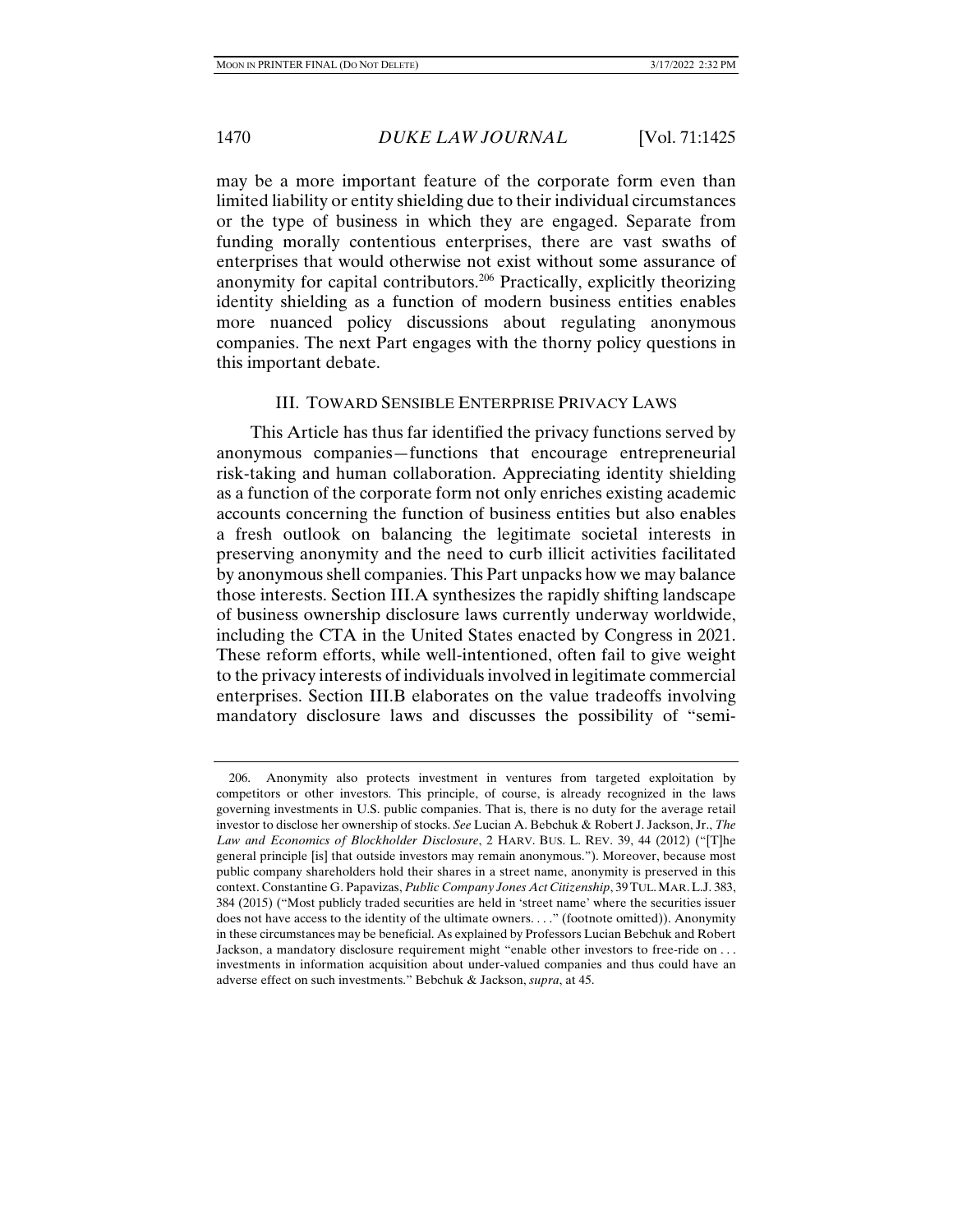2022] *ANONYMOUS COMPANIES* 1471

disclosure" regimes that may balance competing interests for and against anonymity.

## *A. The Corporate Transparency Act and the Global Trend Toward Open Registries*

The public outcry following the Panama Papers document leaks galvanized a powerful global movement for legislative reform. Largely driving the legislative agenda is a well-intentioned fetishization of transparency among global reformers. To these activists, the promise of transparency comes at a relatively cheap price tag of maintaining public registries of company information.207 Fresh on these reformers' minds are the sensational stories of transnational criminals that deploy shell companies to commit financial crimes.<sup>208</sup>

Legislative reform efforts around the world vary, but they share an outlook in observing the seemingly pernicious nature of actors choosing to form business entities in jurisdictions with lax disclosure rules. More specifically, those who are alarmed by anonymous shell companies thus far have focused on advocating for legislation to create government registries that collect and disseminate beneficial ownership information of companies to the general public. At the heart of these reform efforts is the premise that public registries will enable "greater scrutiny by investigative journalists and civil society

 <sup>207.</sup> These accounts are often presented as a simple cost-benefit analysis. According to Global Witness, for instance, "the likely economic benefits of collecting beneficial ownership information and then making it public outweigh the costs." Rosie Sharpe, *Eight Reasons Why Everybody Needs To Be Able To See Company Ownership Information (Not Just the Police)*, GLOB. WITNESS (June 30, 2016), https://www.globalwitness.org/en/blog/eight-reasons-why-weall-need-be-able-see-beneficial-ownership-information-rather-just-police [https://perma.cc/7MX3- V6V2]. Global Witness also notes that,

<sup>[</sup>I]ncluding beneficial ownership information in a register that is searchable and updated as ownership changes would cost the UK government £11m a year (with an initial outlay of £0.5m to set up)[,] and for the UK private sector, the costs would be  $£4m$  a year (with an initial outlay of £24m). The 2002 study estimated the savings in police time alone from having a public registry of beneficial ownership to be £30m a year.

*Requiring Beneficial Ownership Information To Be Put in the Public Domain Is Cheap*, GLOB. WITNESS (May 9, 2013), https://www.globalwitness.org/en/archive/howell [https://perma.cc/ XQ5R-C9N2].

 <sup>208.</sup> *See* J.C. Sharman, *Privacy as Roguery: Personal Financial Information in an Age of Transparency*, 87 PUB. ADMIN. 717, 717 (2009) (quoting a policy maker in the area of financial transparency who said that "[w]here secrecy lies, roguery is not far behind").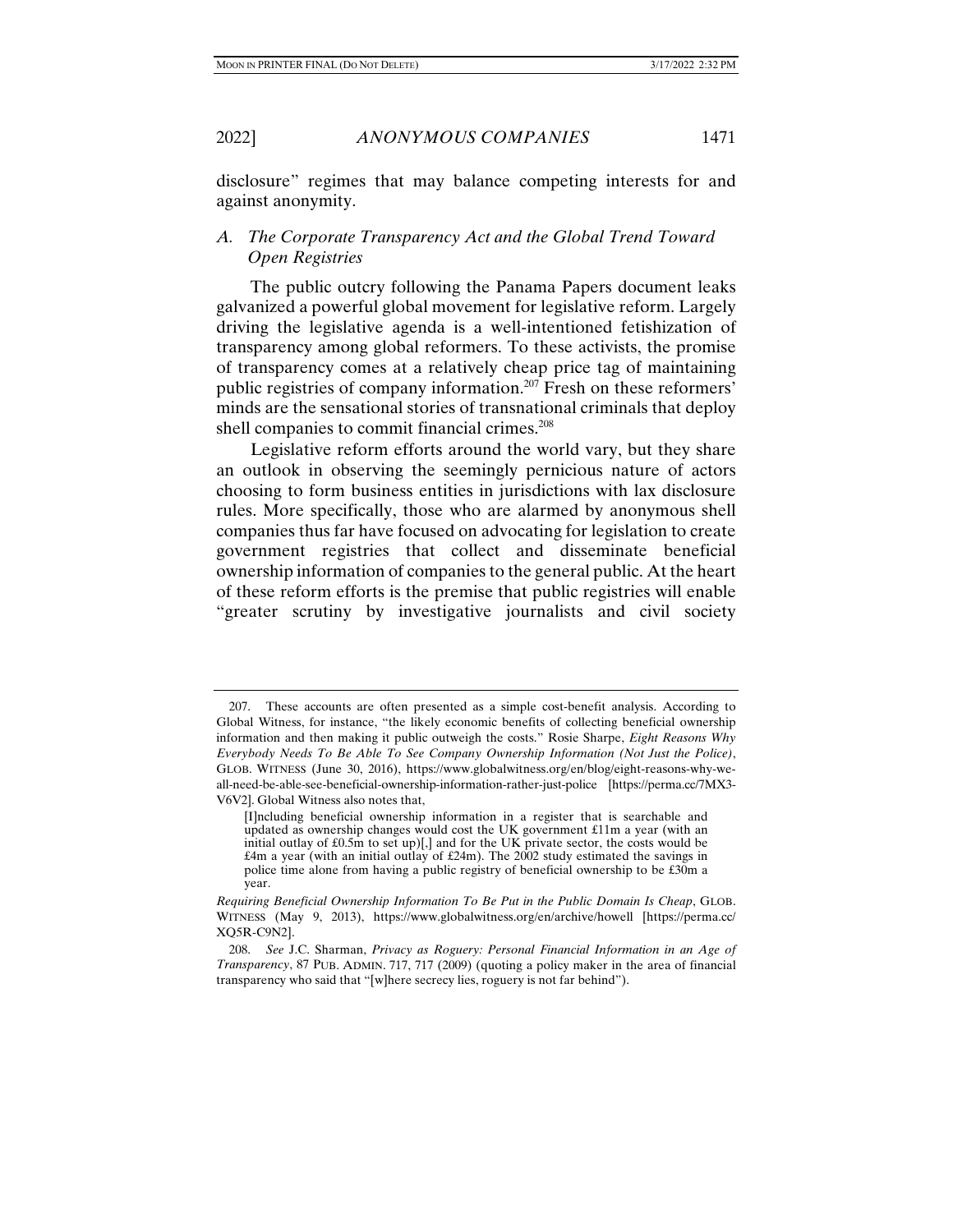organisations [that] will help to prevent the abuse of anonymous companies by the criminal and the corrupt."209

Europe has been at the forefront of enacting beneficial ownership statutes. As part of its Anti-Money Laundering Directive ("AMLD"),210 the European Union ("EU") requires its member states to keep central registers on beneficial owners that can be accessed by authorities and the general public.<sup>211</sup> The minimum amount of information that must be available to the general public includes the beneficial owner's name, month and year of birth, country of residence, nationality, and the nature and extent of the beneficial interest held.<sup>212</sup> With implementation in progress, Bulgaria, Denmark, Latvia, Luxembourg, and Slovenia have already set up free, unrestricted public registers of the beneficial owners of companies, while Belgium, Croatia, Portugal, and Sweden have set up public registers that limit their access to citizens and residents of European nations.213 The EU's efforts follow legal reforms undertaken by the United Kingdom, which in 2016 became one of the first nations in the world to enact a public registry of business entities.<sup>214</sup>

Europe has had success influencing other nations to enact similar reform.215 In order to address concerns raised by the EU Code of

 212. Council Directive 2015/849, ch. III, art. 30, 156/43, 2015 O.J. (L 141) (EU); Council Directive 2018/843, 156/43, 2018 O.J. (L 156) (EU).

213. GLOB. WITNESS, *Patchy Progress*, *supra* note 209.

 214. In the United Kingdom, ownership of business entities on the register "is made freely available by the UK's Companies House both as a searchable web interface as well as structured data in machine-readable format." OPENOWNERSHIP & GLOB. WITNESS, *supra* note 37, at 3.

 215. This is, of course, not the first time Europe has set the global standard for regulation. *See* Anu Bradford, *The Brussels Effect*, 107 NW. U. L. REV. 1, 1 (2012) (assessing that "the EU has a strong and growing ability to promulgate regulations that become entrenched in the legal frameworks of developed and developing markets alike, leading to a notable 'Europeanization' of many important aspects of global commerce").

 <sup>209.</sup> *Patchy Progress in Setting Up Beneficial Ownership Registers in the EU*, GLOB. WITNESS (Mar. 20, 2020) [hereinafter GLOB. WITNESS, *Patchy Progress*], https://www.globalwitness.org/ en/campaigns/corruption-and-money-laundering/anonymous-company-owners/5amld-patchyprogress [https://perma.cc/A7TM-BS8S].

 <sup>210.</sup> Council Directive 2018/843, 2018 O.J. (L 156) (EU).

 <sup>211.</sup> *See id.* The fifth AMLD expands access to information in the beneficial ownership registers to include "any member of the general public" in addition to competent authorities and obliged entities. *See id.* § 30(5). Failure to comply with the AMLD may result in public reprimand, cease and desist orders, suspension of authorization, a temporary ban from managerial function, a maximum sanction in the amount of double the benefit derived from the breach, or a fine of at least one million euros. Council Directive 2015/849, ch. VI, § 4, art. 59, 156/43, 2015 O.J. (L 141), 57–58 (EU).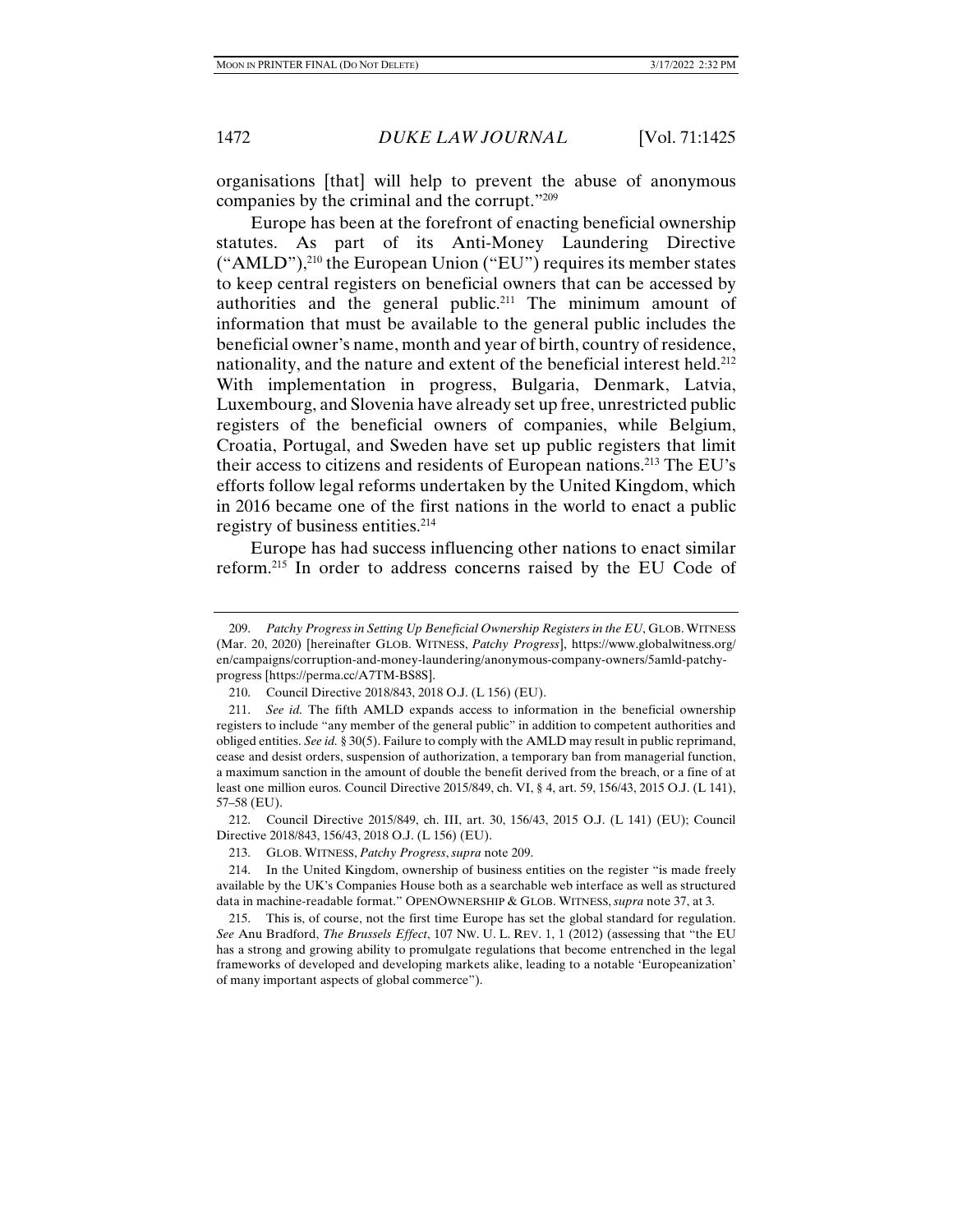Conduct Group, a number of offshore jurisdictions have introduced "substance" rules for companies that carry on certain activities in their jurisdictions.<sup>216</sup> With new laws adopted in 2019, corporations formed in Guernsey, the Cayman Islands, the British Virgin Islands, Bermuda, the Isle of Man, and Jersey will be forced to demonstrate territorial nexus to the incorporating jurisdiction.217 While permutations are endless, these laws also require the disclosure of business owners to relevant government agencies.<sup>218</sup>

Europe's approach has also been influential in shaping the legislative agenda in the United States.<sup>219</sup> On January 1, 2021, Congress passed the CTA and set it to take effect in 2023.220 The Act requires reporting companies to submit a report to the Department of Treasury identifying each beneficial owner of corporations, LLCs, and other similar entities that are formed or registered to do business in the United States.<sup>221</sup> Beneficial owners, which the CTA defines broadly, $^{222}$ must file a report providing their full legal name, date of birth, and address.223

The CTA does not mandate public disclosure. But reform activists insist that a European-style open registry must be enacted into law in

217. *Id.*

 <sup>216.</sup> Simon Goldring, *The Economic Substance Requirement*, NAT'L REV. (July 9, 2021), https://www.natlawreview.com/article/economic-substance-requirements [https://perma.cc/6FTU-XBEQ].

 <sup>218.</sup> *See, e.g.*, MOURANT, BVI BENEFICIAL OWNERSHIP LEGISLATION 1–2 (2019), https://www.mourant.com/file-library/media—-2019/2019—-guides/bvi-beneficial-ownership-legi slation-(dec-19-update).pdf [https://perma.cc/D2Z7-4MR8].

 <sup>219.</sup> *See* Harold Adrion, *The New Corporate Transparency Act Will Require Reporting of Beneficial Ownership of Many U.S. Companies, LLCs and Foreign Companies Registered To Do Business in the U.S.*, EISNERAMPER LLP (Feb. 8, 2021) ("The U.S. has been under significant pressure to create and conform a corporate registry to what exists in the European Union ('EU'). All 28 countries in the EU are now required to have corporate registries that include beneficial ownership information.").

 <sup>220.</sup> Corporate Transparency Act, Pub. L. No. 116-283, §§ 6401–6403, 134 Stat. 3388 (2021).

 <sup>221.</sup> *See* 31 U.S.C. § 5336(a)(11)(A), (b)(2).

 <sup>222.</sup> The Act defines "beneficial owner" broadly to include:

<sup>[</sup>A] natural person who, directly or indirectly, through any contract, arrangement, understanding, relationship, or otherwise (i) exercises substantial control over a corporation or limited liability company; (ii) owns 25 percent or more of the equity interests of a corporation or limited liability company; or (iii) receives substantial economic benefits from the assets of a corporation or limited liability company.

*Id.* § 5333(a)(1)(A).

 <sup>223.</sup> *Id.* § 5336(b)(2)(A).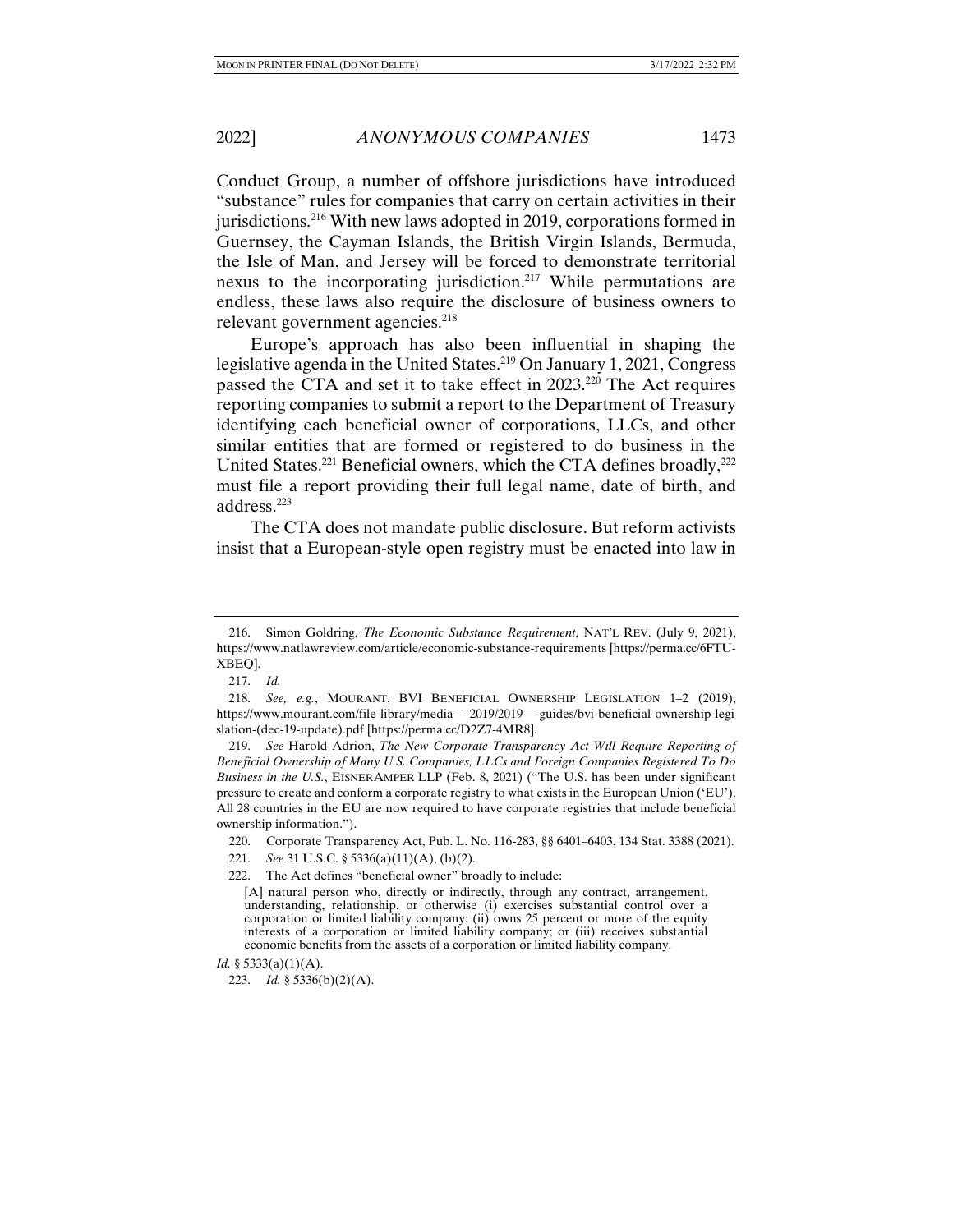the United States.224 Consider the stance taken by the Organized Crime and Corruption Reporting Project, a prominent investigative reporting platform. While the organization describes the CTA as "a major legislative milestone in the American fight against kleptocracy," the organization considers the work "only half done" and laments "how much better things could be if the U.S. copied the British model."<sup>225</sup>

These efforts have already made progress more locally. In 2018, Washington, D.C., enacted a law requiring the public disclosure of all business entities formed in or that do business within the district.<sup>226</sup> As of January 1, 2020, the law mandates the disclosure of the names and addresses of each person who directly or indirectly has an ownership stake exceeding 10 percent of the firm.<sup>227</sup> Lawmakers in New York have recently introduced a similar bill that would require the public disclosure of beneficial owners of LLCs.<sup>228</sup>

Intellectually, the proclivity toward ownership transparency owes its scholarly debt to academics writing in the law and economics tradition who have long been skeptical of privacy.229 This proclivity is

 227. Hunter M. Haines, *Understanding Entity Disclosure Requirements Under DCRA's Amended Entity Filing Law*, SHULMAN ROGERS (Mar. 13, 2020), https://www.shulman rogers.com/news-events/understanding-entity-disclosure-requirements-under-dcras-amendedentity-filing-law [https://perma.cc/J79H-B8UQ].

 228. S. 2255, 2019 Leg., 242d Sess. (N.Y. 2019) ("The department of state shall establish and maintain a database identifying beneficial owners by name and current residential or business street address. . . . Such database shall be made available to the public. . . .").

 229. As Professor Calo observes, "[M]any economists see privacy as harming markets by removing information." Ryan Calo, *Privacy Law's Indeterminacy*, 20 THEORETICAL INQUIRIES L. 33, 44 (2019); *see also* Richard S. Murphy, *Property Rights in Personal Information: An Economic Defense of Privacy*, 84 GEO. L.J. 2381, 2382 (1996) ("[T]he consensus of the law and economics literature is this: more information is better, and restrictions on the flow of information in the name of privacy are generally not social wealth maximizing, because they inhibit decisionmaking, increase transaction costs, and encourage fraud.").

 <sup>224.</sup> Advocacy organizations typically tout the U.K.'s public registrar as "[a] model of best practice," assessing that "the UK has set standards for what a good register of beneficial ownership look like that should be replicated." OPENOWNERSHIP & GLOB. WITNESS,*supra* note 37, at 4.

 <sup>225.</sup> Ann Marlowe, *Time for a Free Public Registry of Corporate Beneficial Ownership in the U.S.*, OCCRP (Jan. 2021), https://www.occrp.org/en/37-ccblog/ccblog/13722-opinion-time-for-afree-public-registry-of-corporate-beneficial-ownership-in-the-u-s [https://perma.cc/V6PN-MKLQ]. The logic here is drawn straight from advocacy organizations that romanticize transparency. For instance, the Hudson Institute assesses that transparency would force "'sleazeballs and rip-off artists' flocking to the United States . . . [to] uproot and look elsewhere rather than allow their networks of American-based shell companies to see the light of day." HUDSON INST., UNITED STATES OF ANONYMITY 32 (2017).

 <sup>226.</sup> *See* D.C. CODE §§ 29-102.01, 29-102.11 (2021).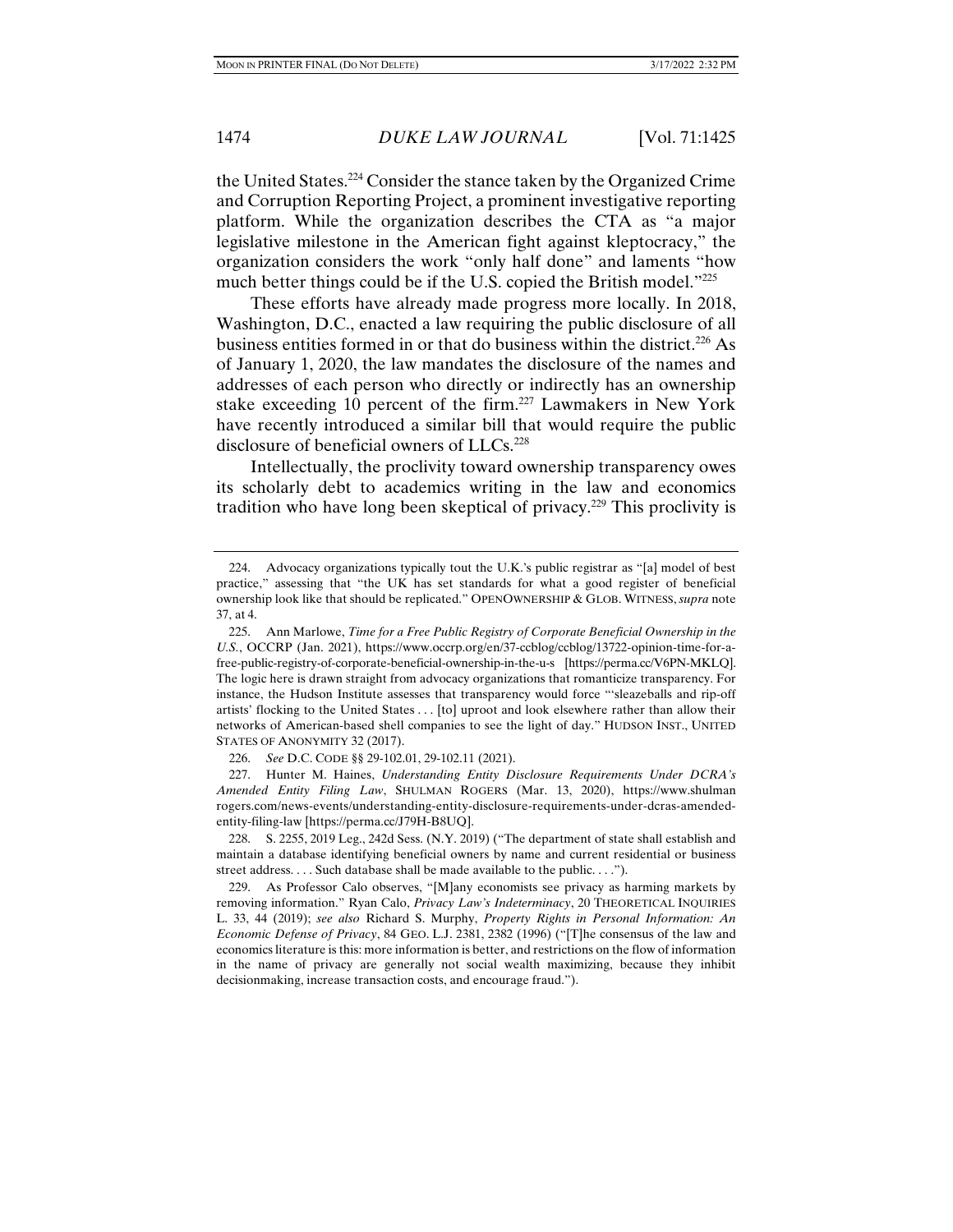hardly surprising given that many economists and legal scholars have long romanticized markets with perfect information.<sup>230</sup> Judge Richard Posner, for instance, conceptualizes privacy as a means for market actors to take advantage of others through selectively hiding germane information.231 Within this academic paradigm, unfettered public access of information ought to result in better market transactions for all. Reformers take a page from this academic tradition. Shining light on these transactions will supposedly serve as the antidote, helping detect and deter illicit activities. Indeed, reformers often tout that "[t]he free market works best when all parties have full access to information."232

While undoubtedly well-intentioned, reform efforts advocating unfettered public access of private ownership information have not yet been subject to serious intellectual pressure. The next Section aims to address this shortcoming by identifying the true costs of instituting mandatory public disclosure regimes.

# *B. Toward A More Nuanced Policy Framework for Enterprise Transparency*

Open registries mandating full-throttled ownership disclosures do not necessarily result in bad policy or assault fundamental values that may be embedded in longstanding constitutional law doctrines. In some societies, the needs of government enforcement agencies or the simple desire by society to probe and monitor private businesses may outweigh the interests advanced by identity shielding. More broadly, normative assessments in this area are value tradeoffs that speak to broader questions about the kind of society one desires to live in questions that are not easily reducible to a singular policy prescription. At the very least, however, the costs associated with open registries ought to be recognized beyond just the administrative costs associated with building and maintaining disclosure registries. Unfortunately, the subtle yet real costs of transparency are not fully appreciated as tradeoffs in today's policy debate. Moreover, the purported benefits of

 <sup>230.</sup> *See, e.g.*, Kenneth C. Laudon, *Markets and Privacy*, 39 COMMC'NS ACM 92, 97 (1996).

 <sup>231.</sup> *See* Posner, *supra* note 84 ("Often people want privacy in order to manipulate other people by concealing from them aspects of their character, prospects, or past that would if known reduce their opportunities to engage in advantageous market or nonmarket transactions.").

 <sup>232.</sup> Sharpe, *supra* note 207. Advocates of open registry also tout that a public registry can "enhance accuracy by allowing users of the data—be they private sector, civil society, or public sector—to review and report errors in the data." OPENOWNERSHIP & GLOB. WITNESS, *supra* note 37, at 3.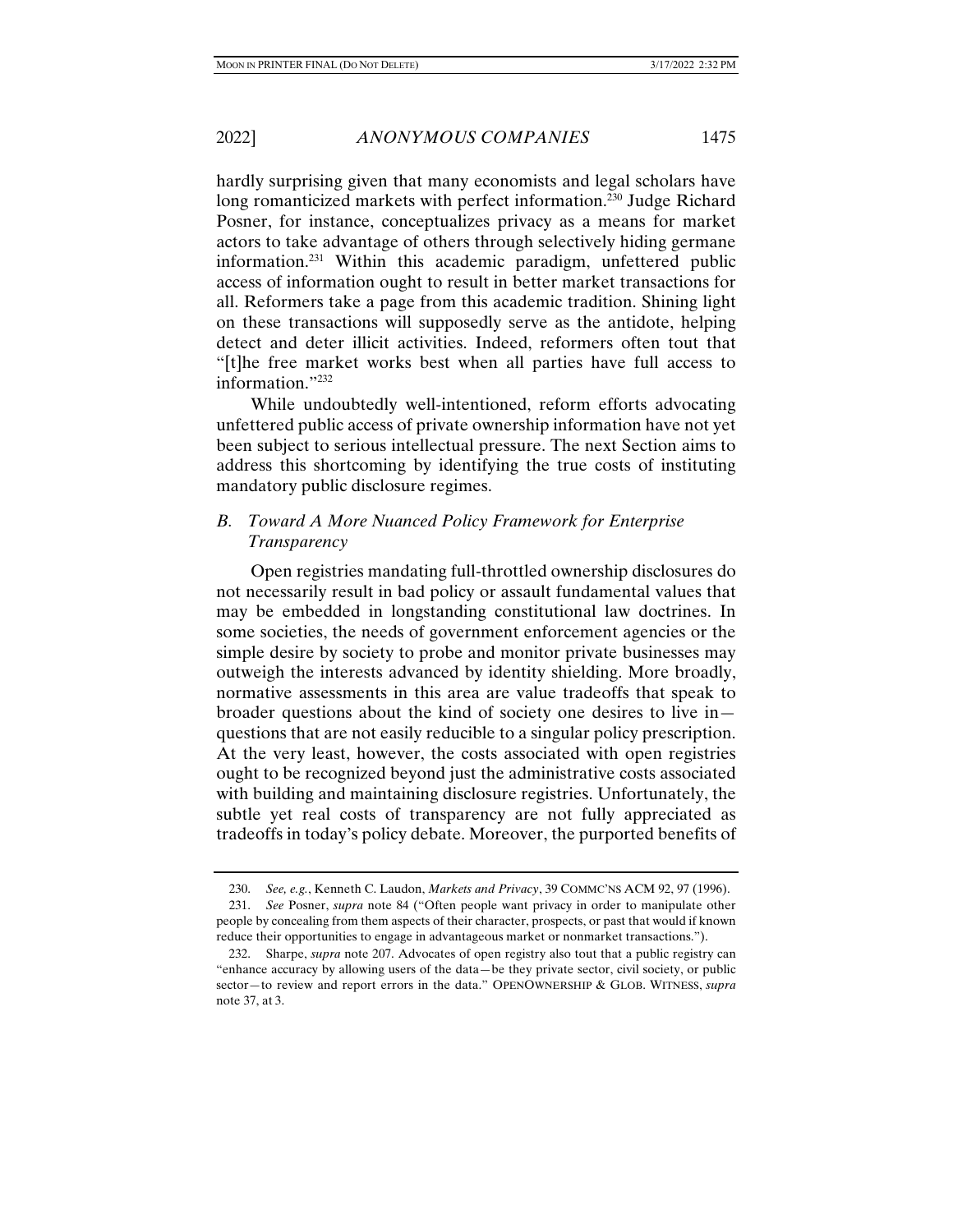mandatory disclosure regimes cannot be taken for granted, given that they often operate under tenuous assumptions that those engaged in illicit activities would voluntarily report their ownership information.

This Section highlights the range of policy considerations that ought to be weighed by any given society before instituting disclosure laws that effectively ban identity shielding. Specifically, this Section elaborates on the true costs of mandatory public disclosure regimes for policymakers in order to develop a richer understanding of their necessary tradeoffs, and it explores the potential for semi-disclosure regimes that may enable us to capture some of the benefits of identity shielding while simultaneously minimizing the harms inflicted by anonymous shell companies. While some of these issues implicate constitutional dimensions that also weigh against open access regimes,233 this Section focuses on policy tradeoffs, recognizing that the demands of constitutional minimums vary widely by jurisdiction,<sup>234</sup> and

 <sup>233.</sup> For instance, in the United States, preserving the ability of individuals to pool resources to fund and operate businesses that promote certain political beliefs or associational interests is laden with constitutional principles. In the seminal case of *NAACP v. Alabama*, the Supreme Court held unconstitutional Alabama's mandatory disclosure regime making the group's membership list accessible, given that such disclosure entails "the likelihood of a substantial restraint upon the exercise by petitioner's members of their right to freedom of association." Pollman, *Corporate*, *supra* note 20, at 81 (quoting NAACP v. Alabama ex rel. Patterson, 357 U.S. 449, 462 (1958)). U.S. constitutional law also recognizes the right to informational privacy—a limited right to avoid the public disclosure of personal information. As Professors David Gray and Danielle Keats Citron recounted:

In *Whalen v. Roe*, a 1977 case involving New York's mandatory collection of prescription drug records, the Supreme Court strongly suggested that the Constitution contains a right to information privacy based on substantive due process. Although it held that New York's prescription drug database did not violate the constitutional right to privacy because the gathered information was adequately secured, the Court recognized an 'individual interest in avoiding disclosure of personal matters.

David Gray & Danielle Citron, *The Right to Quantitative Privacy*, 98 MINN. L. REV. 62, 74 (2013) (quoting Whalen v. Roe, 429 U.S. 589, 589–600 (1977)). Jurisprudence in this area, however, is murky at best. As Professor Skinner-Thompson assesses, "the Supreme Court has failed to definitively recognize a constitutional right to informational privacy in favor of reluctantly assuming (without deciding) that such a right exists on three occasions, most recently in 2011." Skinner-Thompson, *supra* note 101, at 163.

 <sup>234.</sup> *See* MICHAEL HENRY, INTERNATIONAL PRIVACY, PUBLICITY AND PERSONALITY LAWS 1 (Michael Henry ed., 2001); Mark Tushnet, *Comparative Constitutional Law*, *in* OXFORD HANDBOOK ON COMPARATIVE LAW 1193, 1193 (Mathias Reimann & Reinhard Zimmermann eds., 2019).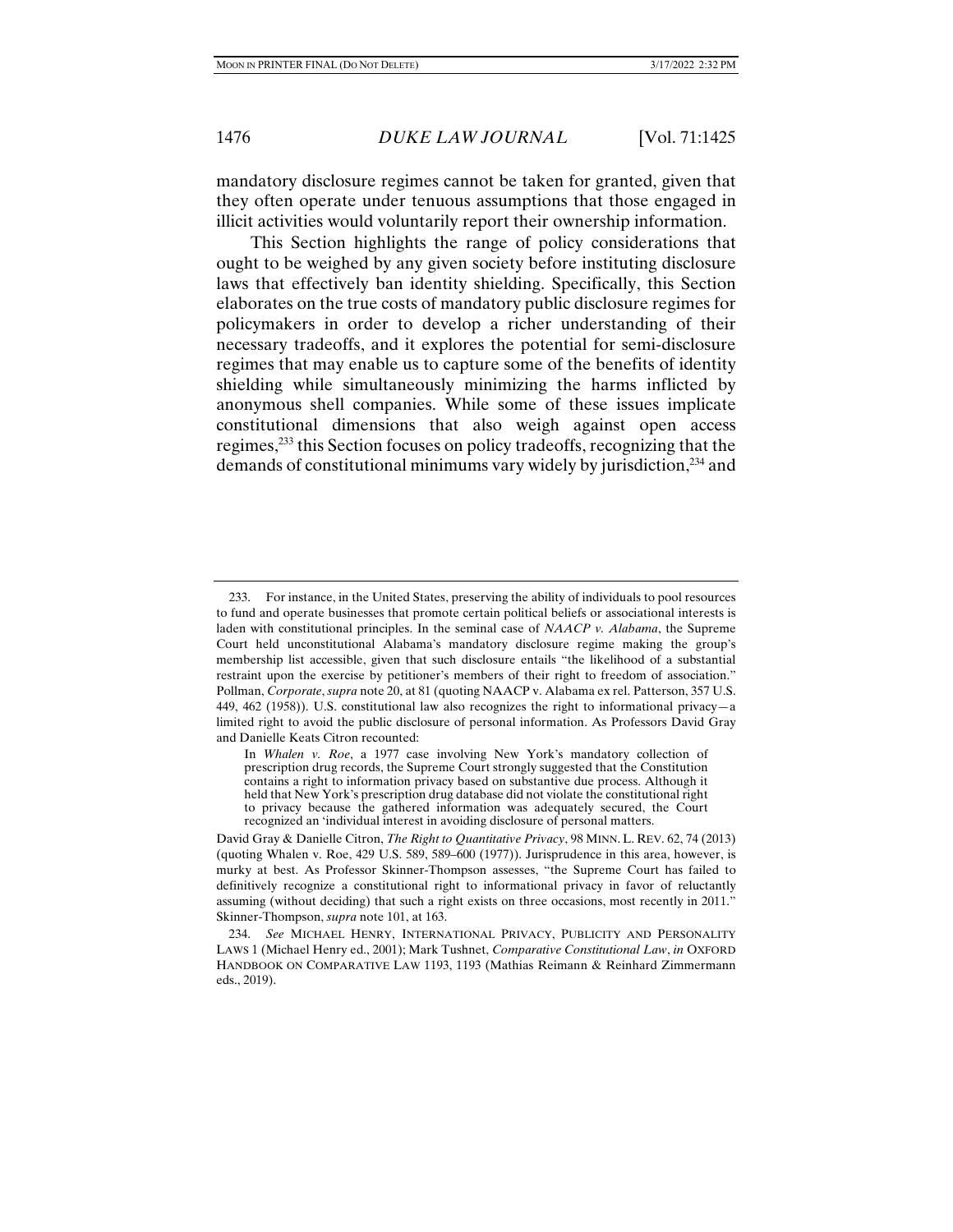that legislation is principally driven by complex policy considerations that may not be entirely captured in constitutional analyses.235

1. *The Promise and Pitfalls of Public Ownership Registries.* The global movement toward beneficial ownership disclosure laws has largely been premised on the observation that anonymous shell companies "are the single greatest obstacle to fighting money laundering and other financial crimes."236 Demands for action deluge lawmakers particularly in the aftermaths of massive document leaks that capture the public's attention. Disclosure laws appear to come to the rescue, addressing real and important problems of deterring illicit activities and grand-scale financial fraud. Currently, policy is driven principally by the desire to curb shell companies that facilitate illicit activities, even though "most shell companies are used for legitimate business purposes."237

This does not mean that public disclosure laws lack any value. Registries with accurate information available—public or not—to relevant government enforcement agencies can better equip law enforcement to detect and tackle complex financial crimes. According to an FBI deputy assistant director, "[t]he burden of uncovering true beneficial owners can often handicap or delay investigations, frequently requiring duplicative, slow-moving legal process in several jurisdictions to gain the necessary information."238 The ability to easily identify the true owners of shell companies, therefore, "would allow the FBI and other law enforcement agencies to quickly and efficiently

 <sup>235.</sup> Business entities do not implicate constitutional concerns because corporations are persons in the sense that they closely resemble natural humans. Instead, as Professor Pollman eloquently puts it,

<sup>[</sup>C]orporations do not receive rights because the characteristics of the entity so closely resemble a natural human so as to merit granting the right; rather corporations receive rights because, as forms of organizing human enterprise, they have natural persons involved in them, and sometimes it is necessary to accord protection to the corporation to protect their interests.

Pollman, *Corporate*, *supra* note 20, at 52.

 <sup>236.</sup> J.C. SHARMAN, THE MONEY LAUNDRY: REGULATING CRIMINAL FINANCE IN THE GLOBAL ECONOMY 74 (2011).

 <sup>237.</sup> FINDLEY, NIELSON & SHARMAN, *supra* note 5, at 33.

 <sup>238.</sup> *Combatting Illicit Financing by Anonymous Shell Companies: Hearing Before the S. Comm. on Banking, Hous., & Urb. Affs.*, 116th Cong. 33 (2019) (statement of Acting Deputy Assistant Director Steven M. D'Antuono, Criminal Investigative Division, Federal Bureau of Investigation).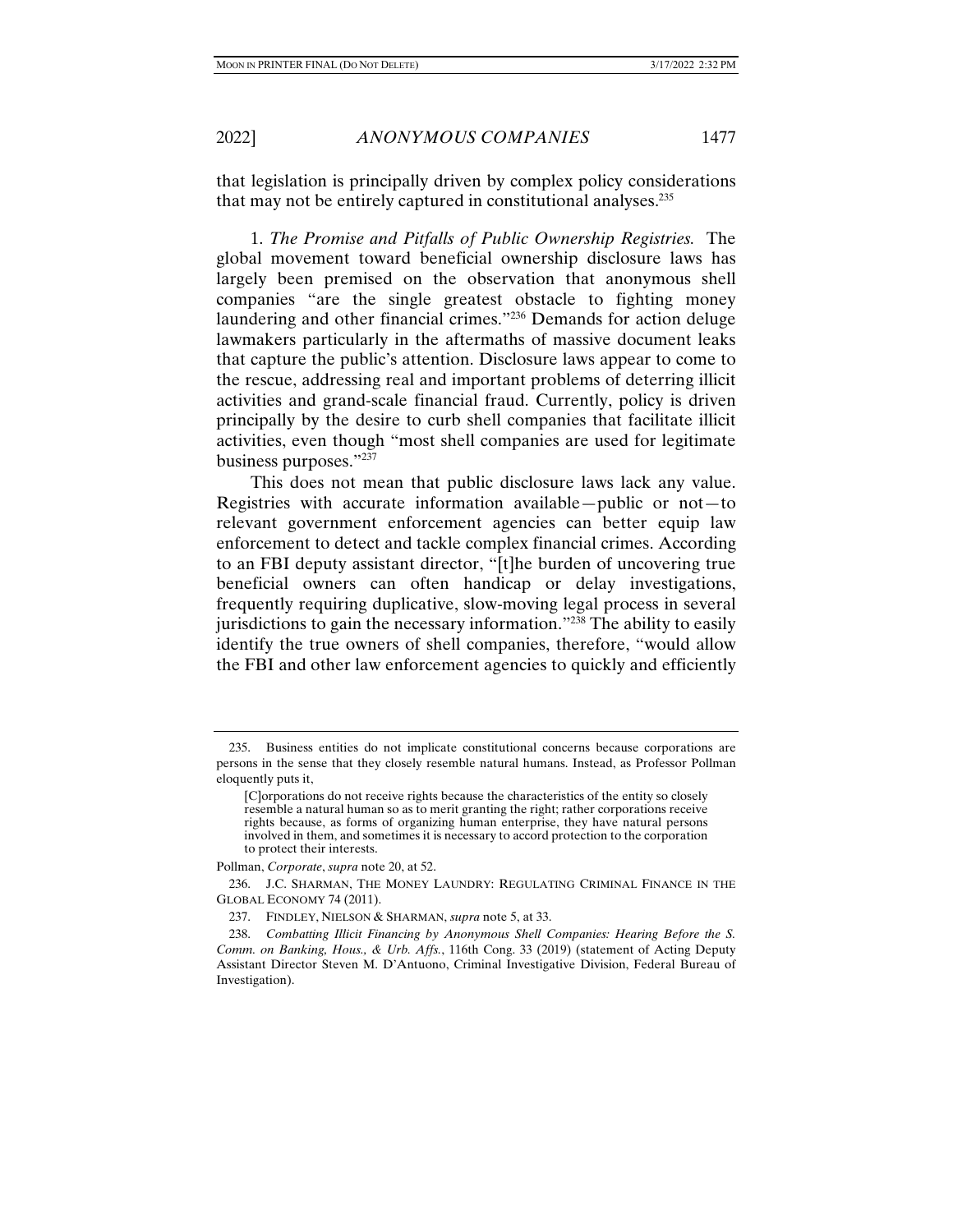mitigate the threats posed by the illicit movement of the succeeding funds."239

At least in theory, registries accessible by the general public come with the added benefit of enabling private citizens to detect and enforce violations of law. Government agencies often suffer from limited resources to detect and enforce laws.<sup>240</sup> In some cases, private citizens might also have the informational advantage to detect fraudulent activities.241 For instance, publicly available civil court proceedings initiated by a bank against a Kazakh ex-banker revealed "hundreds of offshore companies, extended corporate services supply chains, multiple nominee directors, and successive ostensible 'ultimate beneficial owners.'"242 Private litigation in the United States routinely reveals more information about shell companies as well.<sup>243</sup>

Aside from combatting outright illicit activities, the disclosure mantra—that more information is better than  $\text{less}^{244}$ —may in some cases enable people to make better decisions while shaming socially undesirable business practices. Identity shielding has a flip side, although not necessarily symmetrical in its function. Forced public disclosure may enable consumers to better exercise their purse power by punishing local business crooks who pollute the environment or enterprises that engage in unsavory labor practices. The threat of bad publicity, at least in theory, can thus shame certain actors from

 <sup>239.</sup> *Id.*

 <sup>240.</sup> *See* William J. Moon, *Contracting Out of Public Law*, 55 HARV. J. ON LEGIS. 323, 361 (2018) ("[P]ublic enforcement is often inadequate because of resource constraints endemic in administrative agencies."); Robert Pitofsky, *Arbitration and Antitrust Enforcement*, 44 N.Y.U. L. REV. 1072, 1073 (1969) ("[I]t is expected that private treble damages litigation in the antitrust field . . . will insure some minimal deterrent against local and not too flagrant violations of law which the public enforcement agencies, because of limited resources, would almost certainly ignore  $\dots$ .").

 <sup>241.</sup> *See* J. Maria Glover, *The Structural Role of Private Enforcement Mechanisms in Public Law*, 53 WM. & MARY L. REV. 1137, 1154 (2012); *see also* Matthew C. Stephenson, *Public Regulation of Private Enforcement: The Case for Expanding the Role of Administrative Agencies*, 91 VA. L. REV. 93, 95–96 (2005) (arguing that private litigants in the United States play an important role in "deterring, detecting, and correcting socially harmful violations of the law").

 <sup>242.</sup> Delphine Nougayrède, *The Use of Offshore Companies in Emerging Market Economies: A Case Study*, 23 COLUM. J. EUR. L. 401, 401 (2017).

 <sup>243.</sup> *See, e.g.*, Bootay v. KBR, Inc., No. 2:09-CV-1241, 2010 WL 3632720, at \*3 (W.D. Pa. Sept. 9, 2010) ("Plaintiff alleges the over-use of corporate formalities, by emphasizing repeatedly that Overseas and SEII were 'shell companies' with no business or assets of their own, which were set up in the Cayman Islands to avoid United States taxes." (emphasis omitted)).

 <sup>244.</sup> Omri Ben-Shahar & Carl E. Schneider, *The Failure of Mandated Disclosure*, 159 U. PA. L. REV. 647, 651 (2011).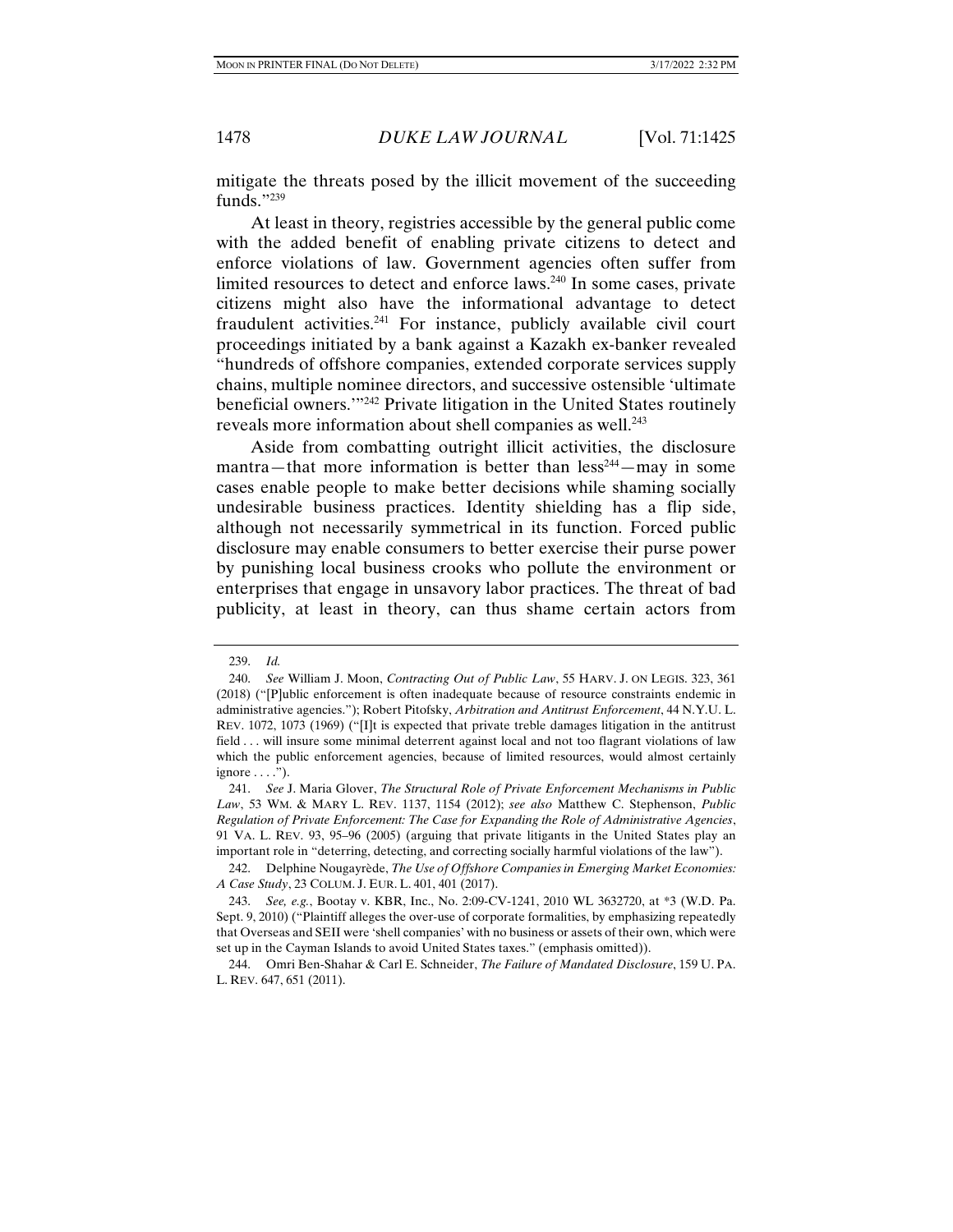operating what many might view as morally reprehensible enterprises. Consider, for instance, landlord-tenant relationships. Advocates of transparency in real estate ownership in the United States argue that public records "facilitate[] the enforcement of tenant rights . . . [while preventing] abuse and landlord negligence."245 From businesses operated by white supremacists to businesses that engage in anticompetitive activities, morally reprehensible businesses may be endless. $246$  Finally, similar to how limited liability can be a source of moral hazard, $247$  identity shielding can do the same, at least theoretically, by reducing the reputational costs involved in risky business ventures.

But policy ought not to be dictated by the intuitive yet relatively untested premise that mandatory disclosure laws effectively serve as the proper antidote to curbing illicit or nefarious activities. The baseline question that ought to be investigated further is whether and to what extent disclosure laws meaningfully accomplish their intended goals. This is particularly true because mandated disclosure in other contexts have largely failed to achieve their intended goals. According to Professors Omri Ben-Shahar and Carl Schneider's wide-ranging study of mandatory disclosure laws in contexts ranging from financial transactions to healthcare and insurance, mandated disclosure "not only fails to achieve its stated goal but also leads to unintended consequences that often harm the very people it intends to serve."248 Even in the world where the regulations achieve some of their objectives, their efficacy ought to be weighed against their tradeoffs:

 <sup>245.</sup> D. Victoria Baranetsky, *Op-Ed: You Should Have the Right To Know Your Landlord's Name*, L.A. TIMES (Feb. 24, 2021, 3:10 AM), https://www.latimes.com/opinion/story/2021-02- 24/rental-housing-shell-companies-landlords [https://perma.cc/4CDZ-V629]. Identity shielding can also make it more difficult for plaintiffs to pursue veil piercing litigation. To the extent that veil piercing—as the general exception to the doctrine of limited liability—is deemed to be desirable (a contested point), this factor can weigh against preserving identity shielding.

 <sup>246.</sup> Anonymity, for example, may undermine the ability of consumers to boycott businesses like Publix Supermarkets, whose heiress allegedly partly provided funding "used to incite the deadly Capitol attack." Lauren Sue, *'Enough': Publix Heiress Funds Trump Rally and Worker Denied Right To Wear Mask Dies of COVID-19*, DAILY KOS (Feb. 15, 2021, 12:42 PM), https://www.dailykos.com/stories/2021/2/15/2016211/—Not-going-to-call-this-normal-Publix-heiressgives-300K-for-Trump-rally-ending-in-Capitol-riot [https://perma.cc/QFT2-SYL5].

 <sup>247.</sup> Marie-Laure Djelic & Joel Bothello, *Limited Liability and Its Moral Hazard Implications: The Systemic Inscription of Instability in Contemporary Capitalism*, 42 THEORY & SOC. 589, 589 (2013). Moral hazard refers to "the opportunity for organizational and individual actors to reap rewards of risky behavior without bearing associated costs." *Id.*

 <sup>248.</sup> Ben-Shahar & Schneider, *supra* note 244, at 647.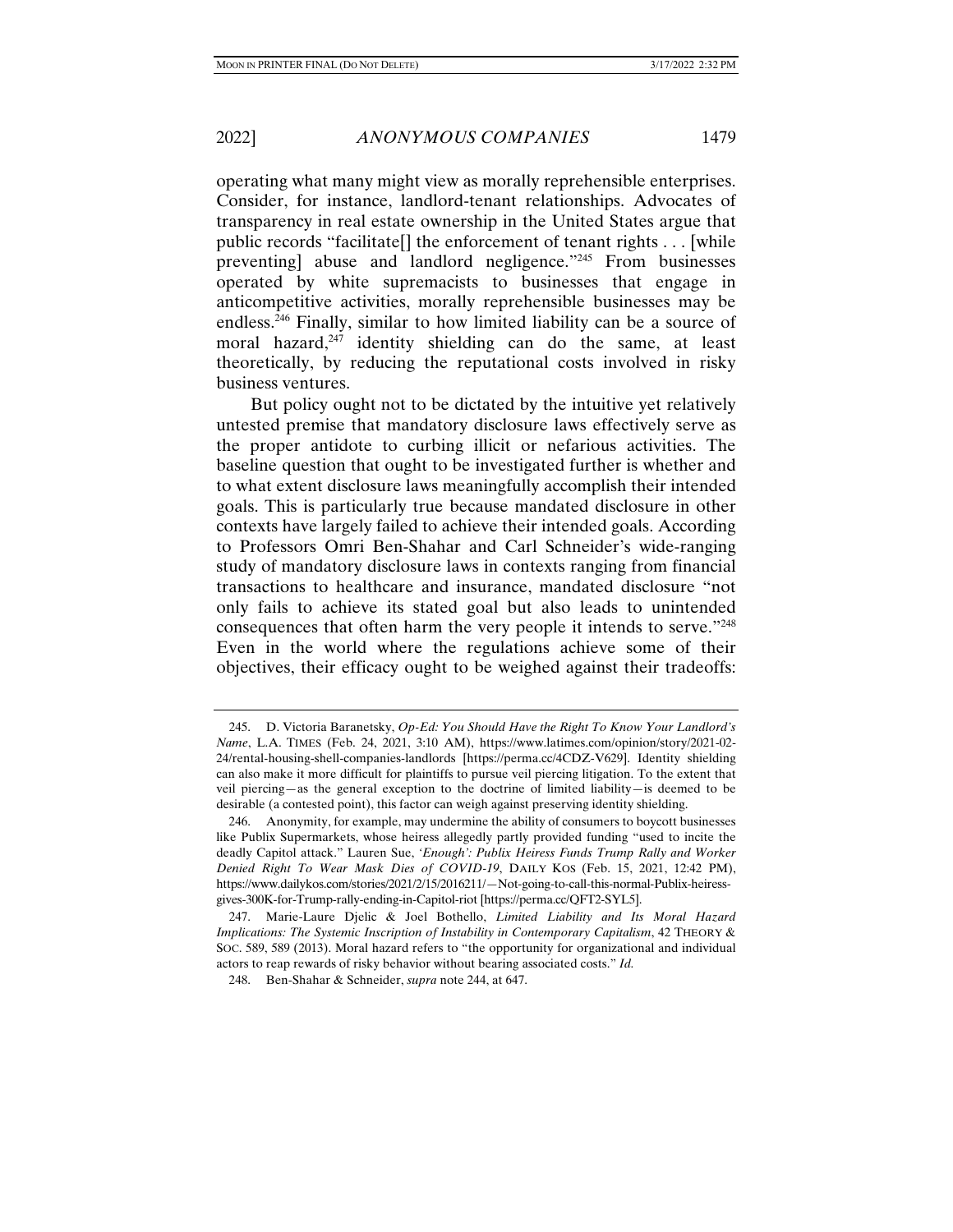the costs of building and maintaining registries, compliance costs, along with the lost benefits of identity shielding.

A glaring issue underlying any mandatory disclosure regime is that it requires those engaged in fraudulent, nefarious, and illicit activities money launderers, tax evaders, and drug traffickers—to self-report information on beneficial ownership registries. Those who engage in unsavory or illicit behavior are precisely those more inclined to dodge compliance.<sup>249</sup> According to one commentator, transparency bills aimed at curbing fraud often fail because "those targets would also be the most likely to frustrate the purposes of the [law] by committing fraud in their reporting of beneficial ownership information."250

This is, of course, not to say that laws cannot be designed to compel or incentivize compliance. The effectiveness of disclosure laws necessarily depends on a host of variables, including the specific design of the law's penalties, exceptions, and enforcement. Rather, it is an observation that an unintended consequence of mandatory disclosure may be that the costs are borne disproportionality by law-abiding, small-business owners who are forced to give up anonymity and incur compliance costs.

Even operating under the optimistic assumption that owners and investors of enterprises will faithfully attempt to comply with disclosure mandates, these disclosure regimes still face other issues that potentially hinder them from achieving their intended goals. First, loopholes abound in any disclosure regime that must define the scope and targets of disclosure, incentivizing sophisticated actors to deploy resources to evade regulation—even in a world where disclosers faithfully comply with laws on the books.251 Consider, for instance, the

 <sup>249.</sup> As Professor Richard Gordon explains:

I find it difficult to believe that plain vanilla money launders won't be able to persuade—through fraud, threat, or compensation—people who appear honest to approach service providers to set up and "own" companies, whether shell or otherwise, on behalf of the bad guys. While investigators would find it useful for corporation service providers to record the identity of the physical person who set up a company . . . I think efforts are better made at the level of the financial institution.

*See* Richard Gordon, *A Tale Of Two Studies: The Real Story Of Terrorism Finance*, 162 U. PA. L. REV. ONLINE 269, 280 (2014).

 <sup>250.</sup> *See* J.W. Verret, *Terrorism Finance, Business Associations, and the "Incorporation Transparency Act"*, 70 LA. L. REV. 857, 861 (2010).

 <sup>251.</sup> *See, e.g.*, Lill Marie Martinez Cruz, *After the Panama Papers. . . A More Transparent Corporate Business Model?*, 33 ASIAN J. LATIN AM. STUD. 135, 141 (2020) ("Instead of facilitating the detection of illegalities by raising red flag alerts, AMLR [anti-money laundering regulation] has simply encouraged an 'increase in the complexity of ML [money laundering]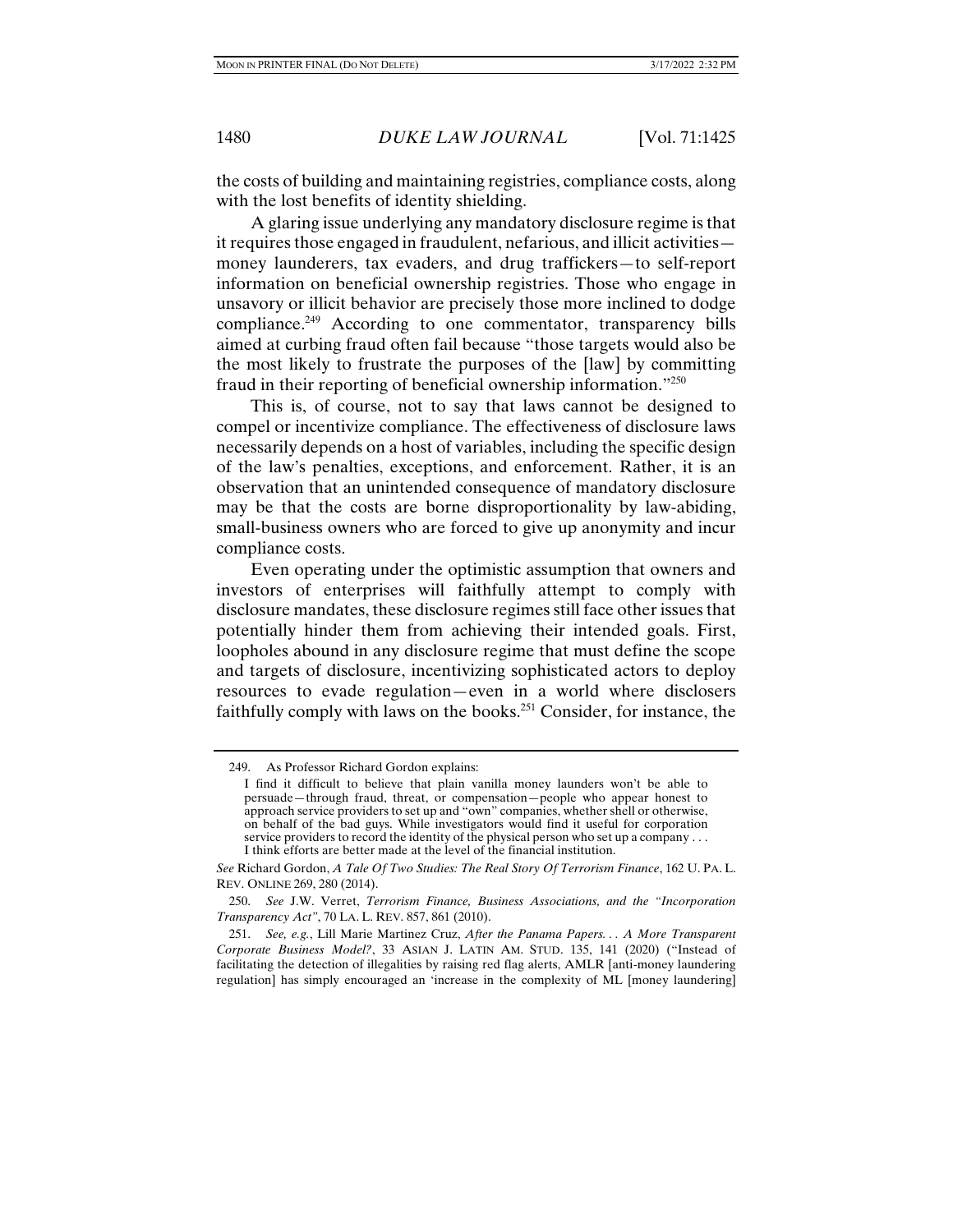United Kingdom's ownership disclosure law that requires the disclosure of owners of entities who directly or indirectly hold a 25 percent share of the company. As bluntly put by one commentator, "[T]he 25% threshold set for disclosure is meaningless, as criminals can easily arrange to hold less than that to evade reporting."252 This is far from a theoretical problem. Former Kazakh minister Mukhtar Ablyazov allegedly laundered \$6 billion from BTA Bank using multiple entities that each held just under 10 percent shares in the bank because "10 per cent was the disclosure threshold in Kazakhstan at the time."253 Then, there are the practical difficulties of building effective verification mechanisms. The UK's registry, for example, "merely accept[s] information from companies and add[s] details to the register; [but it] is not required to . . . check whether information provided is accurate."254

In some respects, evasion of local disclosure laws is predictable in a world with approximately two hundred sovereign nations—and even more quasi-sovereign lawmakers with internationally-recognized lawmaking authority to charter business entities<sup> $255$ </sup>—as private actors can shop for business entities in jurisdictions with lax disclosure rules.<sup>256</sup> Like a game of whack-a-mole, laws requiring all companies *formed* in their jurisdiction to disclose their beneficial owners would simply incentivize those who seek anonymity to form or reincorporate their business entities in jurisdictions with lax disclosure rules. This is because enterprises in many jurisdictions—including the United States—need not maintain any territorial nexus to their place of incorporation.257 Even where laws mandate disclosure based on the location of the enterprise, the nonterritorial nature of modern financial transactions enable those engaged in sophisticated financial crimes to

schemes.'" (quoting Mohammed Ahmad Naheem, *The Agency Dilemma in Anti-Money Laundering Regulation*, 23 J. MONEY LAUNDERING CONTROL 26, 32 (2020))).

 <sup>252.</sup> *Id.* at 151.

 <sup>253.</sup> Paul Michael Gilmour, *Lifting the Veil on Beneficial Ownership: Challenges of Implementing the UK's Registers of Beneficial Owners*, 23 J.MONEY LAUNDERING CONTROL 717, 726 (2020).

 <sup>254.</sup> *Id.* at 727.

 <sup>255.</sup> *See* Moon, *supra* note 58, at 1405 n.6.

 <sup>256.</sup> *See id.* at 1444.

 <sup>257.</sup> *See* William J. Moon, *Delaware's Global Competitiveness*, 106 IOWA L. REV. 1683, 1699 (2021) ("Today, a number of major jurisdictions around the world allow firms to shop for corporate law, including Brazil, Canada, China, India, Israel, Japan, the United Kingdom, and the United States." (footnotes omitted)).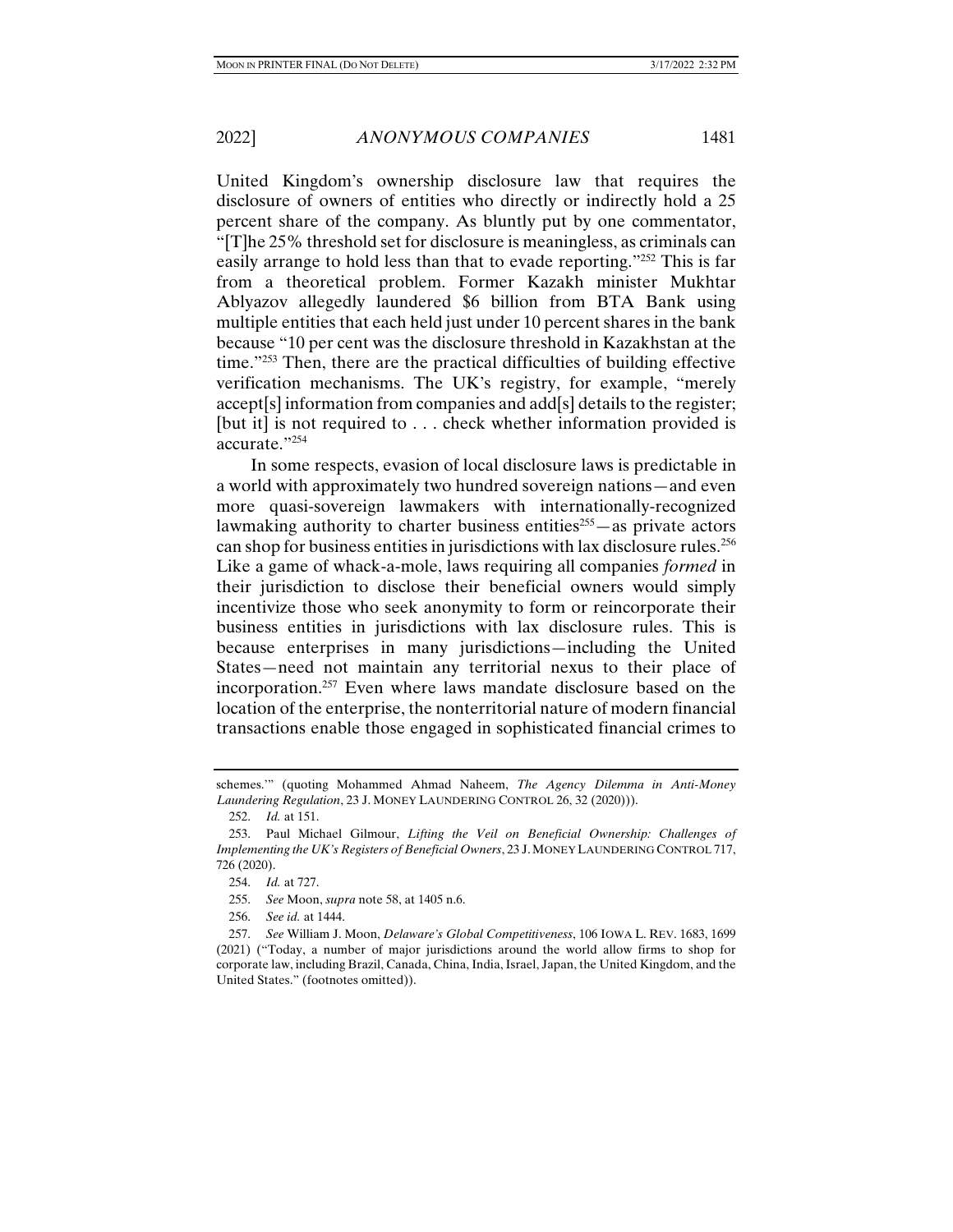easily shift the locus of their operations to evade regulation.<sup>258</sup> Again, small business owners cannot shift their locus of operations easily (for example, local coffee shops or restaurants that are almost by definition geographically bound); it is the sophisticated financial criminals who are more likely able to evade disclosure regulations. At worst, these kinds of design flaws may deter and discourage productive entrepreneurship of small business owners, but they do not necessarily deter sophisticated transnational criminals.

Policymakers ought to factor in opportunity costs as well. Thus far, the costs associated with mandatory disclosure have principally been framed as a government expenditure needed to build disclosure registries. But costs are also borne by private businesses that may need to hire lawyers to navigate the maze of vague regulations for compliance.<sup>259</sup> Any given resources deployed to build and maintain disclosure registries—along with the intangible costs of undermining identity shielding—can be deployed to combat illicit activities more directly.<sup>260</sup> After all, as indicated by the number of successful indictments brought by the Department of Justice *prior* to disclosure laws,<sup>261</sup> shell companies do not offer blanket immunity for financial

*See* Gordon, *supra* note 249, at 271.

 <sup>258.</sup> *See* Moon, *supra* note 41, at 13 ("Unlike industries that rely on productive activities tied to an identifiable parcel of territory (think, for instance, automobile manufacturing in Detroit), financial transactions are *legally constituted*. Because finance is built and constituted by systems of rules, the industry need not be territorial at all." (footnotes omitted)).

 <sup>259.</sup> *See* Kevin L. Shepherd & Edward M. Manigault, *Beneficial Ownership Disclosure and the Corporate Transparency Act: Overdue or Overwrought?*, 35 PROB. & PROP. 49, 49 (2021) ("The CTA raises many basic questions, such as how it will affect small business and entities commonly used for business and estate planning, whether law firms will be reporting companies, and how lawyers will be involved with filing the beneficial ownership reports."); *House Panel Approves Beneficial Ownership Legislation*, A.B.A. (June 19, 2019), https://www.american bar.org/advocacy/governmental\_legislative\_work/publications/washingtonletter/June\_2019\_Was hington\_Letter/gatekeeper\_article [https://perma.cc/AG2X-PWE8] (describing an earlier version of the CTA as a bill "that would impose burdensome and intrusive regulations on millions of small businesses and their lawyers").

 <sup>260.</sup> As Professor Richard Gordon explains:

<sup>[</sup>G]iven that the resources to prevent bad guys from doing bad things are necessarily finite, shifting resources to initiatives intended to stop terrorists from setting up or using shell companies necessarily means shifting them from somewhere else. But if that somewhere else is actually stopping bad guys, and if the assertion that terrorists use shell companies is false, the result could actually harm antiterrorism efforts.

 <sup>261.</sup> *See, e.g.*, Press Release, U.S. Department of Justice, Charlotte Man Charged With Tax Evasion For Using Shell Companies To Hide Income (June 11, 2015), https://www.justice.gov/us ao-wdnc/pr/charlotte-man-charged-tax-evasion-using-shell-companies-hide-income [https://perma.cc/ 3XT5-SFMM]; Press Release, U.S. Department of Justice, Shell Company Operator Pleads Guilty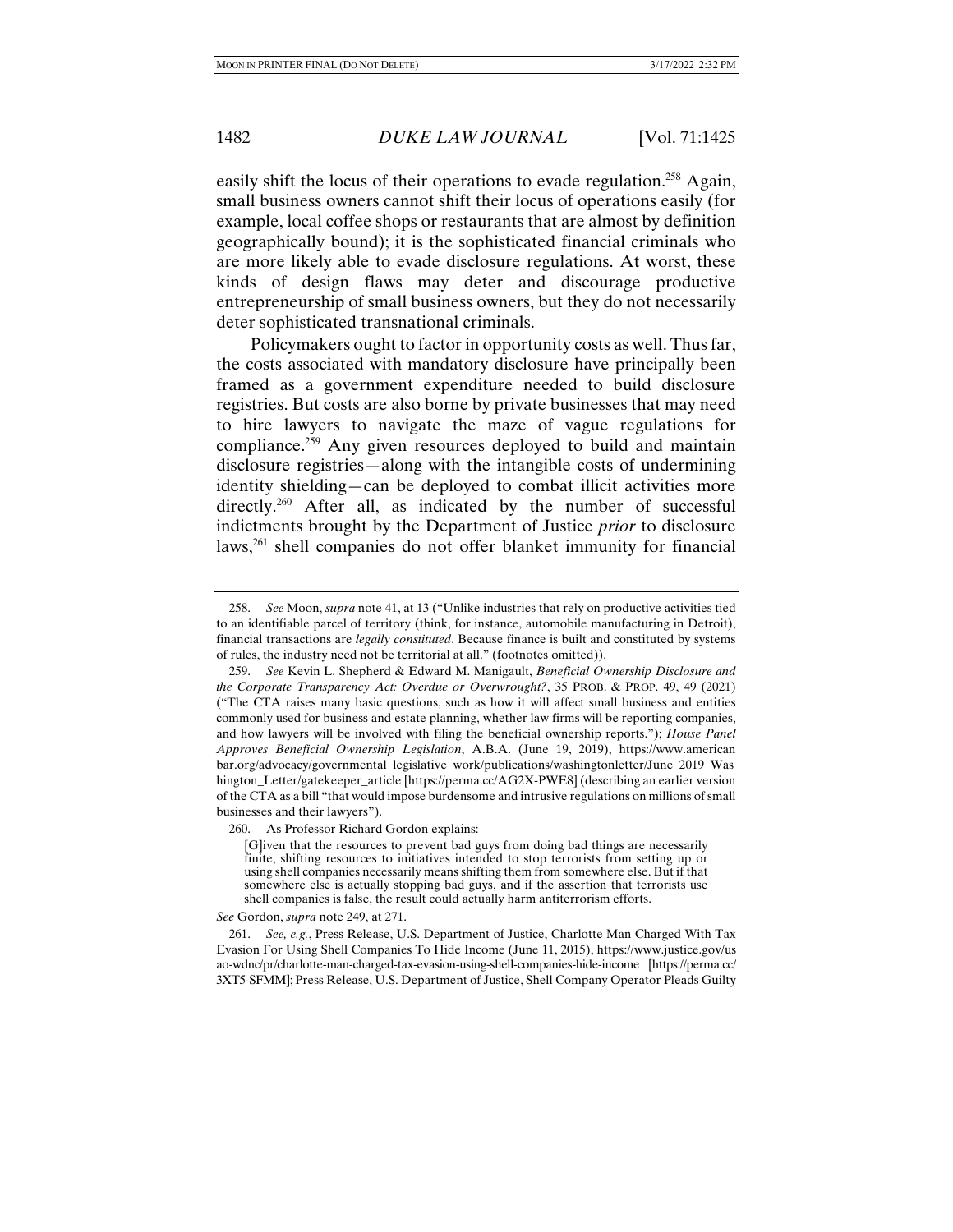criminals. Finally, any system of disclosure that mandates public disclosure denies us the benefits of identity shielding.

2. *Possibility of Semi-Disclosure Regimes*. It is important to note that identity shielding, as conceptualized in this Article, does not necessarily require a world where no one knows about the identity of capital contributors.262 Owners and investors in anonymous companies, for instance, must still pay applicable federal and state taxes $263 -$ all which necessitate ownership information flowing to government agencies but not to the general public.<sup>264</sup> While information retained by governments undoubtedly is vulnerable to leaks and abuse,<sup>265</sup> that system still preserves identity shielding as the default economic setting.

Therefore, even when a society accepts the value proposition offered by mandatory disclosure, implementing a publicly accessible registry is not necessarily the optimal course of action. Policymakers concerned about identity shielding could adopt more nuanced approaches—including databases only accessible to law enforcement agencies but not the general public—that may capture some of the benefits of identity shielding while simultaneously attempting to

 263. *See* Scott D. Michel, Zhanna A. Ziering & Young Ran Kim, *U.S. Offshore Account Enforcement Issues*, 16 J. TAX PRAC. PROC. 49, 65–66 (2014).

in Multi-Million Dollar Health Care Fraud and Money Laundering Scheme (Oct. 2, 2014), https://www.justice.gov/opa/pr/shell-company-operator-pleads-guilty-multi-million-dollar-health-carefraud-and-money [https://perma.cc/5A8B-Z8RM].

 <sup>262.</sup> Indeed, as Professor Jeffrey Skopek puts it, "anonymity is never perfect: everything that we consider to be anonymous will contain some information that eliminates the majority of individuals in the world from the group of potential sources." Jeffrey M. Skopek, *Anonymity, the Production of Goods, and Institutional Design*, 82 FORDHAM L. REV. 1751, 1758 (2014).

 <sup>264.</sup> *See* Steven A. Dean, *The Incomplete Global Market for Tax Information*, 49 B.C. L. REV. 605, 619 (2008) ("U.S. tax authorities require a wide range of individuals and entities to report an array of payments, transactions, and events. In the first instance, individuals, corporations, estates, and others are obligated to file tax returns describing their own status and activities each year." (footnote omitted)); Larry Donahue, *Regular LLC Versus Anonymous LLC*, LAW 4 SMALL BUS. P.C. (Oct. 16, 2016), https://www.l4sb.com/blog/regular-llc-versusanonymous-llc [https://perma.cc/CE4U-GPP9] ("Anonymous LLCs are taxed the same as any other LLCs."). Anonymity, of course, is not absolute even in a world where no ownership information is gathered through a dedicated government registry. For instance, an LLC or a corporation could be subpoenaed, which could expose personal information during litigation. *See* Meera Unnithan Sossamon, *Subpoenas and Social Networks: Fixing the Stored Communications Act in a Civil Litigation Context*, 57 LOY. L. REV. 619, 623 (2011).

 <sup>265.</sup> *See* Natalie Ram, *Genetic Privacy After* Carpenter, 105 VA. L. REV. 1357, 1377–78 (2019); Margaret B. Kwoka, *Leaking and Legitimacy*, 48 U.C. DAVIS L. REV. 1387, 1410–11 (2015); Daniel L. Solove, *Digital Dossiers and the Dissipation of Fourth Amendment Privacy*, 75 S. CAL. L. REV. 1083, 1084–85 (2002).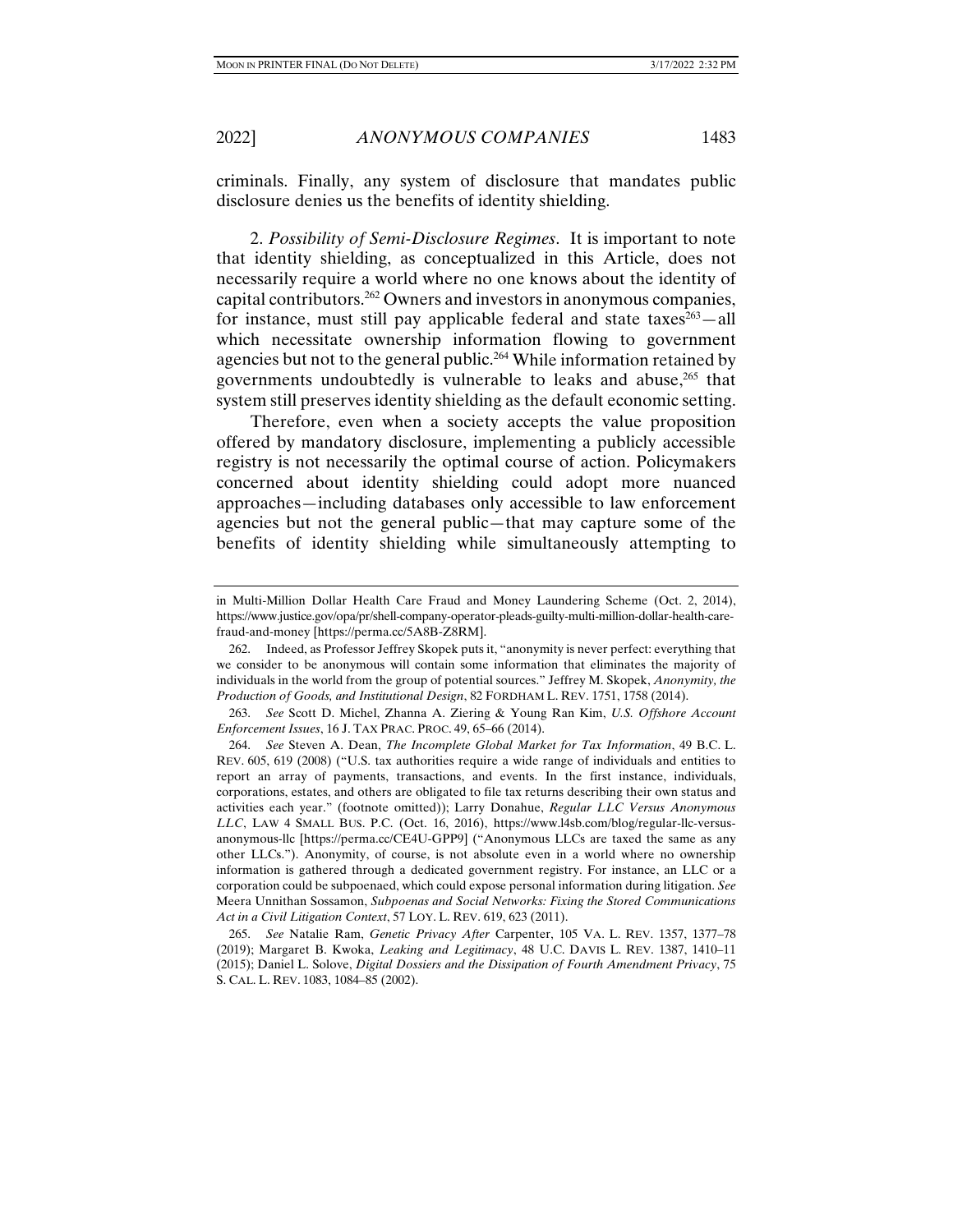minimize the harms inflicted by anonymous shell companies. This approach can be conceptualized as a "semi-disclosure" regime,<sup>266</sup> enabling societies to harness the upsides of identity shielding without necessarily giving up government registries that can aid investigative efforts curtailing tax evasion and other financial crimes.

To a certain extent, this is the approach currently embraced by the U.S. federal government under the CTA. The CTA requires the U.S. Treasury's Financial Crimes Enforcement Network to "maintain the reported beneficial ownership information in a confidential, secure, and non-public database" only to be disclosed for "specific purposes to several categories of recipients, such as federal law enforcement."267 Of course, semi-disclosure regimes still suffer from the baseline question of whether mandates would induce financial criminals to self-report in the first place. While open questions remain as to the efficacy of this type of disclosure regime as well, semi-disclosure regimes are more favorable than public registries, at least if identity shielding is worth preserving.

In this regard, it is critical for policymakers to recognize that identity shielding is particularly valuable to individuals who are vulnerable to threats, harassment, and discrimination due to their personal circumstances—as is the case for survivors of intimate partner violence. To these individuals, anonymity serves as an entrepreneurial safehouse to secure financial freedom in a world where traditional employment is difficult if not deadly to achieve. For others, including Black entrepreneurs who conceal their race through anonymous companies,268 a simple ban on identity shielding compromises their

 <sup>266.</sup> This Article borrows the term "semi-disclosure" from legal scholars who have proposed limited disclosures in the context of campaign finance law. *See* Bruce Cain, *Shade from the Glare: The Case for Semi-Disclosure*, CATO UNBOUND (Nov. 8, 2010, 11:08 AM), http://www.catounbound.org/2010/11/08/bruce-cain/shade-from-the-glare-the-case-for-semi-disclosure [https://perma.cc/ 8UGJ-PBBN]; *see also* Gilbert, *supra* note 91, at 1878 ("Under semi-disclosure, much or all of the information mentioned above would be reported to the government. That would help ensure compliance with contribution limits and police corruption. Only some of that information, however, would be publicly disclosed, and it may be disclosed in a different form.").

 <sup>267.</sup> Press Release, Financial Crimes Enforcement Network, FinCEN Launches Regulatory Process for New Beneficial Ownership Reporting Requirement (Apr. 1, 2021), https:// www.fincen.gov/news/news-releases/fincen-launches-regulatory-process-new-beneficial-ownersh ip-reporting [https://perma.cc/LXJ8-F4DG].

 <sup>268.</sup> *See supra* Section II.B. Similarly, many transgender business owners "don't openly identify as trans because they are afraid to do so." Jane K. Callahan, *How Entrepreneurship Is Helping the Transgender Community*, HIGH TOUCH (Aug. 12, 2020), https://hightouch.co/howentrepreneurship-is-helping-the-transgender-community [https://perma.cc/K77H-WWRM].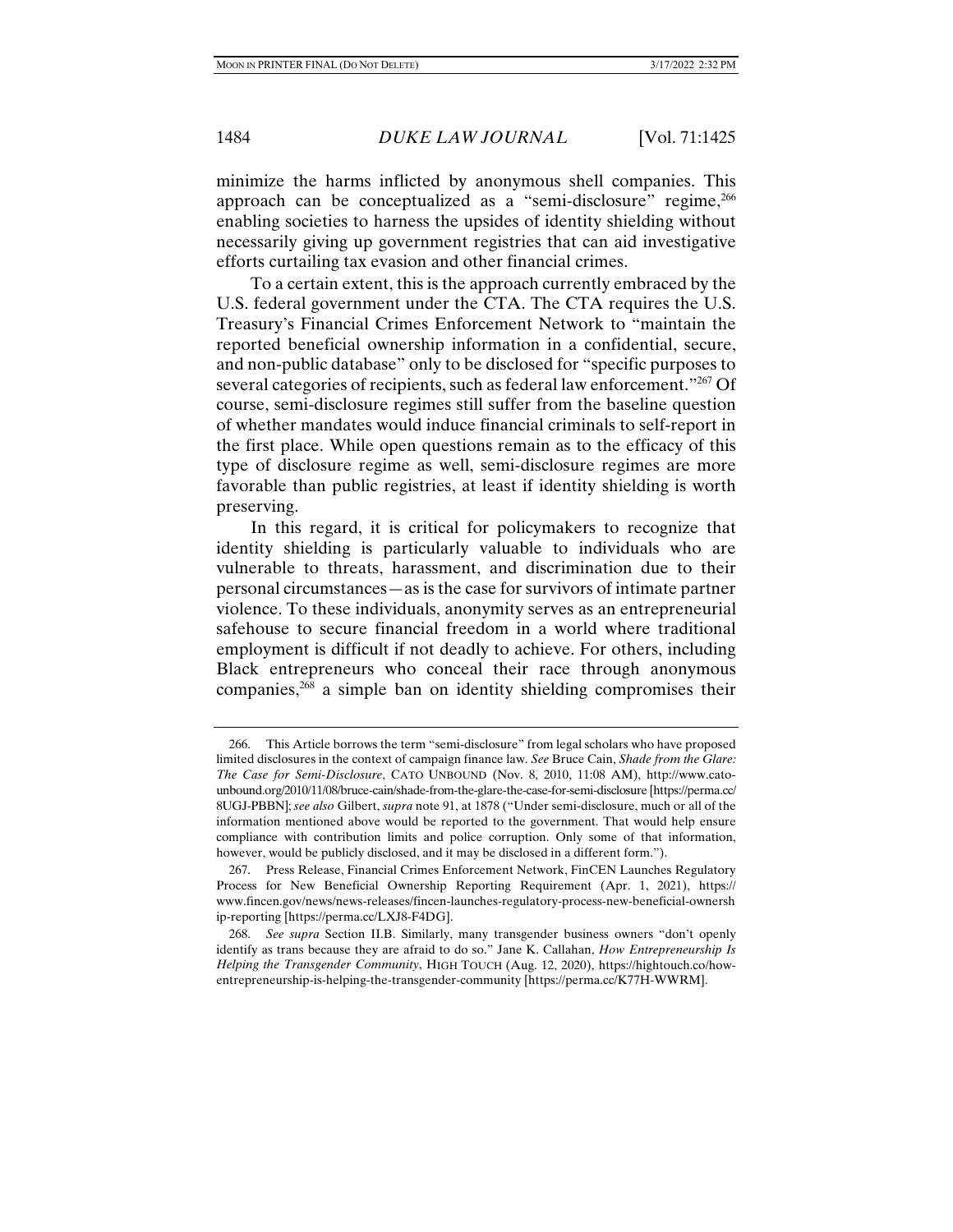ability to compete more equitably in a biased and prejudiced marketplace.269 Legal scholars have praised limited liability's promise in widening participation in the marketplace and equalizing opportunities to gain wealth, since entrepreneurs need not fear losing more than the capital they invested.<sup>270</sup> Perhaps more directly, identity shielding can unlock opportunities to gain wealth for individuals who are socially marginalized by society and unfairly discriminated against by the market place. $271$ 

Disclosure laws also do not merely impact those directly subject to disclosure mandates. Indeed, there are subtle but powerful consequences of coerced disclosures even from the public's standpoint. Recall that anonymous companies encourage entrepreneurial risktaking and human collaboration by protecting the identity of capital contributors. Assurance of anonymity, importantly, helps incubate businesses that are not purely driven by profit motives, as was the case for launching mifepristone in the United States.<sup>272</sup> In many cases, it is the line of business perceived to promote particular political agendas—

 <sup>269.</sup> For this reason, a simple ban on identity shielding would create costs borne disproportionately by women and other socially marginalized groups. For a myriad of reasons, women are especially vulnerable on the internet, suffering abusive language, sexual harassment, and cyber-stalking, and they are also vulnerable to real-life stalking and violence. *See* Anita Allen, *Gender and Privacy in Cyberspace*, 52 STAN. L. REV. 1175, 1178 (2000) (explaining that women are viewed as inferior and safe targets for harassment and abuse online). As Professor Danielle Citron explains in her celebrated work, online harassment of women "impedes women's full participation in online life, often driving them offline, and undermines their autonomy, identity, dignity, and well-being." Danielle K. Citron, *Law's Expressive Value in Combating Cyber Gender Harassment*, 108 MICH. L. REV. 373, 373 (2009). Concerns about internet privacy and safety often cause reluctance in female business owners who wish to engage in e-business or social networking to boost their business engagement or product sales. *See* Alexandra Michota, *Digital Security Concerns and Threats Facing Female Entrepreneurs*, 2 J. INNOVATION & ENTREPRENEURSHIP 1, 2 (2013); *see also* Ann M. Lipton, *Capital Discrimination*, HOUS. L. REV. (forthcoming 2022) (manuscript at 105) (on file with author) (critiquing how business law doctrines fail to recognize "how discrimination can undermine women's ability to participate in business as principals").

 <sup>270.</sup> *See* Presser, *supra* note 126, at 148.

 <sup>271.</sup> Indeed, legal scholars have highlighted the promise of business entities in disrupting inequalities. Metaphorically importing the laws of business associations to the regulation of intimate relationships, Professor Martha Ertman observes that "[b]usiness models are relatively free of the antiquated notions of status, morality, and biological relation" that plague other areas of the law. Martha M. Ertman, *The Business of Intimacy: Bridging the Private-Private Distinction*, *in* FEMINISM CONFRONTS HOMO ECONOMICUS: GENDER, LAW, AND SOCIETY 467, 468 (Martha Albertson Fineman & Terence Dougherty eds., 2005).

 <sup>272.</sup> *See* Robert O'Harrow, Jr., *Drug's U.S. Marketer Remains Elusive*, WASH. POST, Oct. 12, 2000, at A18 (explaining how efforts to launch the first abortion drug in the United States was "not driven by the profit motive" but rather driven by a "chance to offer to American women a real new option, something that has been denied to them for political reasons for 15 years").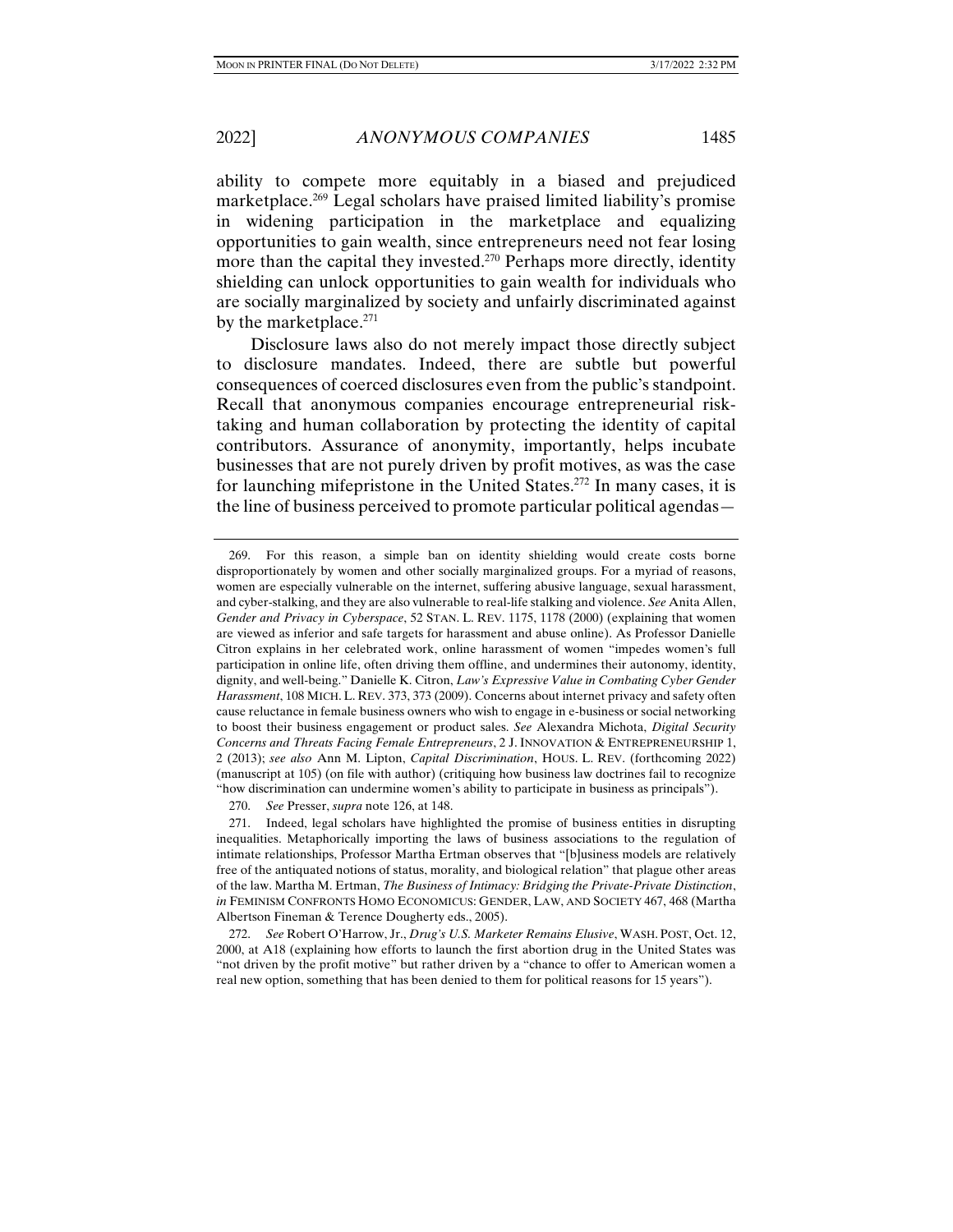like reproductive healthcare or firearm sales—that subjects those involved in the enterprise to threats, bullying, and harassment. In this sense, a system of coerced public disclosure chills the ability of individuals to establish and maintain business enterprises that advance certain political views. $273$  Without anonymity, the range of enterprises funded is severely diminished, and the types of enterprises funded are less of a byproduct of our own agency but mandates of societal orthodoxy.

This has important implications from a democratic governance perspective.274 In the United States, for instance, it is settled law that the right to privacy affords constitutional protection for women's decision whether to end a pregnancy.<sup>275</sup> But such rights can be exercised effectively only to the extent that the commercial marketplace supplies the necessary products and services to effectuate those rights.276 In this sense, incubating morally contestable enterprises can serve broader goals of safeguarding fundamental constitutional rights, not just as a theoretical matter, but as a practical one.

Separate from funding morally contentious enterprises, there are vast swaths of enterprises that would otherwise not exist without some

SCOTT SKINNER-THOMPSON, PRIVACY AT THE MARGINS 51–53 (2021); *see also* Cohen, *supra*  note 29, at 1905 ("[F]reedom from surveillance, whether public or private, is foundational to the practice of informed and reflective citizenship. Privacy therefore is an indispensable structural feature of liberal democratic political systems.").

 275. *See* Roe v. Wade, 410 U.S. 113, 155 (1973); *see also* Reva B. Siegel, *The New Politics of Abortion: An Equality Analysis of Woman-Protective Abortion Restrictions*, 2007 U. ILL. L. REV. 991, 991 ("[E]ven if *Roe* is reversed, constitutional principles of equal protection constrain government regulation of abortion.").

 <sup>273.</sup> *Cf.* NAACP v. Alabama ex rel. Patterson, 357 U.S. 449, 466 (1958) (holding that "immunity from state scrutiny of membership lists which the Association claims on behalf of its members is here so related to the right of the members to pursue their lawful private interests privately and to associate freely with others . . . as to come within the protection of the Fourteenth Amendment").

 <sup>274.</sup> As outlined by Scott Skinner-Thompson,

Democratic theory and Supreme Court jurisprudence have long recognized that privacy and anonymity serve as critical first-order rights that help make the freedom to associate, organize, and speak meaningful. . . . [J]ust as privacy can, as discussed above, serve a critical role in the creation of individual identity, it can also help develop collective or group identities.

 <sup>276.</sup> *Cf.* Calo, *supra* note 81, at 651 ("Privacy is best understood as an instrument of human flourishing. To flourish, people need the separation from others that privacy affords. But they also need access to the material and cultural resources that only other people in society can provide." (footnote omitted)).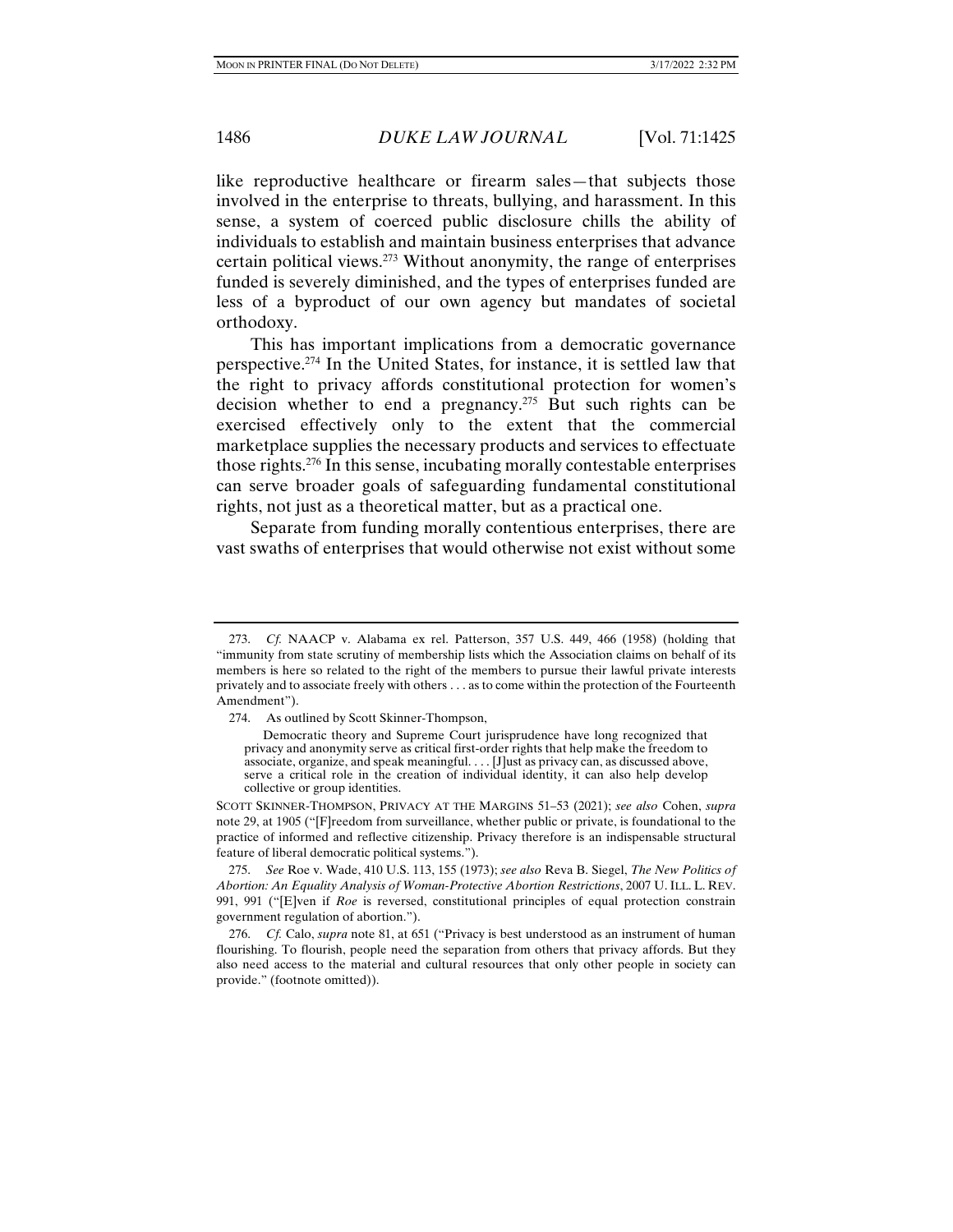assurance of anonymity for capital contributors.277 The magnitude of identity shielding's importance in encouraging business enterprises is an empirical question that should be further examined in future scholarship.

\* \* \*

In many respects, the tradeoffs that exist in the laws of business entities parallel tensions that animate other areas of the law. In election law, mandatory disclosures of campaign finance contributions expose the sources of speech that can help some voters "assess candidates and issues and vote more competently."278 But as Professor Michael Gilbert explains, disclosure also imposes "costs on speech, and that . . . means fewer speech acts will take place, fewer ideas will circulate, and voters will receive less information."<sup>279</sup> In trust law, it is evident that trusts enabling the transmission of wealth without public disclosure invite exploitation, corruption, and injustice.<sup>280</sup> But as Professor Frances Foster explains, "[t]rust law has placed such a premium on privacy that it has denied trust beneficiaries as well as the general public access to the trust instrument."281 In tax law, scholars have argued that public disclosures of corporate tax returns "would increase detection of illegal tax evasion, result in shaming of unethical corporate behavior, catalyze beneficial policy changes, and generally increase the public's

 <sup>277.</sup> Anonymity also ensures that one's investment in promising ventures is not exploited by competitors or other investors. This principle, of course, is already recognized in the laws governing investments in American public companies. That is, there is no duty for the average retail investor to disclose her ownership of stocks. *See* Bebchuk & Jackson, Jr., *supra* note 206 ("[T]he general rule [is] that investors in public companies may remain anonymous."). As explained by Professors Lucian Bebchuk and Robert Jackson, Jr., a mandatory disclosure requirement "might enable other investors to free-ride on . . . investments in information acquisition about under-valued companies and thus could have an adverse effect on such investments." *Id.* at 43.

 <sup>278.</sup> Gilbert, *supra* note 91, at 1862; *see also* Press Release, White House, Statement by the President on the DISCLOSE Act (Apr. 29, 2010), https://obamawhitehouse.archives.gov/thepress-office/statement-president-disclose-act [https://perma.cc/585Q-G5EC] (proponents of disclosure assess that disclosure enable the public to "follow the money and see clearly which special interests are funding political campaign activity and trying to buy representation").

 <sup>279.</sup> Gilbert, *supra* note 91, at 1862. It is for this reason that Professors Ian Ayres and Jeremy Bulo argue that "mandating anonymous donations can make it more difficult for candidates to sell access or influence." Ian Ayres & Jeremy Bulow, *The Donation Booth: Mandating Donor Anonymity To Disrupt the Market for Political Influence*, 50 STAN. L. REV. 837, 837 (1998).

 <sup>280.</sup> Foster, *supra* note 138, at 558.

 <sup>281.</sup> *Id.* at 566.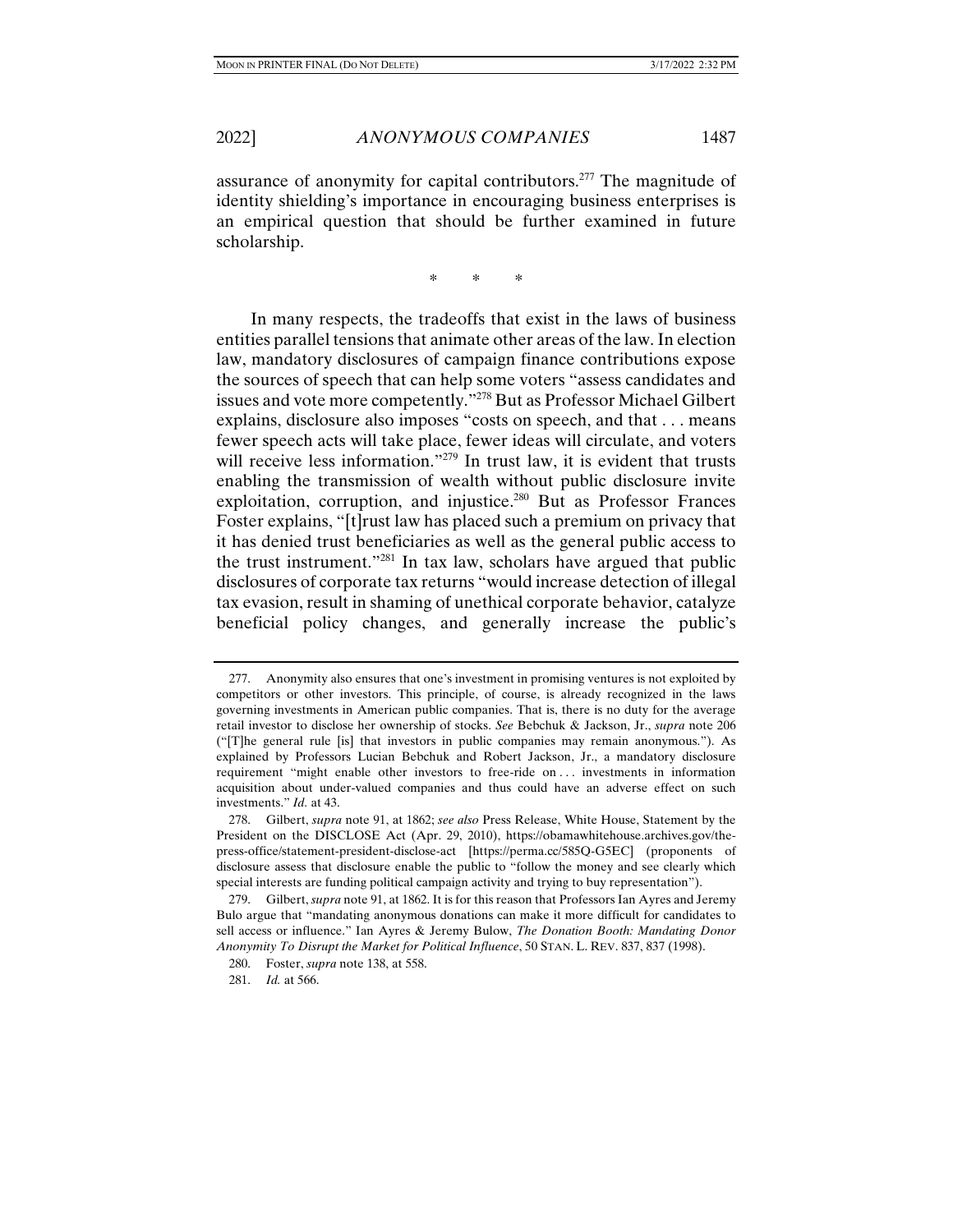understanding of tax law."282 Yet the Internal Revenue Service is prohibited from releasing tax returns publicly as a matter of statutory law,283 in part driven by the recognition that such disclosure measures would "lead to information overload rather than enlightenment, and expose proprietary information, which could diminish corporations' willingness to cooperate with the IRS."284 The list goes on. The point is not that privacy needs to be pursued at all costs, but rather to recognize the true cost of enterprise transparency.

With the looming policy debate over the specific design of ownership disclosure laws, it is worth remembering that there are important societal benefits of identity shielding—even if they may be hard to detect or measure. Those who consider unfettered transparency as the panacea may risk much more than what they had initially envisioned.

#### **CONCLUSION**

Anonymous companies have become a staple feature of modern economic life by enabling individuals to operate business enterprises without coerced public disclosure. While not without costs, identity shielding advances a broad spectrum of economic and humanistic interests. These interests include the desire to incubate enterprises that are not purely driven by profit motives but also to advance political or moral viewpoints. In other cases, identity shielding ensures the physical safety of those involved in business ventures. And yet for others, anonymity enables entrepreneurs to compete on more equal footing in the commercial marketplace, countering the prejudice and discrimination experienced by socially marginalized groups.

Modern business entities today thus function not only to facilitate business enterprises under familiar academic banners of limited

 <sup>282.</sup> Daniel Schaffa, *The Economic Efficiency Case Against Business Tax Privacy*, 50 SETON HALL L. REV. 27, 29–30 (2020) (footnotes omitted). Moreover, because firms today have an incentive to "exaggerate their income reported to shareholders and to understate their income for tax purposes," Professors Lawrence Summers and Natasha Sarin argue that "tax transparency will lead to accountability and ultimately wiser policy." Lawrence Summers & Natasha Sarin, Opinion, *Many Companies Pay Nothing in Taxes. The Public Has a Right to Know How They Pull It Off*, WASH. POST (Oct. 22, 2020), https://www.washingtonpost.com/opinions/2020/10/22/manycompanies-pay-nothing-taxes-public-has-right-know-how-they-pull-it-off [https://perma.cc/2EU6- UF6J].

 <sup>283. 26</sup> U.S.C. § 6103(a), (b)(2), (c).

 <sup>284.</sup> Joshua D. Blank, *Reconsidering Corporate Tax Privacy*, 11 N.Y.U. J.L. & BUS. 31, 36 (2014).